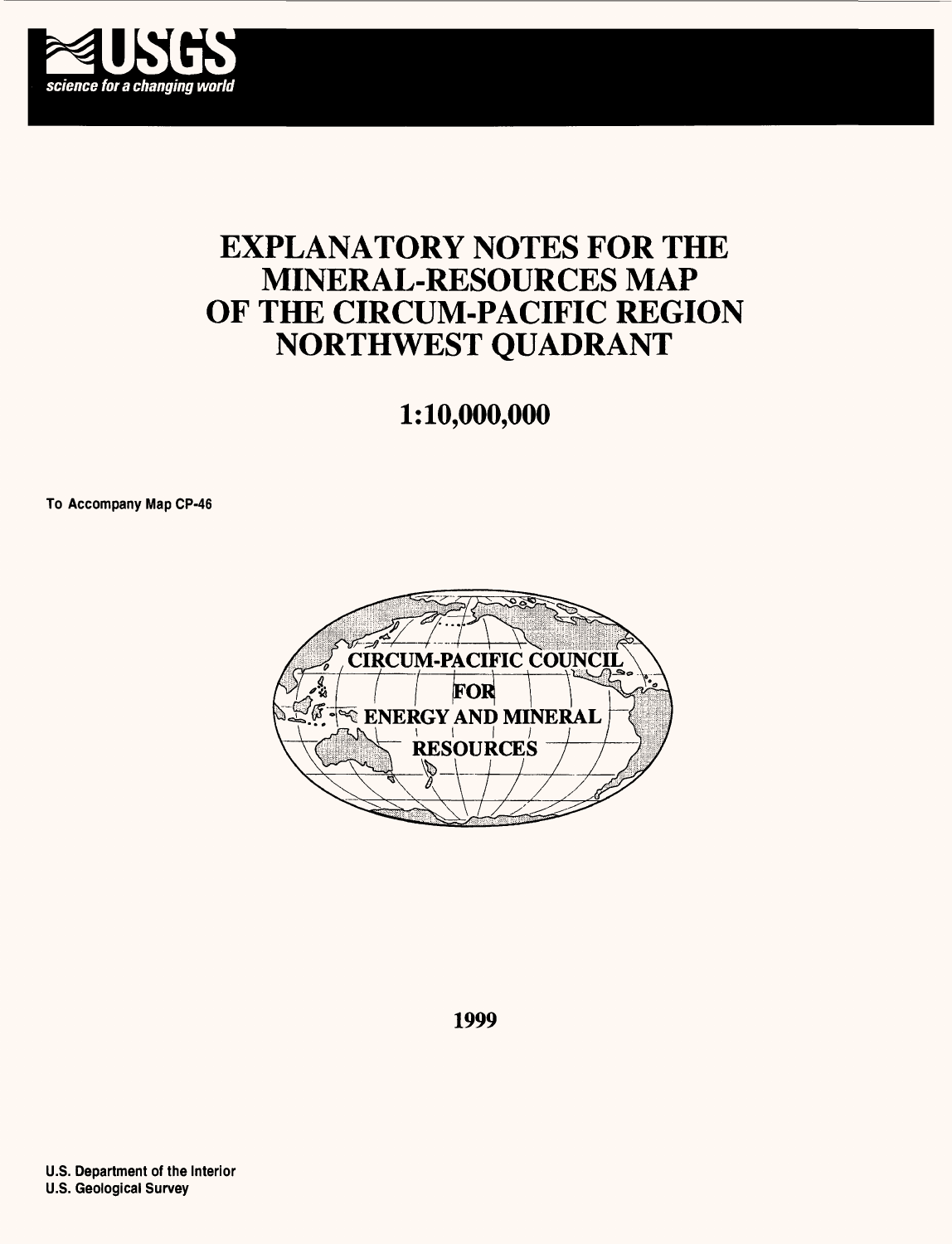$\mathcal{L}^{\mathcal{L}}(\mathcal{L}^{\mathcal{L}}(\mathcal{L}^{\mathcal{L}}(\mathcal{L}^{\mathcal{L}}(\mathcal{L}^{\mathcal{L}}(\mathcal{L}^{\mathcal{L}}(\mathcal{L}^{\mathcal{L}}(\mathcal{L}^{\mathcal{L}}(\mathcal{L}^{\mathcal{L}}(\mathcal{L}^{\mathcal{L}}(\mathcal{L}^{\mathcal{L}}(\mathcal{L}^{\mathcal{L}}(\mathcal{L}^{\mathcal{L}}(\mathcal{L}^{\mathcal{L}}(\mathcal{L}^{\mathcal{L}}(\mathcal{L}^{\mathcal{L}}(\mathcal{L}^{\mathcal{L$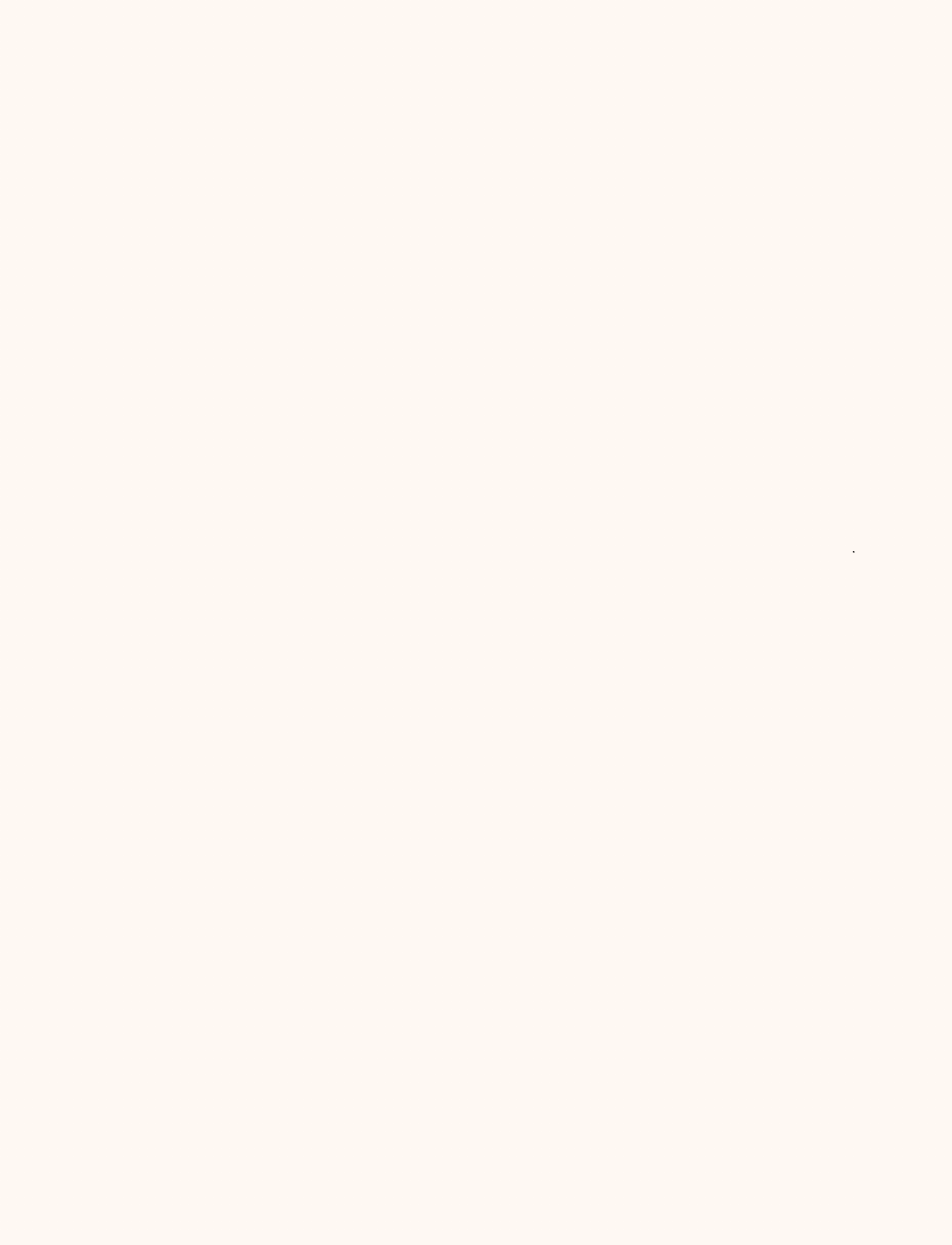# CIRCUM-PACIFIC COUNCIL FOR ENERGY AND MINERAL RESOURCES **Michel T. Halbouty,** Founder

# CIRCUM-PACIFIC MAP PROJECT **John A. Reinemund,** Director **George Gryc,** General Chair

# **EXPLANATORY NOTES FOR THE MINERAL-RESOURCES MAP OF THE CIRCUM-PACIFIC REGION NORTHWEST QUADRANT**

# By

# **LAND RESOURCES**

**Masaharu Kamitani and Sadahisa Sudo,** Geological Survey of Japan, Higashi 1-1-3, Tsukuba, Ibaraki 305, Japan

**Yoshihiko Shimazaki,** Nikko Exploration and Development Co., Ltd., Toranomon 2-7-10, Minatoku, Tokyo 105, Japan

> **Tomoyuki Moritani,** Sumitomo Construction Co., Ltd., Arakicho 13-4, Shinjukuku, Tokyo 160-8577, Japan

**George Gryc,** U.S. Geological Survey, Menlo Park, California 94025, U.S.A.

# **SEAFLOOR RESOURCES**

**David Z. Piper, Theresa R. Swint-Iki, and Gretchen Luepke,** U.S. Geological Survey, Menlo Park, California 94025, U.S.A.

**Floyd W. McCoy,** Windward College, University of Hawaii, Kaneohe, Hawaii 96744, U.S.A.

**Frank T. Manheim and Candice Lane-Bostwick,** U.S. Geological Survey, Woods Hole, Massachusetts 02543, U.S.A.

1999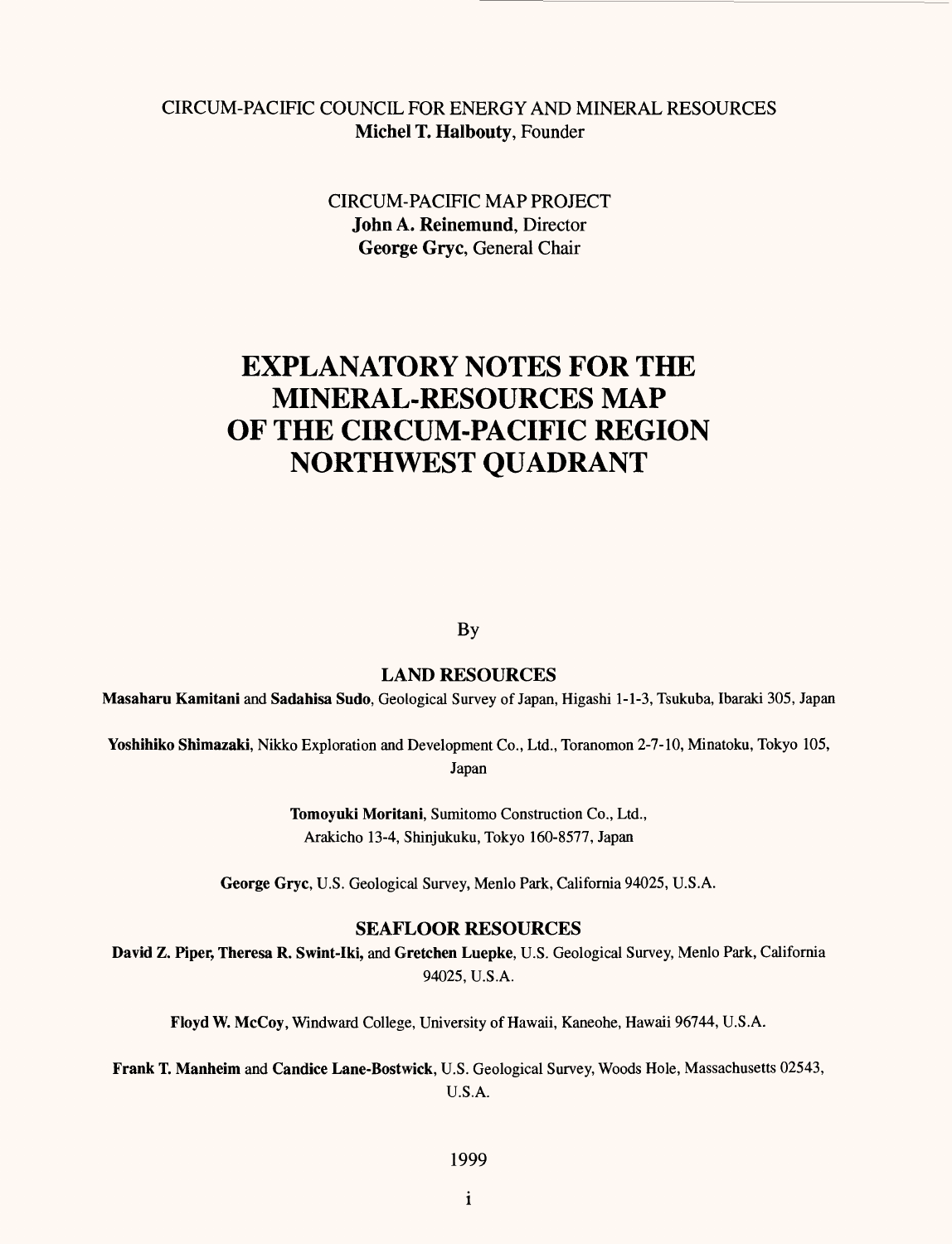Explanatory Notes to Supplement the

# **MINERAL-RESOURCES MAP OF THE CIRCUM-PACIFIC REGION NORTHWEST QUADRANT**

**Tomoyuki Moritani,** Chair Northwest Quadrant Panel

# **Compilers and Principal Contributors\***

#### **LAND RESOURCES**

**Masaharu Kamitani,** Geological Survey of Japan, Tsukuba, Ibaraki 305-8567, Japan Pow Foong Fan, Hawaii Institute of Geophysics, Honolulu, Hawaii 96822, USA **Keiichiro Kanehira,** Chiba University, Yayoi 1-33, Chiba, 260, Japan **Shunso Ishihara,** Geological Survey of Japan, Tsukuba, Ibaraki 305-8567, Japan **Yoshihiko Shimazaki,** Geological Survey of Japan, Tsukuba, Ibaraki 305-8567, Japan **Katherina Radkevich,** Far East Geological Institute, Vladivostok 690022, Russia **W. David Palfreyman,** Australian Geological Survey Organisation, Canberra, A.C.T. 2601, Australia **Sadahisa Sudo,** Geological Survey of Japan,

Tsukuba, Ibaraki 305-8567, Japan

#### **SEAFLOOR RESOURCES**

**David Z. Piper,** U.S. Geological Survey,Menlo Park, California 94025, USA **Theresa R. Swint-Iki,** U.S. Geological Survey, Menlo Park, California 94025, USA **Floyd W. McCoy,** University of Hawaii, Kaneohe, Hawaii, USA **Frank T. Manheim,** U.S. Geological Survey, Woods Hole, Massachusetts 02543, USA **Candice M. Lane-Bostwick,** U.S. Geological Survey,Woods Hole, Massachusetts 02543, USA **Lawrence G. Sullivan,** Lamont-Doherty Earth Observatory, Palisades, New York 10964, USA **Atsuyuki Mizuno,** Geological Survey of Japan, Tsukuba, Ibaraki 305-8567, Japan **Gretchen Luepke,** U.S. Geological Survey, Menlo Park, California 94025, USA

\* Affiliations are at time of compilation

Compilation coordinated by **George Gryc** U.S. Geological Survey Menlo Park, California 94025, USA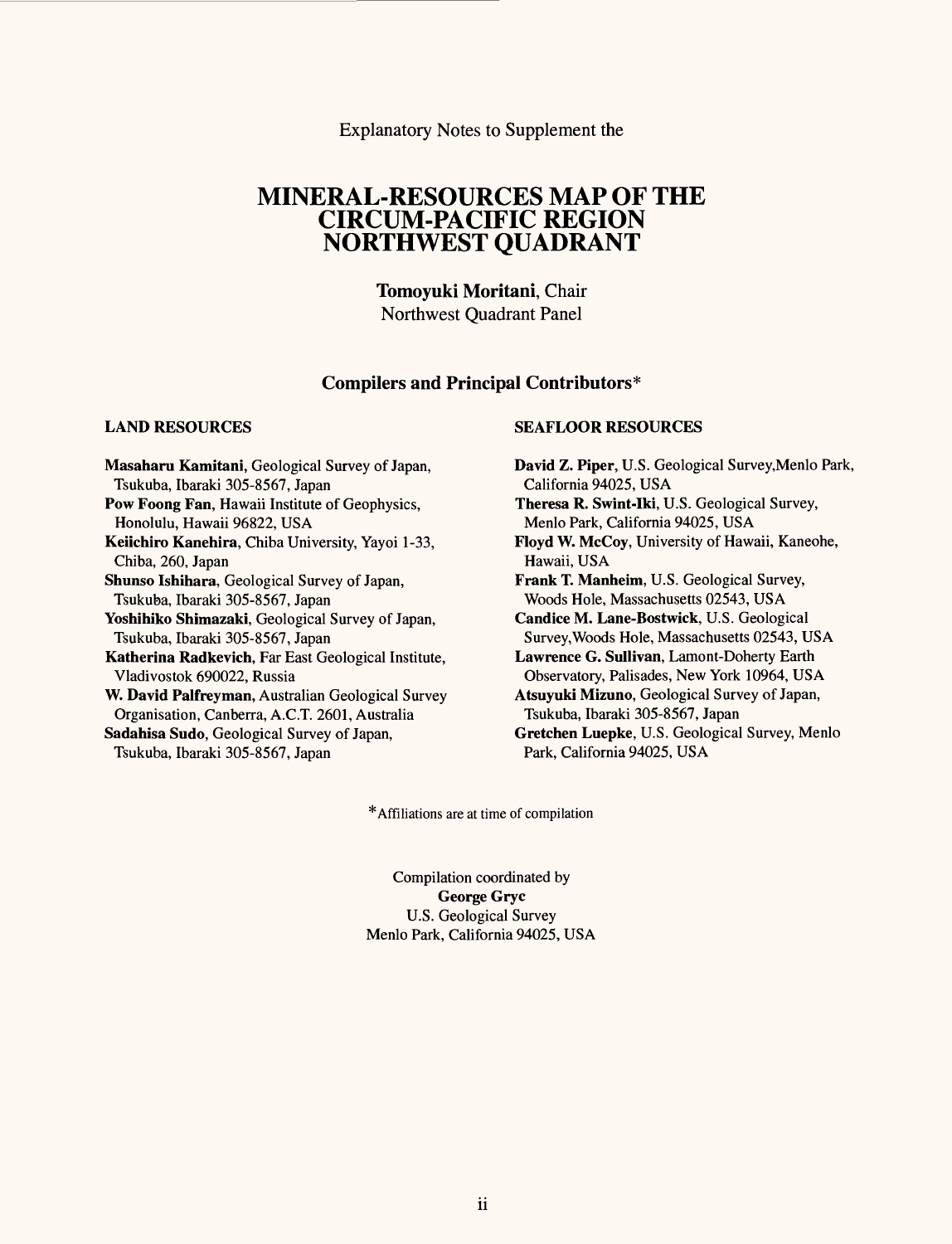# **CONTENTS**

Introduction 1 Circum-Pacific Map Project 1 Mineral-Resources Map of the Northwest Quadrant 1 Resource symbols 3 Land resources 3 Seafloor resources 4 Land resources 5 Precambrian basement 5 Platform cover rocks of Phanerozoic age 7 Deformed basinal (geosynclinal) sediments of Phanerozoic age 8 Sediment-hosted deposits 8 Volcanogenic massive sulfide deposits 8 Stratabound manganese deposits 8 Ultramafic rocks 9 Metamorphic complexes 9 Intrusive rocks of Phanerozoic age 9 Pegmatite, greisen, and skarn deposits 10 Porphyry deposits 11 Vein deposits 12 Terrestrial volcanic rocks 12 Surficial deposits including placers 12 Seafloor resources 13 Seafloor sediment 13 Ferromanganese nodules 14 Ferromanganese crust 16 Polymetallic sulfides 16 Phosphorites and phosphatized rocks 17 Heavy-mineral deposits 18 References and additional sources of data 18

Figure 1. Index map showing principle morphological features of the Northwest Quadrant 6

Table 1. List of large-sized and remarkable deposits in the Northwest Quadrant 25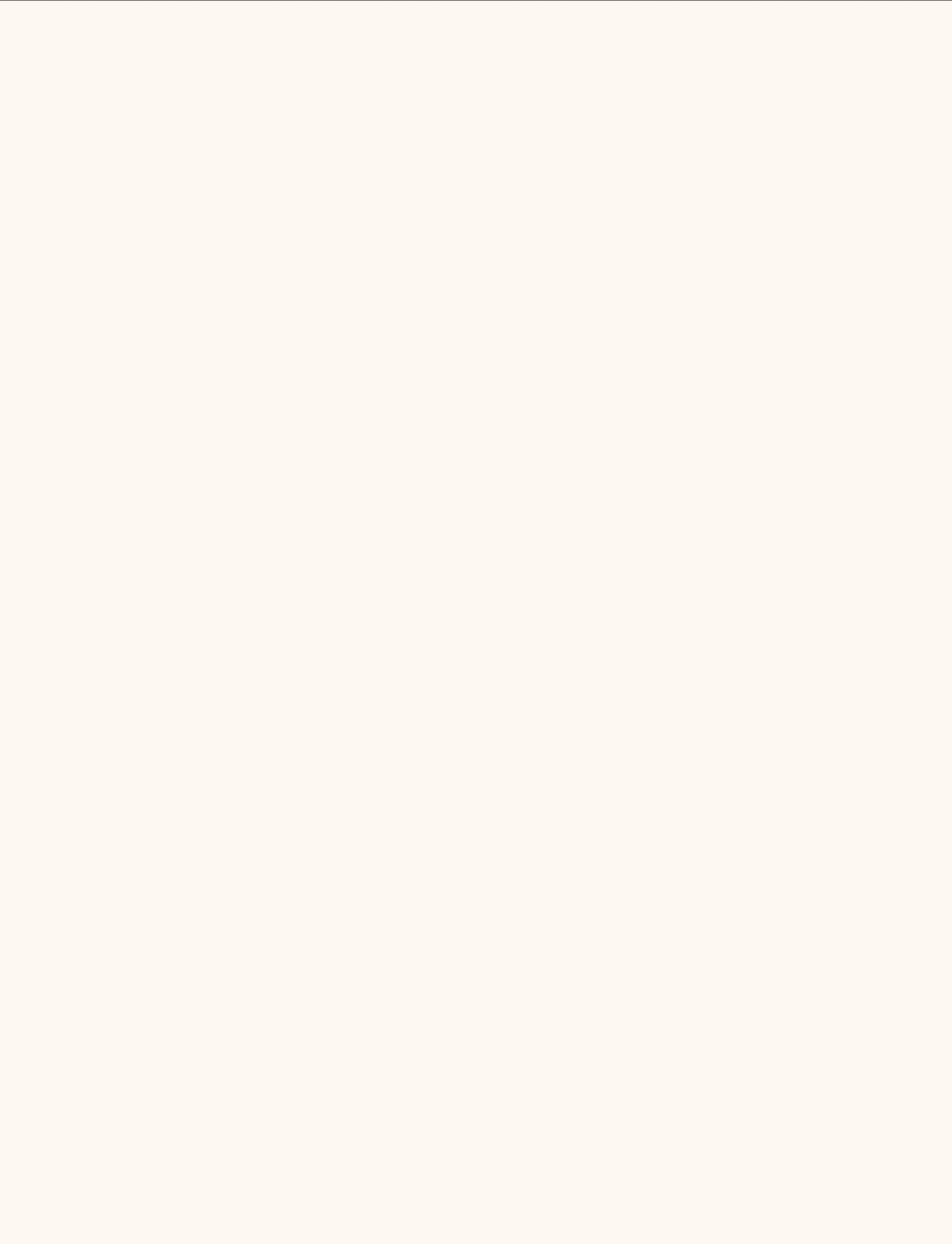# **INTRODUCTION**

# CIRCUM-PACIFIC MAP PROJECT

*By* 

*George Gryc, U.S. Geological Survey and Tomoyuki Moritani, Swnitomo Construction Co., Ltd.*

The Circum-Pacific Map Project (CPMP) is a cooperative international effort designed to show the relationship of known energy and mineral resources to the major geologic features of the Pacific Basin and surrounding continental areas. Available geologic, mineral-resource, and energy-resource data are being integrated with new projectdeveloped data sets such as magnetic lineations, seafloor mineral deposits, and seafloor sediment. Earth scientists representing 180 organizations from more than 40 Pacificregion countries are involved in this work.

Six overlapping equal-area regional maps at a scale of 1:10,000,000 form the cartographic base for the project: the four Circum-Pacific quadrants (northwest, southwest, southeast, and northeast) and the Antarctic and Arctic regions. There is also a Pacific Basin Sheet at a scale of 1:17,000,000. The published map series include the base (published from 1977 to 1989), the geographic (published from 1977 to 1990), the plate-tectonic (published from 1981 to 1992), and the geodynamic (published from 1984 to 1990) maps; all of them include seven map sheets. The thematic map series in the process of completing publication include Geologic (publication initiated in 1983), Tectonic (publication initiated in 1991), Energy-Resources (publication initiated in 1986), and Mineral-Resources (publication initiated in 1984) maps. Altogether, 57 map sheets are planned. The maps are prepared cooperatively by the Circum-Pacific Council for Energy and Mineral Resources and the U.S. Geological Survey. Maps published prior to mid-1990 are available from Dr. H. Gary Greene, Circum-Pacific Council for Energy and Mineral Resources, Moss Landing Marine Laboratory, MLML, Box 450, Moss Landing, California 95039-0450, U.S.A.; maps published from mid-1990 to present are available from the U.S. Geological Survey, Information Services, Box 25286, Federal Center, Denver, CO 80225, U.S.A.

The Circum-Pacific Map Project is organized under six panels of geoscientists representing national earth-science organizations, universities, and natural-resource companies. The regional panels correspond to the basic map areas. Current panel chairs are Tomoyuki Moritani (northwest quadrant), R. W. Johnson (southwest quadrant), lan W. D. Dalziel (Antarctic region), vacant (southeast quadrant), Kenneth J. Drummond (northeast quadrant), and George W. Moore (Arctic region). Jose Corvalán D., chaired the Southeast Quadrant Panel from its inception in 1974 to his death in 1996; the Panel completed compilations of all eight topical maps of that quadrant.

Project coordination and final cartography are being carried out through the cooperation of the U.S. Geological Survey under the direction of Map Project General Chair George Gryc of Menlo Park, California. Project headquarters are located at 345 Middlefield Road, MS 952, Menlo Park, California 94025, U.S.A. The project has been overseen from its inception by John A. Reinemund, director of the project since 1982.

The framework for the Circum-Pacific Map Project was developed in 1973 by a specially convened group of 12 North American geoscientists meeting in California. Philip W. Guild, deceased, was one of the original group of scientists who developed the framework of the Circum-Pacific maps and was largely responsible for the format and explanatory symbols for the mineral resource series. The project was officially launched at the First Circum-Pacific Conference on Energy and Mineral Resources held in Honolulu, Hawaii, in August 1974. Sponsors of the conference were the American Association of Petroleum Geologists (AAPG), Pacific Science Association (PSA), and the Committee for Coordination of Joint Prospecting for Mineral Resources in Asian Offshore Areas (CCOP). The Circum-Pacific Map Project operates as an activity of the Circum-Pacific Council for Energy and Mineral Resources, a nonprofit organization that promotes cooperation among Circum-Pacific countries in the study of energy and mineral resources of the Pacific basin. Founded by Michel T. Halbouty in 1972, the Council also sponsors quadrennial conferences, topical symposia, scientific training seminars, and the Earth Science Series of publications.

Published thematic maps of the Northwest Quadrant include the Plate-Tectonic Map (Nishiwaki, 1981; revised by Inoue, 1987), the Geodynamic Map (Nishiwaki, 1985), the Geologic Map (Inoue, 1988), and the Energy-Resources Map (Sumii and others, 1992). The Tectonic Map is now in cartographic preparation at CPMP headquarters in Menlo Park, California.

# **MINERAL RESOURCES MAP OF THE NORTHWEST QUADRANT**

*By*

*Masaharu Kamitani, Geological Survey of Japan, Tomoyuki Moritani, Sumitomo Construction Co., Ltd., and George Gryc, U.S. Geological Survey*

The Mineral-Resources Map of the Circum-Pacific Region Northwest Quadrant is the fifth published in a series of six overlapping l:10,000,000-scale mineral-resources maps. The Mineral-Resources Map of the Circum-Pacific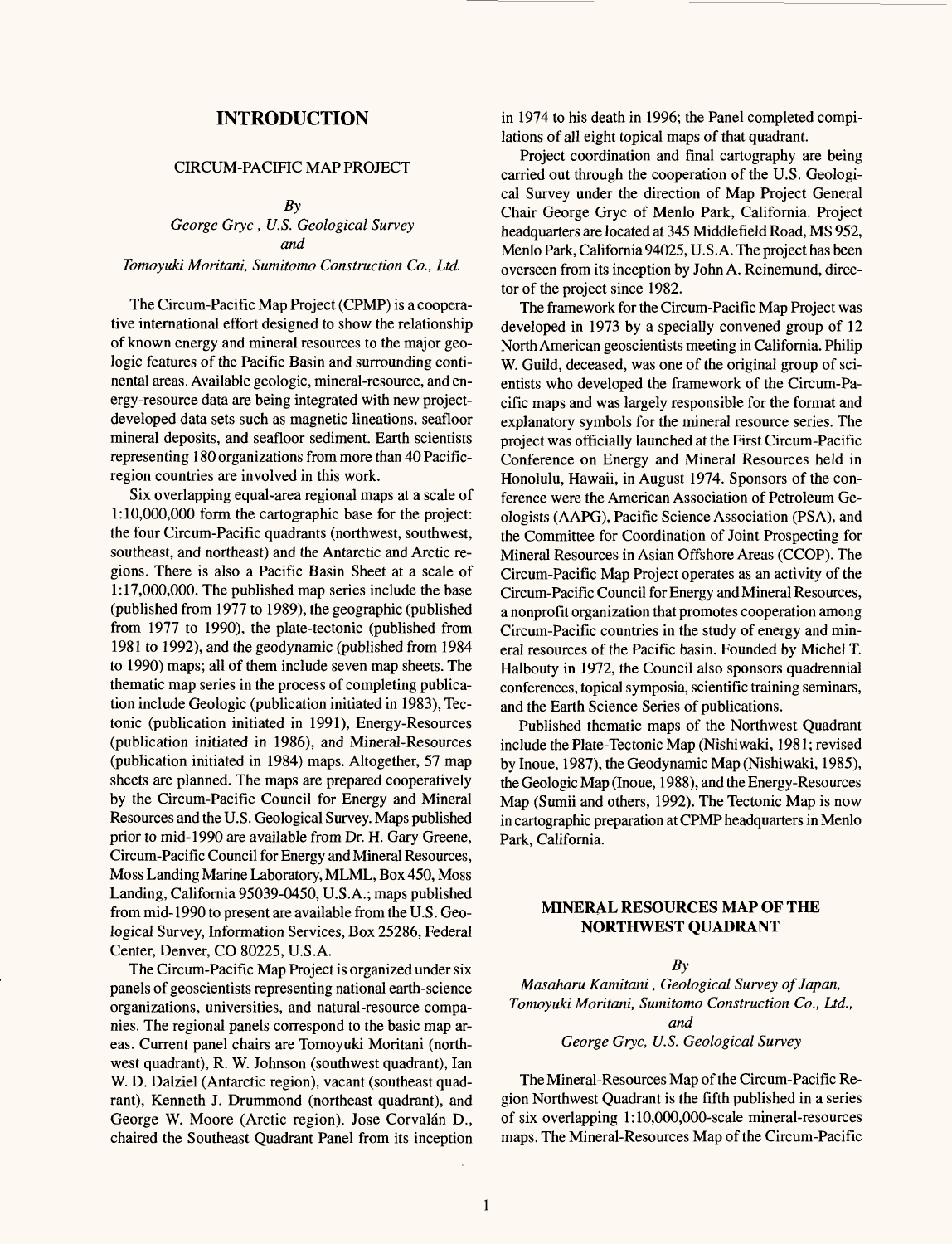Region Northeast Quadrant (Drummond) was published in 1985, the Mineral-Resources Map of the Circum-Pacific Region Southeast Quadrant (Corvalán and others), and Mineral-Resources Map of the Circum-Pacific Region Southwest Quadrant (Palfreyman and others) were published in 1996, and the Mineral-Resources Map of the Circum-Pacific Region Antarctic Sheet (Guild, Piper, and others) was published in 1998.

The Mineral-Resources Map series is designed to be as factual as possible, with a minimum of interpretation. The small scale, 100 km/cm or  $10,000$  km<sup>2</sup>/cm<sup>2</sup> (about 160 miles per inch or 25,000 square miles per square inch), requires an enormous simplification of both the background information and the mineral-deposit data; hence, the maps can only give a general impression of the distribution, character, and geologic environment of these resources. Nevertheless, this map series provides a unified overview of the mineral resources of a region encompassing more than half the globe. It should identify areas broadly favorable for the occurrence of specific minerals and assist both in resource assessment and, with additional data from more detailed sources, in exploration planning. The maps also serve to show the relation of deposits to major earth features, such as divergent and convergent plate margins, hotspots, and accreted terranes, and should stimulate analysis of the role of geologic processes in the genesis of ores.

The maps show both land and seafloor deposits of most metallic and nonmetallic minerals, except for construction materials. Uranium and thorium are included, although their principal use is for energy production. Deposits on land are shown regardless of their status of exploration, and some deposits may have been totally exhausted. The maps do not, therefore, necessarily represent the present resource picture. In general, only deposits of economic size and grade are shown, but some small or low-grade occurrences have been included, where space permits, in order to indicate a resource potential. Deposits on land are shown by colored symbols outlined in black that are explained in detail on the maps.

Because most seafloor deposits have not been evaluated for their economic potential, the criterion for their inclusion on the maps is simply knowledge of their existence. Reported occurrences of nearshore heavy minerals (placer deposits) are indicated by chemical symbols (letters) in blue.

Offshore mineral resources depicted are: (1) manganese-iron oxide nodules that contain varying amounts of nickel, copper, and cobalt, and trace amounts of other metals; (2) sulfide deposits; and (3) phosphatic deposits. No attempt has been made to show the distribution of metalliferous sediments which are known to be widespread but are so low in grade that they are not considered to be resources at the present time (Field and others, 1981).

Mineral-resource information for the land and nearshore areas is assembled by members of the individual quadrant panels; compilers, contributors, and data sources are cited on the maps themselves. Information on the offshore resources has been assembled for the entire ocean area of the project principally by geologists of the U.S. Geological Survey.

The geologic background for the Mineral-Resources Maps are taken from the corresponding geologic maps, but are in general simplified and in part modified to emphasize features that may be significant in explaining the distribution of the mineral deposits. Almost all of the principal mineral deposits in this quadrant are related to granitoids. Although the project aims at a uniform presentation throughout the Circum-Pacific region, differences among the compilers in interpretation of its geologic evolution may result in some variation in the representation of the background information of land areas from map to map. For this Northwest Quadrant Map the geologic background was compiled from both the corresponding Energy-Resources Map (Sumii and others, 1992) and the corresponding Geologic Map (Inoue and others, 1988). Color is used to denote the structural state and depositional environment of the stratified rocks. Igneous intrusive and extrusive rocks are differentiated by color, and gray patterns differentiate felsic, mafic, or alkaline composition of the igneous rocks. A description of the background geology for the Energy Resources map of the Northwest Quadrant by Wakita and Sumii, 1992, from which the background geology for this map was compiled for: crystalline basement rocks, metamorphic complexes, intrusive igneous rocks, volcanic rocks, continental-margin rocks of Late Proterozoic and Phanerozoic Age is as follows:

*Crystalline Basement Rocks.* The rocks classified as basement rocks are Precambrian in age include marine sedimentary rocks, metamorphic rocks, felsic intrusive and extrusive rocks, ultramafic to mafic intrusive rocks, and anorthosite.

*Intrusive Igneous Rocks.* Intrusive igneous rocks range in age from Paleozoic to Tertary, and in composition from gabbro to granite. Most ages of major batholiths are Mesozoic to Paleogene.

*Metamorphic Complexes.* The areas shown as metamorphic include a variety of rocks ranging in age from Late Proterozoic to Tertiary that are highly deformed, metamorphosed, and in places intruded by granitic rocks. They range from greenschist facies up to gneiss. Some of them have metamorphic affinity with the ancient accretionary complexes.

*Volcanic Rocks.* Paleozoic to Quaternary volcanic rocks, ranging in composition from basalt to rhyolite, are widely distributed in the Northwest Quadrant area. Major distribution of Quaternary volcanic rocks is parallel to the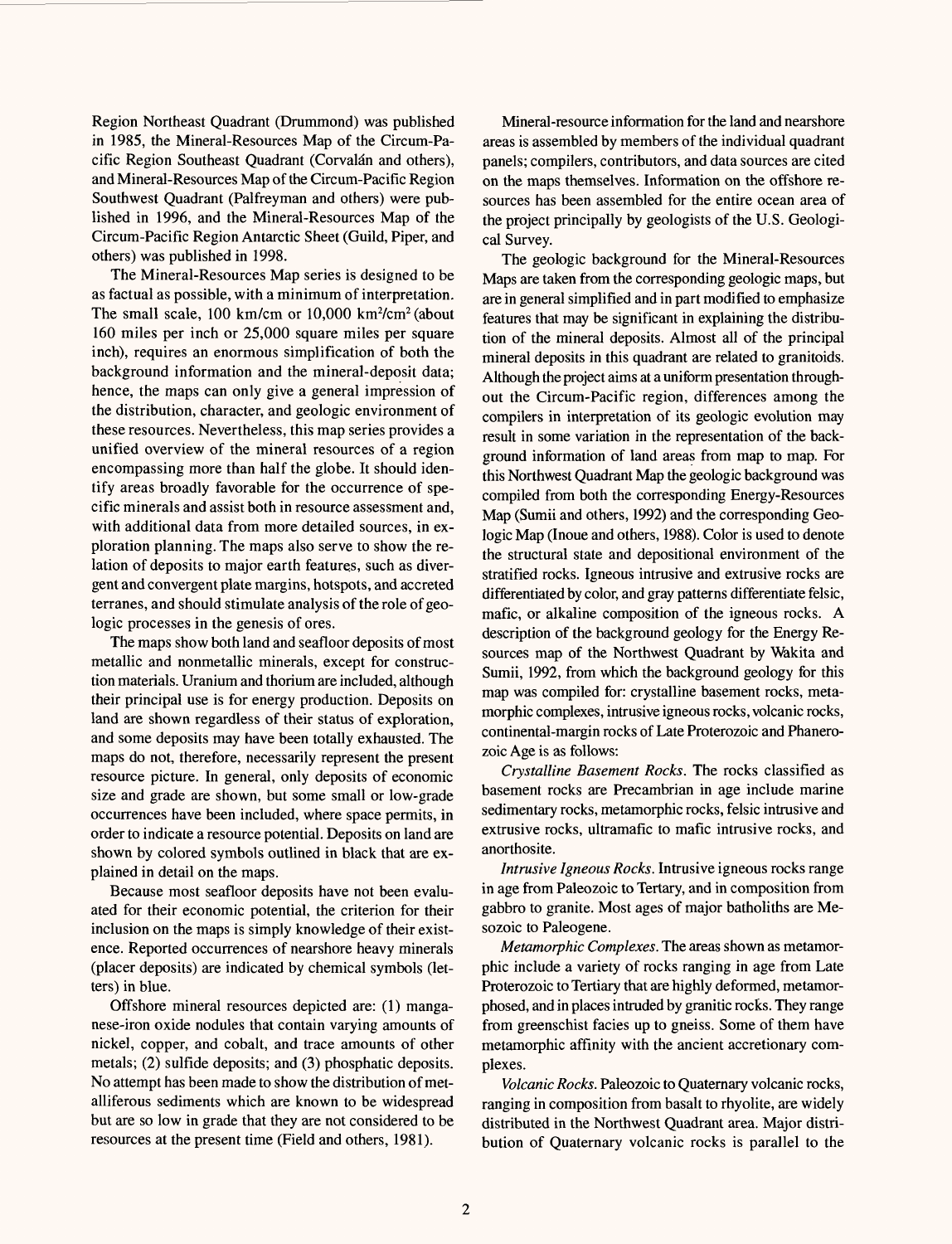present trench systems. Large amounts of felsic extrusive igneous rocks of Cretaceous to Paleogene age are extensively distributed along the continental margin of East Asia.

*Continental-Margin Rocks of Late Proterozoic and Phanerozoic Age.* Continental-margin rocks include two types of rocks: ancient accretionary complexes characterized by the occurrence of melange, and covered sedimentary sequences on platforms which were deformed by later tectonism. The ancient accretionary complexes consist of sedimentary and slightly metamorphosed rocks, including melange, turbidites, fragments of microcontinents, and remnant island arecs that are found along existing continental margins, on island arcs, and between ancient continental blocks. These complexes have been intensely deformed by faulting and folding. The covered sedimentary rocks are distributed on the margins of ancient continental blocks such as the Siberian, North China, and Yangtze Platforms. The platform deposits consist of nonmarine and marine sediments which are folded to various degrees.

On this mineral-resources map, however, platform deposits and basin and margin deposits have been shown as separate units from the accretionary complexes of the continental-margin rocks.

Quaternary continental and marine sedimentary deposits, ultramafic rocks, lithology, and geologic contacts, faults, and ages are from the Geologic Map of the Circum-Pacific Region, Northwest Quadrant (Inoue and others, 1988).

Mineral distribution is shown according to the main metal or mineral content, type, age, and size of individual deposit.

Compilation of this map involved contributions from many individuals and organizations. Philip W. Guild, as advisor to the Mineral-Resources Map series since the inception of the project, took the lead in the selection of the map elements, units, and symbols, especially for land resources. David Z. Piper and Theresa R. Swint-Iki did most of the compilation and analysis of seafloor mineral data. Australian mineral deposit data were compiled from a number of (mainly published) geologic and metalliferous maps of various scales produced by the Australian Geological Survey Organisation (AGSO) and by State and Territory government geoscience organizations.

The Mineral-Resources Map of the Northwest Quadrant was prepared under the direction of the present panel chair Tomoyuki Moritani and the previous panel chair Eiji Inoue, both formerly of the Geological Survey of Japan.

The final compilation of the map was coordinated by Masaharu Kamitani and Shunso Ishihara, Geological Survey of Japan, and Yoshihiko Shimazaki, formerly of the Geological Survey of Japan, with the assistance and advice of past and present Northwest Quadrant panel members and the staff of the Geological Survey of Japan, notably Chikao Nishiwaki and Keiichiro Kanehira. The contributions of Katherine Radkevich and Warren J. Nokleberg for the mineral deposit data and map of the Russian territories and W. David Palfreyman for the mineral map of the southern Pacific area are acknowledged with appreciation.

The Northwest Quadrant Panel is composed of the following members: Tomoyuki Moritani (Chair), Yuji Endo, Keizo Fujii, Jiro Hirayama, Eiichi Honza, Masaharu Kamitani, Osamu Matsubayashi, Masao Nakanishi, Hiro'o Natori, Tamotsu Nozawa, Tadashi Sato, Yoshihiko Shimazaki, Sadahisa Sudo, Tomoaki Sumii, Kensaku Tamaki, Yoji Teraoka, Koji Wakita, and Takashi Yoshida, Japan; Kim Dong Hak and Hyen-II Choi, Korea; Raymundo S. Punongbayan, Philippines; Tran Van Tri, Le Van Cu, and Nguyen Khac Vinh, Vietnam; Sivavong Changkasiri and Saengathit Chuaviroj, Thailand; Yin Ee Heng and Khoo Hang Peng, Malaysia; H.M.S. Hartono, M. Untung, and Tohap Simanjuntak, Indonesia; Greg Anderson and Stevie Nion, Papua, New Guinea; and Maurice J. Terman and Frank F. H. Wang, U.S.A..

## **RESOURCE SYMBOLS**

# *By*

# *Masaharu Kamitani, Geological Survey of Japan David Z. Piper and Theresa R. Swint-Iki, U.S. Geological Survey*

Because mineral resources vary widely in their characteristics, the symbols that represent the deposits have been designed to impart as much information as possible at the map scale. Although the map explanations give the details, a brief discussion of the system may be helpful to the reader.

#### **LAND RESOURCES**

The legend for the land mineral resources has been modified and simplified from the Preliminary Metallogenic Map of North America (North American Metallogenic Map Committee, 1981) and described by Guild (1981). The map symbols show the metal or mineral content of the deposits by colored geometric shapes. The colors, insofar as possible, show metals or minerals of similar type: copper and associated metals are orange, precious metals are yellow, and lead-zinc and associated minerals are blue. The 5 shapes and 10 colors indicated on the legend of the map provide 50 combinations, but not all of them have been used here.

Three sizes of symbols denote the relative importance of the deposits. Limits between the size categories for each commodity are, for the most part, in terms of metric tons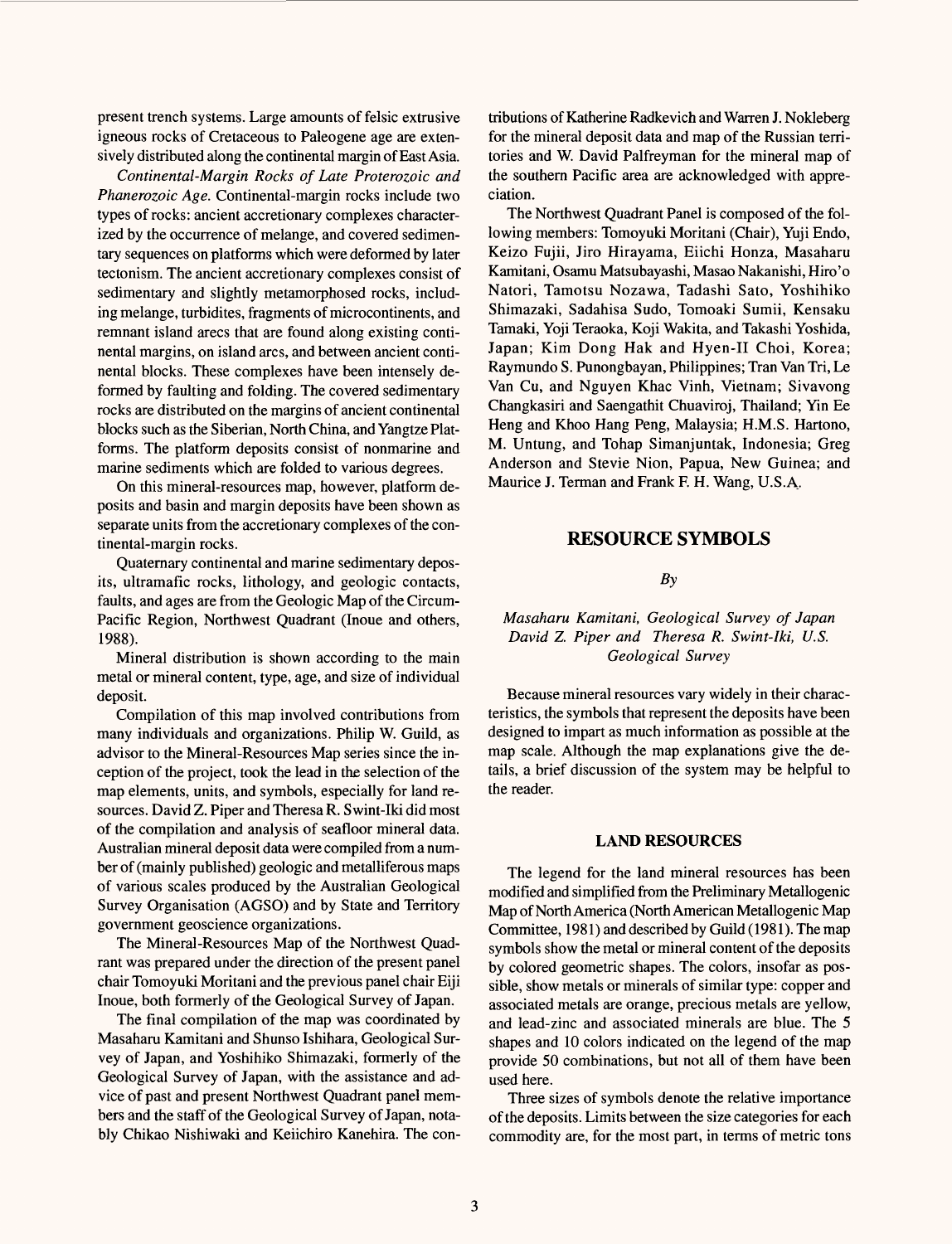of the substance(s) contained before exploration. These limits are obviously arbitrary; they have been selected on the basis of the worldwide abundance of the commodity concerned in deposits that are exploitable under current economic and technological conditions.

An exception was made, however, for deposit size discrimination of gold-silver in the Siberia Platform in Russia, because the mineral-deposit data contributed by E.A. Radkevich in 1987 and other published data do not indicate deposit size.

Some deposits shown as small on this map correspond only to occurrences; they have been included because they may help to identify areas broadly favorable for exploration planning of specific minerals.

One or more ticks on the symbol indicate the general nature of the deposit-magmatic, vein, stratabound, laterite, and placer. Most of the eight types are distinctive, but the category designated "stockworks, including porphyry deposits" encompasses such disparate types as sulfur in the cap rock of salt domes, manto deposits, and porphyry deposits, so that judgment must be used in interpreting this symbol. The ticks have been omitted on many of the small symbols either because of ignorance of deposit type or because it was felt unnecessary to identify all of them where they occur in clusters of deposits of the same kind. A description of the eight deposit types shown on the Northwest Quadrant follow:

**Veins and shear-zone fillings.** Crosscutting, epigenetic deposits in any type of host rock. The major dimensions are transverse to stratification in sedimentary or volcanic hosts. Most stockworks fit here; some in igneous hosts are better equated with the irregular disseminated deposits.

**Stratabound, including magmatic cumulates.** Deposits, generally of limited horizontal extent, that occur at more or less the same horizon in stratified rocks. May be partly concordant, partly discordant with enclosing rocks. Usually considered to be epigenetic. Examples: carbonate-hosted (Mississippi Valley) lead-zinc deposits, uranium deposits of Colorado Plateau, Wyoming Basin, and so forth. Magmatic cumulates are concordant in layered, generally mafic or ultramafic igneous rocks. Examples: stratiform chromite, ilmenite, platinum-group metals of Bushveld type; and certain nickel-sulfide (komatiite-hosted) deposits.

**Stockworks, including "porphyry" deposits.** Irregular disseminated deposits, in or associated with intrusive igneous rocks. Parts of some have been described as stockworks. Hydrothermal alteration, including greisenization, common.

**Magmatic and irregular massive deposits; includes pegmatites.** Examples: podiform chromite, some magnetite and magnetite-ilmenite deposits.

**Skarn deposits.** Contact-metamorphic (tactite) deposits. Stratified, usually carbonate, rocks intruded by intermediate to acid igneous rock.

## **Sandstone (red bed) deposits**

**Laterite deposits (surficial chemical concentrations).** Includes laterite, bauxite, uraniferous calcrete, and some manganese oxide deposits. The criterion is that supergene processes were responsible for producing oregrade material.

**Placer deposits (surficial mechanical concentrations).** Includes "fossil" black sands.

Mineralization ages for some deposits are indicated by double ticks placed according to a clockwise order from older to younger. Where a tick indicating the deposit type already occurs, a single tick for age is added and the two must be read together. On the Northwest Quadrant map, the age of mineral categories has been changed from the Northeast and Southwest Quadrants, and in the overlap area between the Northwest and Southwest maps, the position of the age ticks has been changed to reflect the different categories on the respective maps.

Space limitations do not permit identifying by name all the deposits shown on the map, but many of the larger ones are named and listed in table 1 with commodity type and latitude/longitude.

## **SEAFLOOR RESOURCES**

The potential value of manganese nodules depends on their abundance and composition. Abundance data have been derived principally from seafloor photographs, typical examples of which are reproduced in the explanation on the map. Nodules cover from 0 to nearly 100 percent of the seafloor areas. On the map, squares 2 mm on a side, empty to totally filled in black, indicate where bottom photographs have been taken and the abundance of nodules at these points. Additional information on the occurrence of nodules was gained from core sampling; small black x's and o's indicate where nodules have been recovered or not recovered, respectively, in cores. Details of the methods used in studying these data sources and in deriving abundance contours are described later.

The composition of analyzed nodules is indicated within certain limits by different colored +'s for ranges of nickel plus copper content and by brown +'s with chemical symbols for those with high manganese or high cobalt. Areas of nodules averaging 1.8 percent or more nickel plus copper (considered as potentially exploitable—McKelvey and others, 1979) are outlined in red. Composition of analyzed manganese crusts is indicated by colored asterisks for four ranges of cobalt content (Manheim and Lane-Bostwick, 1989).

The polymetallic sulfide deposits thus far discovered on the spreading ridges are shown by black semicircles. Occurrences of sulfides found in Deep Sea Drilling Project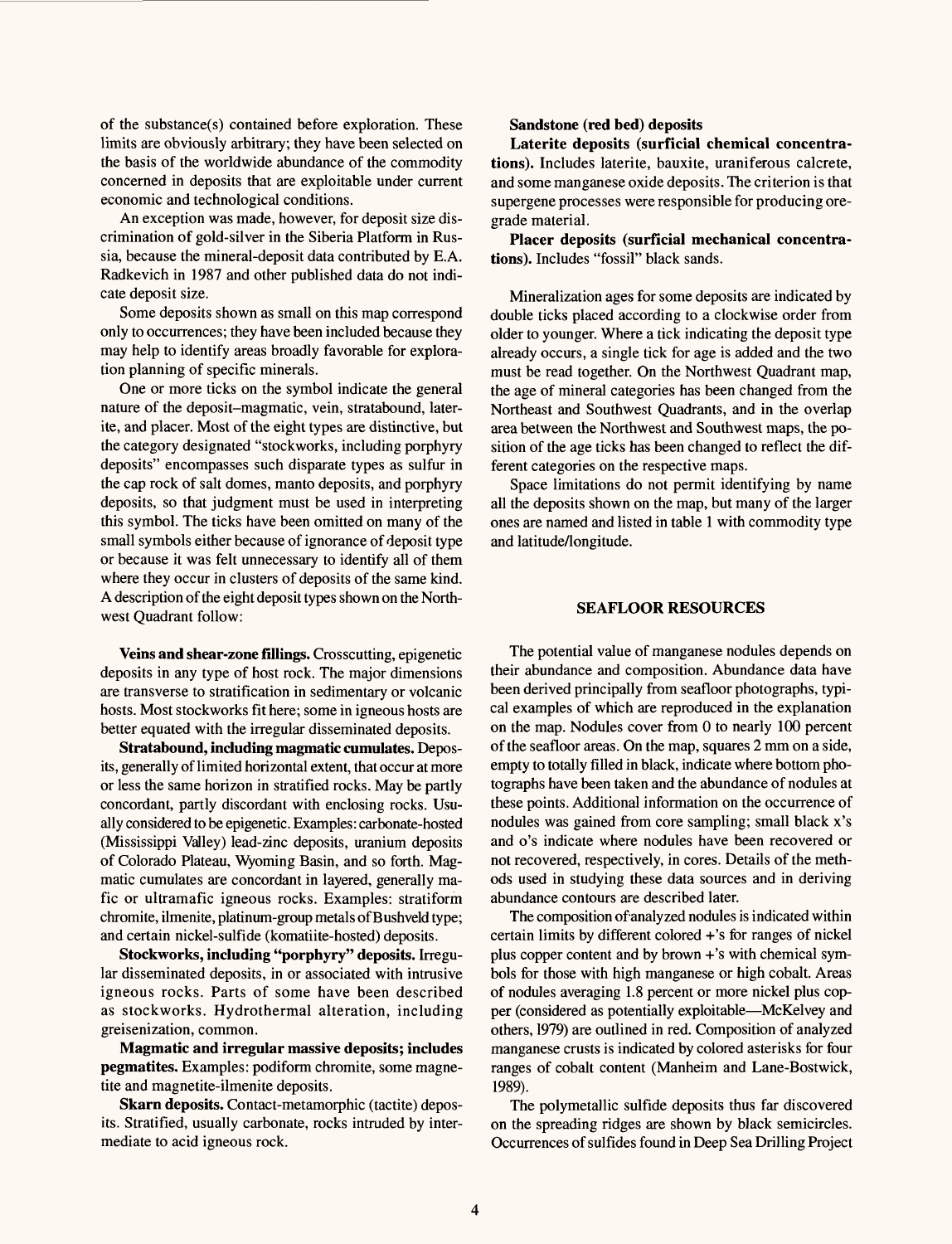(DSDP) and Ocean Drilling Project (OOP) cores, which may have originated at a ridge and moved off it since their formation, are shown by smaller semicircles and identified by the DSDP or OOP site number.

Submarine hot springs not related to spreading, which in a few near-shore locations are known to be precipitating metallic minerals (though not in economic quantities), are shown by open semicircles.

Seafloor phosphorite occurrences are depicted by brown horizontal lozenges without an outline. Although this symbol is approximately as large as that used for the mediumsized land deposit, it has no size or grade significance. The many guano-type phosphate deposits on oceanic islands so small that the symbol obscures them entirely are distinguished by having a black outline and the tick indicating a surficial chemical concentration.

Bathymetry and the nature of surficial sediment constitute the background for the oceanic areas. The 4 types of surficial sediment shown are simplified from the 13 categories shown in the Geologic Map series. Active plate boundaries are taken from the Plate-Tectonic Map, but spreading axes are depicted as lines of uniform width rather than by varying widths reflecting spreading rates.

# **LAND RESOURCES**

*by*

*Masaharu Kamitani and Sadahisa Sudo, Geological Survey of Japan and Yoshihiko Shimazaki, Nikko Exploration and Development Co., Ltd.*

#### **PRECAMBRIAN BASEMENT**

Crystalline basement bodies consisting of Precambrian sedimentary and metamorphic rocks, mafic to felsic intrusive and extrusive rocks, and alkaline and ultramafic rocks occur on the Eurasian continent (fig. 1). The principal basement bodies-the Siberian, North China, Tarim, Yangtze, and Kontum Platforms and the Kolyma Massif-constitute the main framework of the geologic structure of this continent (fig.l). The Siberian Platform, with the largest areal extent, contains two shields: Aldan and Anabar. On the Aldan Shield, the core of granulite facies has a K/Ar age of about 3,400 Ma (Li and others, 1982). On the North China Platform, which extends to the Korean peninsula, granulite-facies metamorphic rocks yielding Rb/Sr ages ranging from 3,430 to 3,670 Ma are unconformably covered by various Late Archean and Late Proterozoic metamorphic rocks (Li and others, 1982). At the Tarim Massif, Late Archean to Middle Proterozoic gneisses and metamorphic granite occur only in the peripheral region of the massif (Zhang and others, 1984). Some metamorphic rocks on the Yangtze Platform yield isotopic ages ranging from Early to Middle to Late Proterozoic (Nozawa and others, 1988).

On the North China Platform, banded-iron formations of various sizes, probably Algoma-type deposits, formed in the upper units of the Archean greenstone belt. The banded-iron ore bodies in the Anshan area (table 1) of the North China Platform are intermittently distributed for 14 km in a north-northwest-south-southeast direction and 20 km east-west of Yianqianshan Mine, Anshan, Liaonging province (Chun and others, 1986). Hematite and magnetite are the main constituent minerals, but the grade is generally low in iron and high in silica. The same type of banded-iron deposit occurs within the Precambrian Gyeonggi massif on the Korean peninsula (Park, 1981). Significant manganese and ferruginous iron deposits also formed in the southern and southeastern parts of the Siberian Platform (Radkevich, 1979).

A Udokan sandstone-type copper deposit (table 1) consisting of three principal ore horizons occurs in the Upper Proterozoic shallow-marine sandstone and siltstone on the southern margin of the Siberian Platform (Sokolov and Grigorev, 1977). Although the ore is high grade and huge reserves are estimated, mining development has come to a halt due to severe environmental conditions and lack of infrastructure.

Although felsic and alkalic intrusive rocks are dominant along the southern margin of the Siberian Platform and the northern part of the North China Platform, significant mineralization related to their magmatism has not been verified so far.

The largest rare-earth deposit in the world has been exploited in Inner Mongolia, China, since the late 1960's. Rare earths in the Baiyun Obo (Bayan Obo), China, (table 1) carbonatites are closely associated with hematite-magnetite mineralization in Proterozoic marine sedimentary dolomite (Bai and Yuan, 1985; Drew and others, 1990). The 35 million-ton rare-earth oxide reserves of this deposit (Sun, 1983) constitute approximately 75 percent of total world reserves.

One of the oldest porphyry copper deposits, Zhongtiaoshan, (table 1), located at the southern margin of the North China Platform, was formed in and around meta-quartz monzonite porphyry and has a K/Ar age of 1,900 to 1,800 Ma. Tongchuan-type stratabound hydrothermal copper deposits at the western edge of the Yangtze Platform are structurally controlled by a regional depression, based on the lithologic characteristics of various sedimentary rocks and their diagenesis and regional metamorphism (Guo and others, 1987).

Orthomagmatic cupriferous nickel sulfide deposits at the Jinchuan Mine, China (table 1), mainly occur in two pyroxene peridotite bodies of a northwest-southeast trend-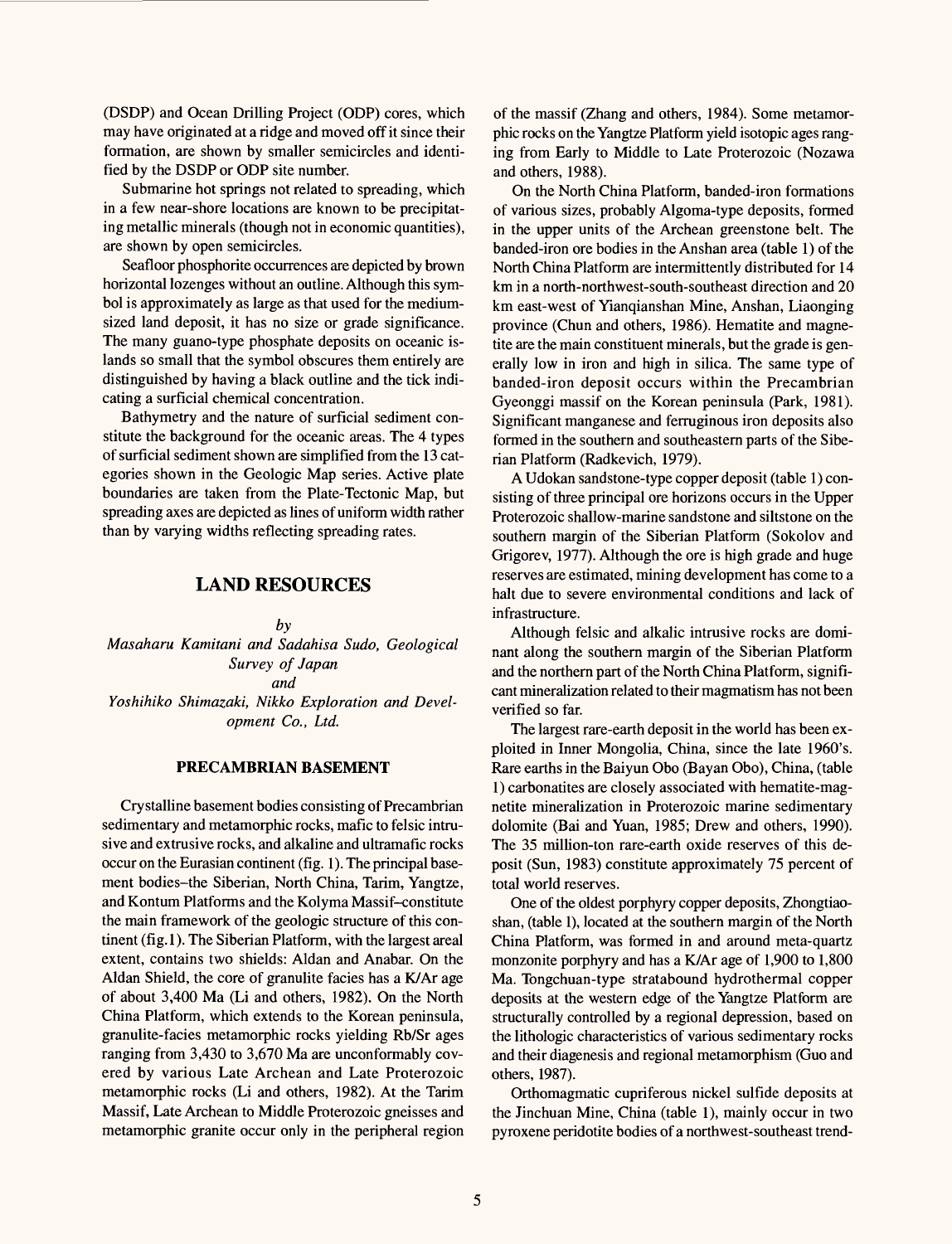

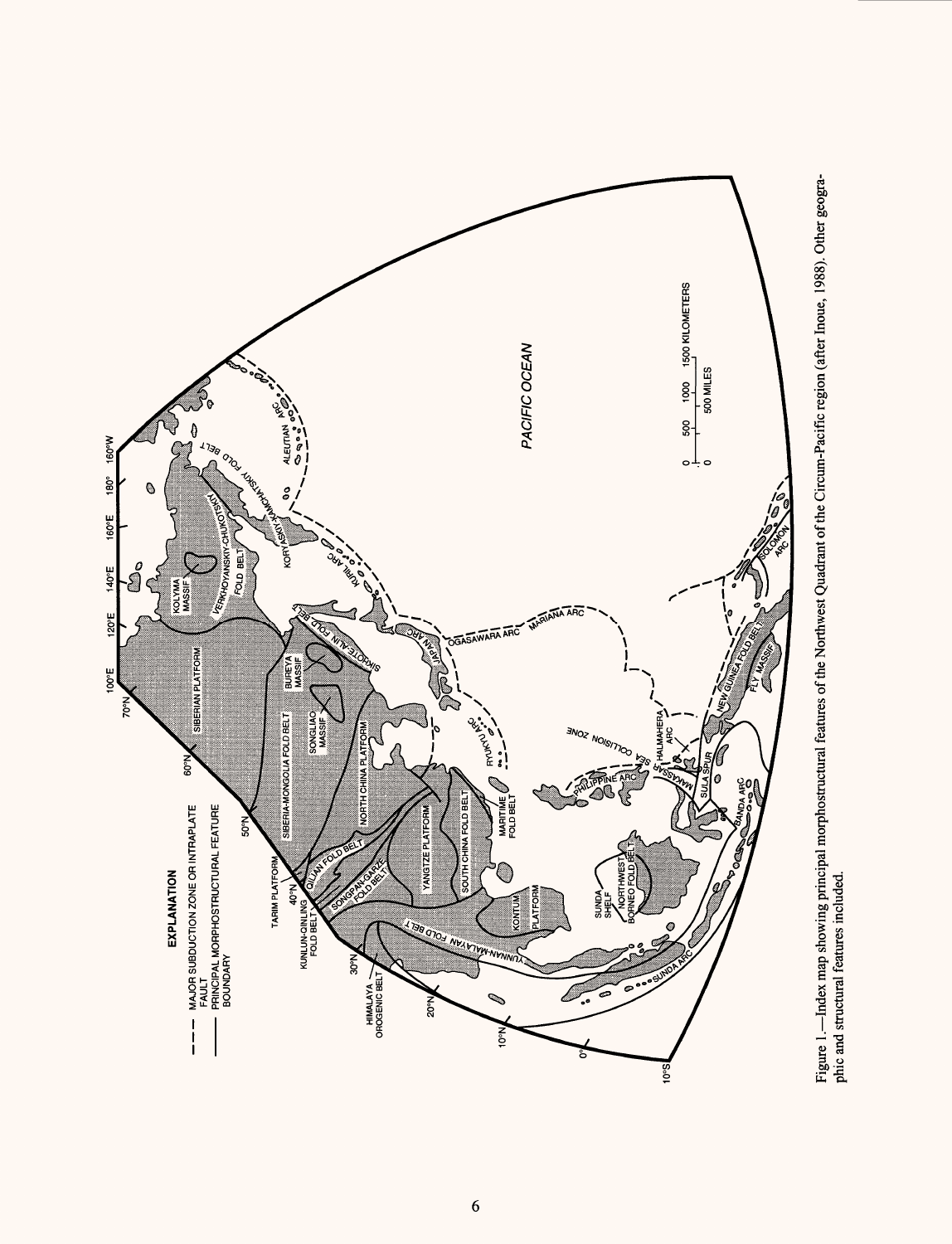ing Proterozoic ultramafic rock complex (Jia, 1986). The ore reserve is estimated at approximately 500 million tons with an average grade of 1.06 percent nickel and 0.67 percent copper and is accompanied by a considerable amount of platinum group elements and cobalt.

Although large vanadiferous uranium deposits have been discovered in the Paleozoic black shale of the Okchon Formation in South Korea, they have not been exploited due to their low-grade ores.

# **PLATFORM COVER ROCKS OF PHANEROZOIC AGE**

Platform cover rocks consisting mainly of marine and continental sedimentary rocks are widely distributed on the Siberian, North China, Yangtze, and Kontum Platforms. These rocks are relatively thin and largely undeformed. Principal mineral resources are evaporite, phosphate, bauxite, stratabound iron and manganese, and sandstone-hosted copper deposits.

Evaporites containing potassium salt extend over the major platforms (Siberian, North China, Yangtze, and Kontum) and they are the host for gypsum and saline minerals. Many evaporites and brine deposits have been explored and exploited along the southern margin of the Siberian Platform, especially along the northeast-trending depression roughly parallel to Lake Baykal, Russia. The thickest Lower Cambrian evaporite contains a thick halite bed, and many lenses of sylvite and carnallite are also preserved (Borchert and Muir, 1964). In China, although evaporites and brines are widely distributed, economically important deposits have been developed mainly in Yunnan Province. One such deposit contains approximately 20 million tons of potassium reserves (Zhang, 1987). Enormous evaporite deposits have been explored by borehole in Thailand in the Khorat Plateau area of the Kontum Platform since the 1960's.

Two evaporite horizons have been verified in Middle to Upper Cretaceous red-bed sequences (Committee for Coordination of Joint Prospecting for Mineral Resources in Asian Offshore Areas (CCOP), 1981; Asnachinda and Pitragool, 1978). The principal mineral is halite with subordinate gypsum, carnallite, and sylvine. One potassiumbearing evaporite deposit is currently being exploited in east Thailand.

The deposition of sedimentary phosphate has been attributed to divergent upwelling, which brings up dominant nutrient seawater along continental margins. Large phosphate deposits formed along the southern margin of the Siberian Platform from the Late Proterozoic to the Late Cambrian. The reserves of the Khubusgul deposit (table 1) in Mongolia are estimated to be over 1,000 million tons, with 20 to 22 percent  $P_2O_5$  (Notholt and Sheldon, 1986).

On the North China and Yangtze Platforms many important phosphorite deposits formed during the Late Sinian (Late Proterozoic) and late Cambrian, respectively. Their depositional environments are inferred to have been marginal banks, basins, marginal slopes, and, rarely, shallowmarine basins (Li, 1986; Ye and others, 1984). One of the largest phosphorite deposits in Asia, the Lao Cai deposit (table 1), is located along the southwest side of the Red River in Vietnam. The phosphate rock reserves are estimated to be over 260 million tons with 10 to 36 percent  $P_2O_5$  (Tran and Nguyen, 1986). Large weathered phosphorite deposits formed on karst terrain of Late Proterozoic to Early Cambrian age are characteristic of the Altai and Sayan mountains along the southern margin of the Siberian Platform (Zanin, 1984).

Three types of bauxite deposits are distinguished in the quadrant: (1) laterite-crust, (2) karst-accumulated, and (3) sedimentary-redeposited types (Liu, 1988; Hutchison, 1983). Laterite-crust bauxite deposits are formed by an *in situ* weathering process of alumino-silicate rocks; they comprise most of the world bauxite resources. The Riau archipelago of Indonesia and western Sarawak of Malaysia are the principal areas of laterite-crust bauxite. In the Riau Archipelago, bauxite deposits have developed on top and on gentle slopes of hills as the result of laterization of Triassic shale, phyllite, quartz syenite, and rhyolite (Sigit and others, 1969). Tertiary and Quaternary basalt of the Kontum and Yangtze Platforms and the South China Fold Belt are other sources of this type of bauxite deposit.

Karst-accumulated bauxite deposits are mainly located on karst formed over late Paleozoic carbonate rocks in south China (Liu, 1988). The bauxite deposits occur as lenticular bodies in the shape of Quaternary sinkholes. The Pingguo and Taiping deposits (table 1) of the Zhuang Autonomous region, Guangxi, on the western Yangtze Platform, are representative. Gibbsite, diaspore, and goethite are the principal constituent minerals, unlike the sedimentary-redeposited deposits in north China. On the North China and Yangtze Platforms, bauxite deposits formed in a reductive fresh-water to shallow-marine environment during the Middle Carboniferous (Liu, 1988; Kamitani, 1987). The main ore mineral is diaspore, accompanied by minor amounts of muscovite, kaolinite, and pyrophyllite, and very rarely by iron and manganese minerals. Kaolinite beds also developed in an environment similar to the sedimentary-redeposited bauxites, but they are closely associated with coal beds, and their depositional ages range from Carboniferous to Tertiary.

Sandstone-hosted bedded-copper deposits occur mainly within Cretaceous red-bed sandstone formations on the Yangtze and Kontum Platforms, but economically important deposits have not been discovered so far.

Stratabound lead-zinc deposits occur mainly on the southwestern part of the Yangtze Platform. Some are found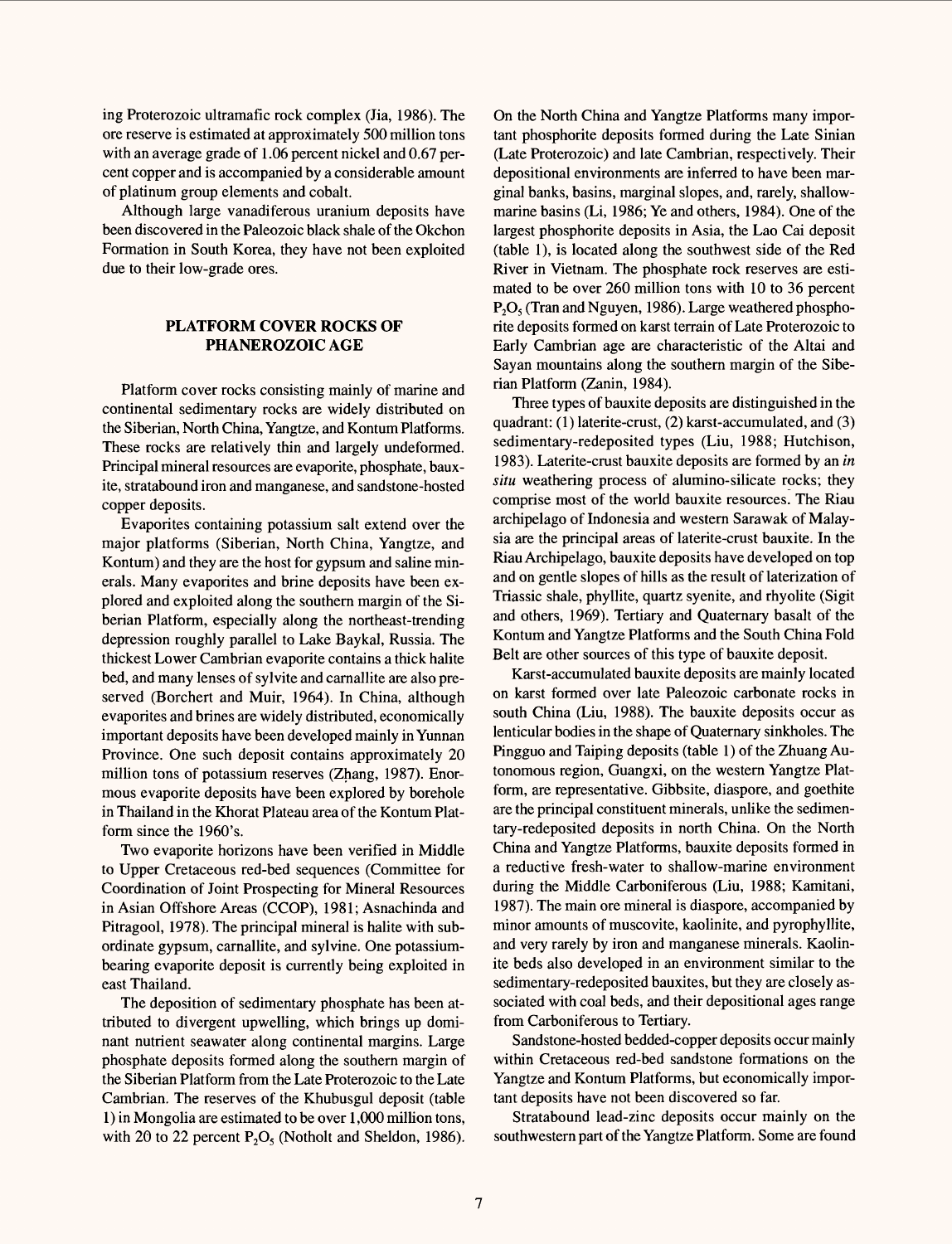in the Fankou (table 1) and Siding areas in Devonian limestone and dolomite beds; others are hosted within shale and sandstone (Wang and others, 1987). Their <sup>34</sup>S and Pb isotope ratios may suggest that these carbonate-hosted leadzinc deposits are similar to Mississippi Valley-type mineralization.

# **DEFORMED BASINAL (GEOSYNCLINAL) SEDIMENTS OF PHANEROZOIC AGE**

Two contrasting geologic and geotectonic areas are found in East and Southeast Asia. The former region is characterized by mostly Precambrian platforms and Paleozoic to Mesozoic fold belts of various scales (Taira and Tashiro, 1987), whereas the latter is characterized by a few comparatively small cratons and fold belts, younger than those of East Asia (Sato, 1981), with the exception of the Kontum Platform. Complicated island-arc systems between the Eurasian and Australian continents are the most characteristic features of the Southeast Asia region. The fold belts are composed of various kinds of basinal sediment: trench-fill, marginal-sea, intracontinental, and so forth. The thick sequences of clastic, carbonate, and siliceous sedimentary and volcanic rocks have been distinctively folded, faulted, uplifted, eroded, and intruded by silicic magma.

Mineral deposits in the deformed basinal sedimentary rocks are either (1) syngenetic or diagenetic or (2) epigenetic. The former deposits are mostly stratabound, whereas the latter are generally discordant and commonly related directly or indirectly to intrusive magmatic activity accompanied by deformation.

#### **SEDIMENT-HOSTED DEPOSITS**

Stratabound lead-zinc deposits have formed principally in carbonate-dominant sedimentary rocks which have accreted to the North China and Yangtze Platforms. The Changbu and Lijiagou deposits (table 1) in the Kunlun-Qinling Fold Belt in China formed within a Middle Devonian alternating sequence of clastic and carbonate sedimentary rocks (Yang and Miao, 1986). In the Songpan-Garze Fold Belt, sandstone- and carbonate-hosted stratabound lead-zinc deposits formed in terrestrial sediment during the Jurassic to early Tertiary (Wang and others, 1987). In the other fold belts around the Yangtze Platform (the Ailao Shan-Hoh Xil Shan, Kunlun-Qinling, and South China Fold Belts), the same type of stratabound leadzinc deposit formed, closely related to carbonate sediments deposited in marginal seas and intercontinental depressions (Liu, 1984).

#### **VOLCANOGENIC MASSIVE SULFIDE DEPOSITS**

The volcanogenic massive sulfide deposits, mainly Besshi-type mineralizations, are closely related to oceanic crust. Within the Sambagawa metamorphic belt, southwest Japan, more than 70 cupriferous iron sulfide deposits, intimately associated with highly metamorphosed oceanic basalt and pelitic sediment, extend approximately 1,000 km easterly. Sulfide ore was deposited conformably within upper Paleozoic to Mesozoic volcano-sedimentary sequences and regionally metamorphosed in a high-pressure/ low-temperature environment during Jurassic to Cretaceous time (Kanehira, 1970). Besshi-type deposits also occur in the Philippines and northwest China. The Baiyinchang deposit in China, with several orebodies (Liu, 1986a), occurs in the Kunlun-Qinling Fold Belt accreted with the North China and Tarim Platforms during the early and late Paleozoic. The polymetallic orebodies in this belt are conformable with submarine volcano-sedimentary beds that consist mainly of subalkaline, keratophyre and quartz keratophyre tuff and clastic sediment. In the Philippines, Cyprus-type deposits (such as Barlo and other small-sized orebodies) are found at the top of ophiolitic sequences made up of spilitic basalt, pillow lava, and tuffaceous and cherty sediment at several localities throughout the western and eastern flanks of the archipelago (Zanoria and others, 1984).

Kuroko deposits, composed mainly of lead-zinc, copper, and silver and formed within calc-alkalic submarine volcano-sedimentary sequences, are closely related to middle Miocene dacite and rhyolite magmas. Those of the Kosaka, Shakanai, and Hanaoka Mines (table 1) in northeast Japan are representative. The orebodies are always accompanied by gypsum and barite and are surrounded by characteristic hydrothermal alteration halloes: chloritization, sericitization, and kalinization. In the Philippines and Indonesia, the same type of mineralization has been found in Tertiary submarine volcanic terranes. The Bagakai deposits on Samar Island, southeast Philippines, are underlain by dacite-andesite and their pyroclastics, carbonates, and muddy sediment (Zanoria and others, 1984). The ore-mineral assemblage and associated gangue minerals are similar to those of the Kuroko deposits of northeast Japan. Almost all Kuroko-type mineralization has been found in island arcs and depressional stress environments, whereas most porphyry copper deposits are associated with a compressional tectonic setting (Nishiwaki and Uyeda, 1980).

#### **STRATABOUND MANGANESE DEPOSITS**

Stratabound manganese and manganese-iron deposits have formed mainly in continental nonvolcanogenic and volcano-sedimentary sequences. Manganese deposits oc-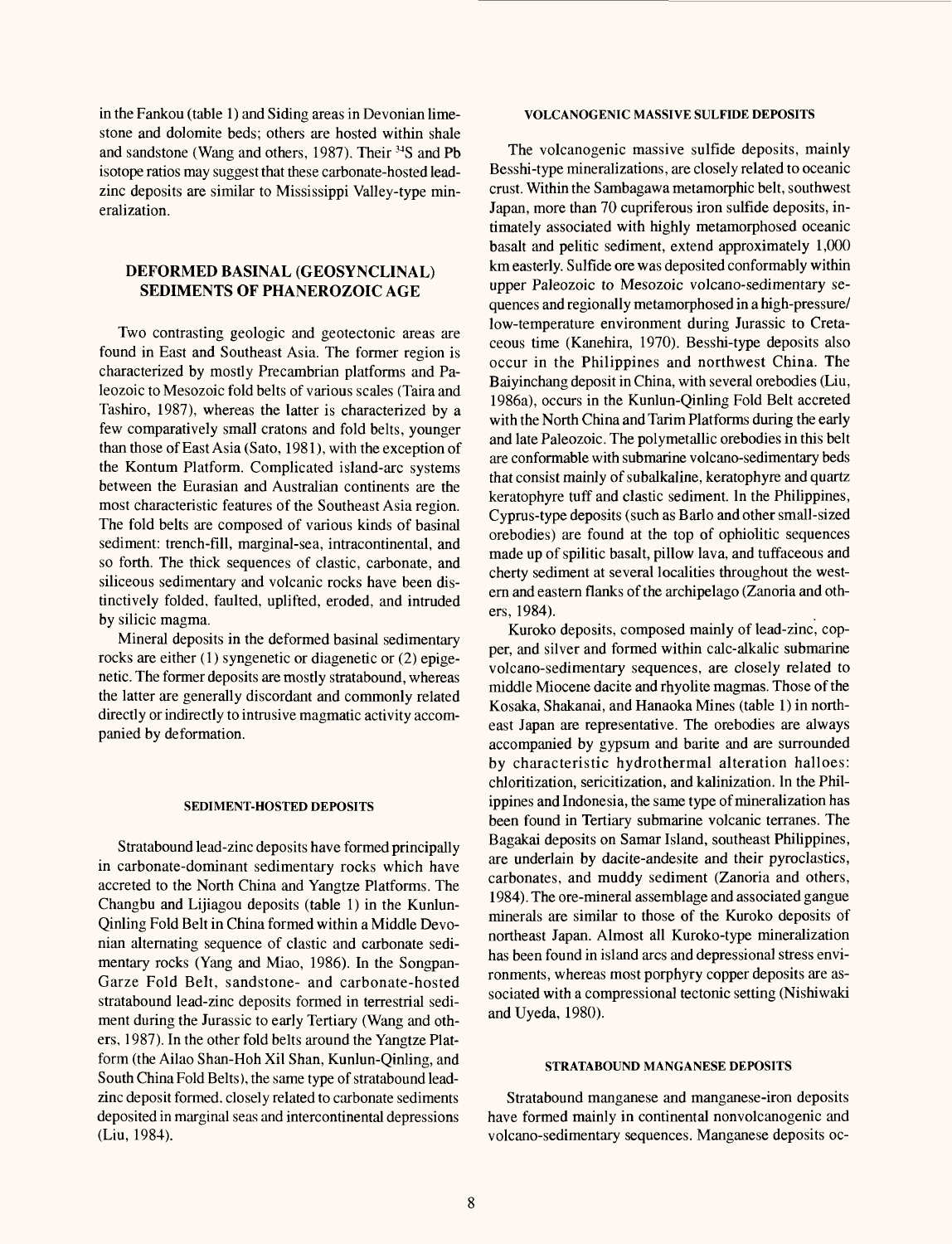cur at continental margins and basins of Ordovician to Tertiary age (Yue, 1985). On the Yangtze Platform, two subtypes of manganese deposits are recognized. Shallowmarine sedimentary manganese deposits occur principally in the southwestern and western Guangxi Zhuang Autonomous Region, where large deposits of comparatively lowgrade ore are intercalated with carbonaceous, siliceous, and muddy sediment. In the Zunyi area (table 1) of the western Yangtze Platform, many bedded manganese orebodies are formed within clayey and silty sediment on Permian limestone that is covered by bituminous shale and coal beds (He, 1985). The occurrence of manganese and coal sediment shows that they probably formed in lagoonal and terrestrial environments.

Stratabound volcanogenic manganese ore is intimately associated with massive and thin-layered chert beds and mafic volcanic rocks. Many small and low-grade manganese and also iron-manganese deposits occur conformably with chert beds, accompanied by mafic submarine volcanic rocks throughout Japan (Watanabe and others, 1970) and in other Paleozoic and Mesozoic fold belts, mainly on the North China and Yangtze Platforms (Yue, 1985).

#### **ULTRAMAFIC ROCKS**

The ultramafic rocks, composed of iron and manganese silicates, mainly olivine and pyroxene, represent mantle material brought to the upper crust or large stratiform intrusives formed within the crust. Throughout the Phanerozoic sequences, these rocks are accompanied by ophiolite complexes in accretional fold belts along suture zones at convergent margins and in mafic-ultramafic complexes intruded into stable terranes of continental shield areas.

Numerous ophiolite bodies occur within suture zones and along continental margins and marginal seas of varying geologic age. Ultramafic rocks such as dunite and harzburgite settled out at the bottom of ophiolite complexes and form hosts to podiform chromite orebodies. The deposit size is variable and ranges from one to several million tons, as the deposits at the Acoje and Goto Mines (table 1) in the Paleogene Zambalez ophiolite belt of west Luzon in the Philippines (Philippine Bureau of Mines and Geosciences, 1986). Intermediate-sized podiform-shaped chromite deposits occur in the southwest innerzone of Japan, but the ores are utilized mostly for refractories, due to their high-aluminum and low-chromium composition.

In Southeast Asia, especially in Indonesia and the Philippines, many laterite nickel deposits formed under tropical and subtropical climatic conditions. Consisting mostly of weathered serpentine peridotite, the deposits commonly contain considerable amounts of nickel, ranging from 1,000 to 2,000 parts per million, and are accompanied by a small

amount of cobalt. In the laterite soil derived from tropical weathering of ultramafic bodies, nickel is mainly concentrated as garnierite, a secondary silicate mineral found within saprolite zones in weathering crust. Cobalt is concentrated in the upper saprolite and nontronite zones and is very low grade in the ferricrete zone (Golightly, 1981).

The Palawan and Eastern ophiolite belts of the Philippines and east Sulawesi, Halmahera, and Gebe Island of Indonesia are the most productive and promising metallogenic provinces for cobalt-bearing nickel-laterite deposits. A comparatively large nickel-laterite deposit (Tagaung Taung) (table 1) was recently found on the southern edge of the axial ophiolite belt of north Myanmar (Burma) (Schellmann, 1989).

#### **METAMORPHIC COMPLEXES**

Many metamorphic complexes are distributed in this quadrant. The large talc-magnesite deposits of the Haicheng-Dashiqiao area of the Liaodong Peninsula, North China Platform, were formed mainly by Proterozoic regional greenschist-amphibolite metamorphism and subsequent repeated thermodynamic events (Zhu and Li, 1986). Several medium-size magnesite deposits, Geomdeog, Hagnam, and Buyeon (table 1), formed in Early to Middle Proterozoic metasediment in northeastern North Korea (Kim and Hwang, 1983).

Principal graphite deposits were formed by regional metamorphism during the Precambrian. Large but lowgrade graphite deposits occur in graphite gneiss, schist, and, rarely, granulite, mainly in the North China Platform of northern China and North Korea, and some deposits occur on the Yangtze Platform and South China Fold Belt (Mo and others, 1989).

A considerable number of gold-bearing quartz veins on the North China Platform are believed to be the result of regional metamorphism-stimulated hydrothermal solutions containing gold and silica dissolved from country rocks (Duan and Lu, 1984). Wang (1985), on the other hand, claims that the principal constituents of gold-bearing quartz veins were extracted from Archean volcano-sedimentary basement, deposited, and then reformed by Hercynian (late Paleozoic) and Yanshanian (Mesozoic) magmatism.

#### **INTRUSIVE ROCKS OF PHANEROZOIC AGE**

Due to the very complicated geologic history of this quadrant, various intrusive rocks ranging in age from Precambrian to Cenozoic and in composition from gabbro to granite and alkaline rock suites are found throughout the cratons and mobile belts.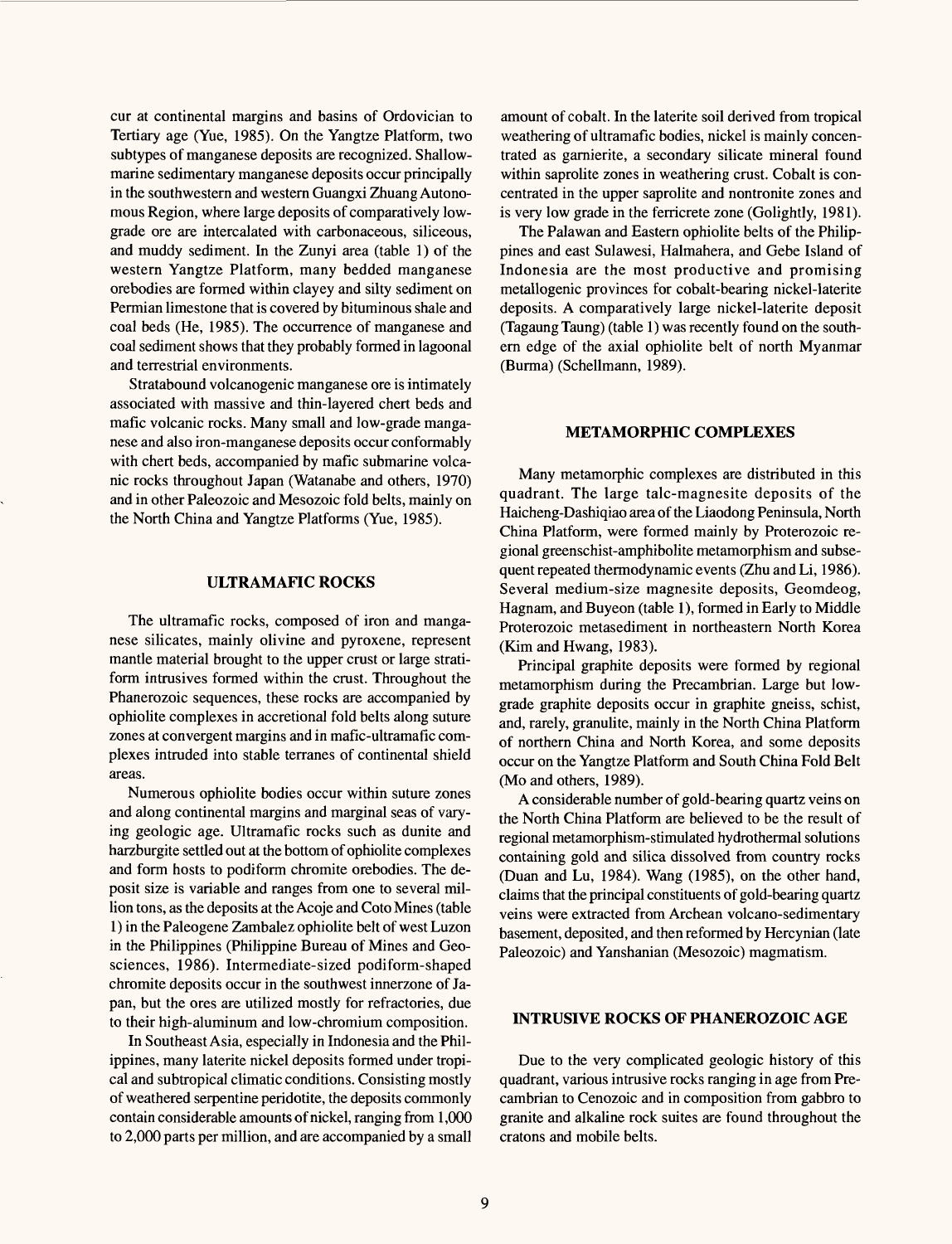Many Archean felsic and alkaline intrusive rocks occur in the central part and along the southern and southeastern margins of the Siberian Platform, and some granitoids are intruded into the North China Platform (Nozawa and others, 1988). During the Proterozoic, various sizes and types of intrusive rocks were distributed on the North China and Yangtze Platforms and as relatively small bodies on the Kontum Platform and as the Chukotskiy Peninsula.

Early Paleozoic intrusive rocks are generally restricted to continental margins and paleomobile belts, such as the Siberia-Mongolia, Kunlun-Qinling, and Qilian Fold Belts. In contrast to the early Paleozoic, late Paleozoic granitic intrusive rocks are more widely distributed, mainly along the marginal areas of Eurasia continent.

During the Triassic to Paleogene, vigorous felsic to intermediate magmatism accompanied by many granitic intrusions took place in and around the platforms, massifs, and mobile belts. The Neogene intrusive bodies, mainly granodiorite and monzogranite, are generally small and occur in island-arc regions such as Kamchatka, Japan, Taiwan, and the Philippines.

Contrasting granitoids are identified; the I-type and Stype rocks of Chappell and White (1974) and the magnetite-series and ilmenite-series granitoids of Ishihara (1977). The S-type granitoids are compositionally restricted to granite and are magnetite free. This type has higher  $\delta^{18}O$ values and initial <sup>87</sup>Sr/<sup>86</sup>Sr ratios compared with the I-type granitoids and seems to have been generated from the upper continental crust as a result of anatexis of carbon-bearing sedimentary rocks. On the other hand, I-type granitoids are not compositionally restricted and consist mainly of felsic to intermediate rocks. This type is composed of both magnetite series and ilmenite series and is characterized by lower  $\delta^{18}$ O values. This type of granitoid has been derived from igneous source materials of continental crust (Chappell and White, 1992).

Many of the mineral deposits in the principal orogenic belts are obviously related to intrusive rocks. Magmatic segregation occurred and pegmatite-greisen, skarn, porphyry, and various hydrothermal-replacement vein deposits formed in and around the intrusive rocks. According to Ishihara (1981), almost all porphyry copper and molybdenum deposits are associated with the magnetite-series granitoids, while tin-tungsten deposits are formed in and around the ilmenite-series granitoids. Thus, oxygen fugacity of intrusive magmas is one of the most critical parameters to control kind of metal resources (Ishihara, 1984).

Some nickel-copper-cobalt and vanadiferous titanomagnetite deposits are mainly related to magmatic segregation or unmixing of mafic to ultramafic intrusive rocks. Almost all of the intrusive rocks accompanied by nickel sulfide mineralization are intruded along deep fractures, mainly at the margins of Precambrian cratons and in Caledonian fold belts (Tang and Ren, 1987). In the western part of the Yangtze Platform, many of the nickel-copper-cobalt and vanadiferous titanomagnetite deposits that formed during the late Caledonian (early Paleozoic) to early Hercynian erogenic cycle are distributed along several north-trending deep fractures. They seem to have intruded after the segregation or unmixing of sulfide and oxide ores and rock-forming minerals in a magma chamber (Yao, 1988).

#### **PEGMATITE, GREISEN, AND SKARN DEPOSITS**

In and around other felsic intrusions, pegmatites and greisens occur, in which rare-earth metals such as niobium, tantalum, lithium, beryllium, tin, tungsten, and gemstones are concentrated. Industrial minerals such as quartz, feldspar, and mica from pegmatites are becoming increasingly important sources for ceramic and, recently, for electroceramic raw materials. Although these pegmatites and greisens are generally too small to show each body or zone at the map scale, small-scale mining is being carried out. In many cases, the concentrated areas of pegmatites and greisen zones are important sources for secondaryenrichment bodies of rare metals, especially rare earths, by weathering and alluvial processes.

Skarns are mainly composed of pyroxene, amphibole, garnet, and wollastonite formed by contact metamorphism between intermediate to felsic intrusive rocks and carbonate-dominant sedimentary rocks. Principal metallic elements of the skarn deposits-tin, tungsten, molybdenum, iron, copper, and lead-zinc-are precipitated after the skarn stage. Skarn deposits are one of the most important deposit types in this quadrant and are mainly distributed on the Siberian, North China, and Yangtze Platforms, and in the South China, Yunnan-Malayan, Sikhote-Alin, and Southwest Japan Fold Belts, where various intrusive rocks formed during four orogenic cycles: Caledonian, Hercynian, Early Alpine (Mesozoic), and Late Alpine (Cenozoic).

In the Angala-Ilim Province of the southern Siberian Platform, many skarn-type iron deposits (for example, Krasnoyarova and Korushnova) (table 1) are associated with gabbroic and diabasic Caledonian intrusive rocks (Sokolov and Grigor'ev, 1977). Although many granitic rocks were intruded into pre-Hercynian basement during the Hercynian erogenic cycle, no distinctive mineralization is recognizable, except some medium- to small-sized iron, copper, and tungsten deposits in China (Zhao and others, 1990) and iron-tin-bearing skarn deposits such as Bukit Besi and Pelapah Kanan (table 1) (Chu and others, 1988) in the eastern granite belt of the Malay Peninsula (Hutchison and Taylor, 1978).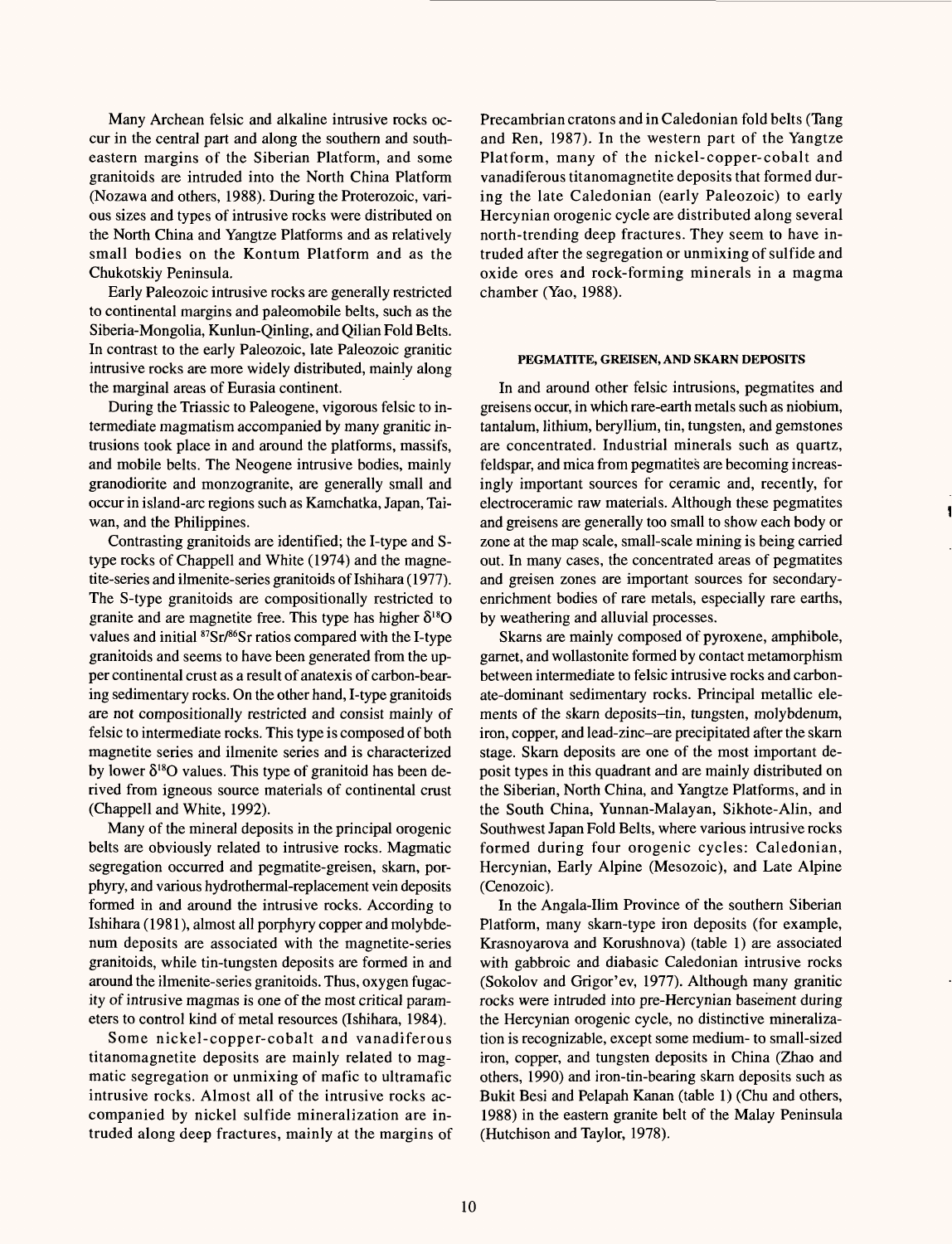Intense felsic magmatism occurred mainly in the Thai-Malay-Indonesia and south-to-east China-South Korea-Southwest Japan-Sikhote Alin belts during the Indosinian and Early to Late Alpine Orogenies. The granitoids in the Thai-Malay-Indonesia belts are accompanied by mediumto small-sized tin-tungsten-bearing deposits, typically in the Kinta Valley of Malaysia, where largely mined-out cassiterite-bearing skarn deposits (for example, Beatrice pipe) formed around the contact boundaries between Triassic S-type and ilmenite-series granitoids and Permo-Carboniferous carbonaceous sedimentary rocks.

The most intensive felsic magmatism occurs in the early to middle Yanshanian Orogeny (Jurassic) in China, the Bulgugsa Orogeny (Cretaceous) in South Korea, the Hiroshima disturbance (Late Cretaceous) in Japan, and the Sikhote-Alin orogenic belt in Russia. They are accompanied by skarn, porphyry copper-molybdenum, and hydrothermal mineralization during the Early Alpine Orogeny. Representative iron- and iron-copper-bearing skarn deposits are found in the Daye and Tonglian Mines (table 1) in China (Wang, 1986) and the Kamaishi Mine in Japan (table 1). Large-sized tungsten and tin deposits occur mainly in China (Dachang, Gejiu, Shizhuyuan, and Xianghualing) and in Korea (Sangdong) (Ishihara, 1984). Lead-zinc deposits include Shuikoushan, Huangshaping, and Xianghualing in China, Yeonhwa in Korea, and Kamioka and Nakatatsu in Japan. The Yangjiazhangzi deposit in China is representative of molybdenum-bearing skarn-type mineralization (table 1) (Liu, 1986b).

Comparatively small- to intermediate-sized felsic to intermediate stocks are mainly distributed in the Late Alpine erogenic belts in the island arcs of the western Pacific region: the outer belt of southwest Japan, the Philippines, Sumatra, Java, Irian Jaya, and Papua New Guinea. Some granitic intrusive rocks are associated with tin, copper, and zinc mineralization. Thanksgiving (table 1) copper-zinc, Philippines (Zanoria and others, 1984), Chichibu iron-copper-zinc (Ishihara, 1984) and Ho-ei tin-zinc, Japan, and Tembagapura (Ertsberg) copper-gold, Irian Jaya, Indonesia (table 1) (Titley, 1975) are outstanding deposits formed during the Late Alpine orogenic cycle.

#### **PORPHYRY DEPOSITS**

Porphyry copper and porphyry copper-molybdenum deposits in this quadrant formed from the Proterozoic to Cenozoic. Porphyry ores derive their name from the texture of granitic intrusive rocks in which phenocrysts of quartz and feldspar are enclosed by fine-grained groundmass of the same composition. In general, porphyry-type deposits have large reserves but are of low grade, with less than 1 percent copper. The main ore minerals are copper and iron sulfides, usually associated with gold, silver, and molybdenum. In some cases, molybdenum and rarely tungsten are the main ore minerals.

The geotectonic setting is intimately related to the intrusive rock type. Most island-arc intrusive rocks are quartz diorite and granodiorite in composition, whereas continental-margin intrusive rocks are quartz monzodiorite to quartz monzonite or granite (Kesler and others, 1975). Initial Sr ratios of the related intrusive rocks from island-arc regions are lower than 0.705, whereas those from cratonic continental margins exceed 0.705. Ishihara (1984) shows that porphyry copper deposits with small amounts of molybdenum and gold are representative of the magnetite-series granitic terranes, especially around the circum-Pacific orogenic belt. Differences between the two types of magma may reflect contamination from the crust when the mantlederived magma ascended (Hutchison, 1983).

In general, porphyry copper deposits comparatively rich in gold were formed in island-arc terranes of Late Cretaceous to Quaternary age, and those rich in molybdenum occur at continental margins, regardless of geologic age. Representative porphyry copper-gold deposits of the western Pacific include Atlas, Dizon, and Sipalay (table 1) in the Philippines (Philippine Bureau of Mines and Geosciences, 1986), Tombulilato and north Sulawesi in Indonesia (Lowder and Dow, 1978), and Ok Tedi, Frieda, Wau, and Panguna in Papua New Guinea (table 1) (Metal Mining Agency of Japan, 1992).

In the porphyry copper deposits of the Philippine islands, the main accessory metal is gold (0.3 grams/ton) and accompanied with very small quantity of molybdenum (0.007 percent) (Hutchison, 1983). The deposits from Papua New Guinea and Indonesia (Cenozoic in age) also have a high gold content. Typical porphyry molybdenum deposits occur in the Qinling suture associated with high-silica granites of Late Mesozoic age (e.g. Nannihu and Jinduicheng) (table 1). The oldest porphyry copper deposits are Zhongtiaoshan (copper-molybdenum), formed during the Proterozoic (Liu, 1986a and b). They occur along the southern margin of the North China Platform. The Erdenet (copper-molybdenum) and Tsagaan-Suvrag (copper-molybdenum) deposits, Mongolia (Zhamsran and others, 1986), and Badaguan (copper-molybdenum) and Duobaoshan (coppermolybdenum) deposits, China, are related to granodioritic intrusive rocks of the Hercynian Orogeny (Rui and others, 1984) in the Siberia-Mongolia Fold Belt.

On the eastern part of the Yangtze Platform, many porphyry copper (the Dexing Mine), copper-molybdenum (Chengmenshan Mine), and copper-iron deposits (the Tongshankou Mine) (table 1) are closely associated with skarn mineralization of the early Yanshanian Orogeny (Mesozoic) (Liu, 1986a). Several porphyry copper-molybdenum deposits (Yulong and Melasongduo) related to monzonitic granites of the Late Alpine Orogeny occur in the Songpan-Garze Fold Belt (Rui and others, 1984).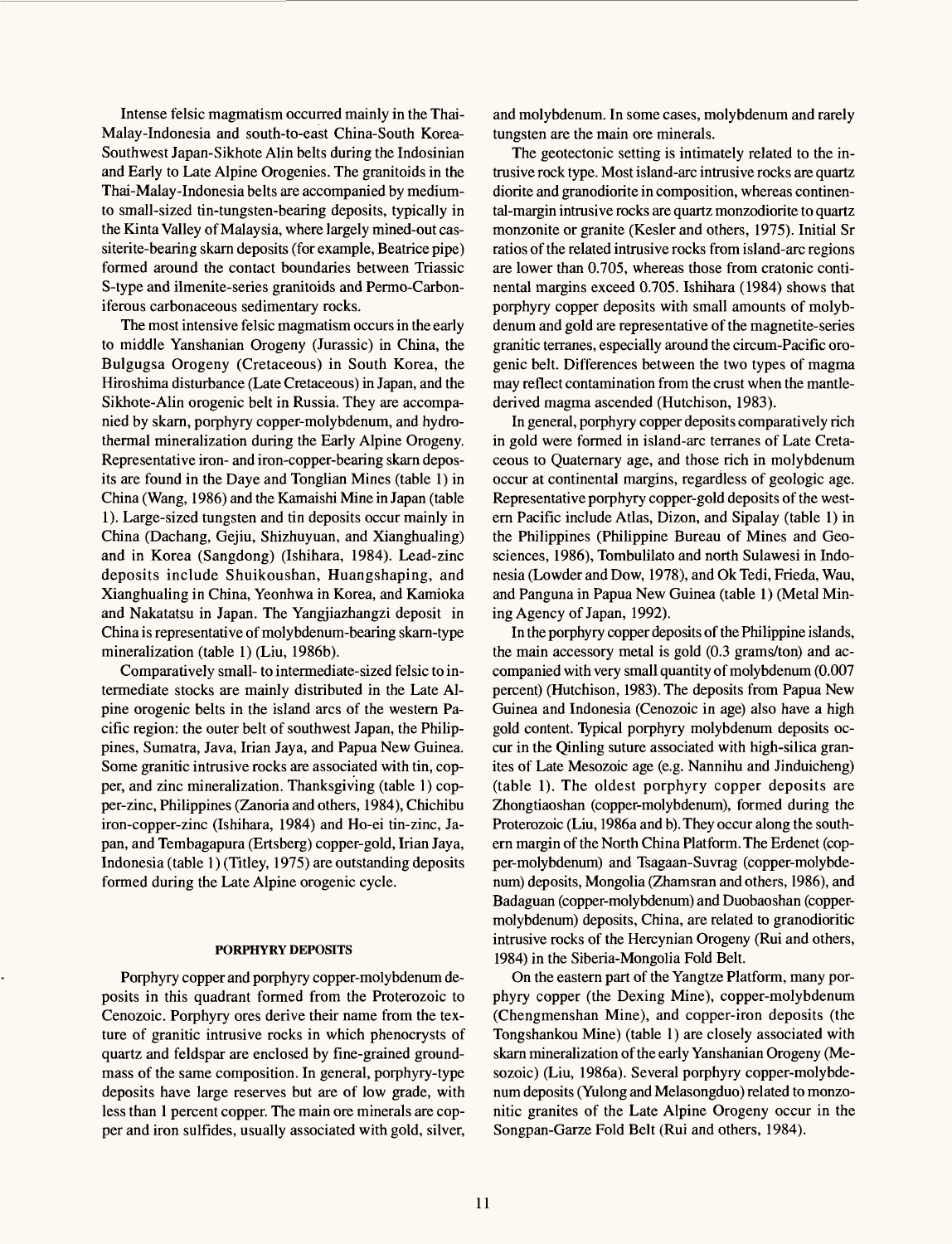#### **VEIN DEPOSITS**

Considerable amounts of gold-silver, copper, lead-zinc, tin, tungsten, molybdenum, antimony, mercury, and fluorspar are found in hydrothermal vein deposits. Although vein-type deposits are not as large as others, their ore grade is remarkably high in some areas, and the deposits are commonly exploited by small-scale underground mining. Recently, many epithermal gold-silver veins have been found in the western Pacific, especially in island-arc regions, due to active exploration during the 1980s in Kalimantan, Borneo, north Sulawesi, Papua New Guinea, the Solomon Islands, and Japan. The Hishikari epithermal gold-silver mine in Kagoshima, Japan, (table 1) is a typical example of high-grade (70 grams/ton of gold on average) mediumsized deposits formed during the Pleistocene (Izawa and others, 1990).

A large lead-zinc vein deposit being mined in south China (the Taolin Mine) (table 1) occurs in shear zones in Proterozoic sediment near Yanshanian granite intrusive rocks (136 Ma) located on the central part of the Yangtze Platform (Wang, 1987). A high-grade, indium-bearing, lead-zinc-silver polymetallic vein deposit at the Toyoha Mine (table 1) in Hokkaido, Japan, is one of the youngest mineral deposits associated with strong geothermal activity (Ohta, 1991).

Veinlets and vein swarms are the major source of detrital cassiterite placer deposits, especially in the Thai-Malaysia-Indonesia region. In south China, numerous tungsten deposits (for example, Xihuashan, Dangping, and Guimeishan) (table 1) are found mainly in and around the granitoids of the early Yanshanian Orogeny. Approximately half of the tungsten reserves and almost all of the tungsten ore in China comes from quartz veins (Liao, 1986).

#### **TERRESTRIAL VOLCANIC ROCKS**

Terrestrial volcanism has occurred principally in three geotectonic environments-intra-continental, continentalmargin, and island-arc. Each is characterized by different igneous rock series. Almost all of the mobile belts since the Caledonian Orogeny have been covered by terrestrial volcanic rocks. The vast area extending from the South China Fold Belt to the Sikhote-Alin Fold Belt through the Gyeongsang Basin in South Korea and the Southwest Innerzone of Japan is an especially good example of intense terrestrial volcanism from the Late Jurassic to the Paleogene. Terrestrial volcanic activity took place on the continent, continental margins, and island arcs from the Neogene to the Quaternary. These volcanic rocks range from mafic (mainly basaltic) to felsic (rhyolitic); intermediate (andesitic) rocks are predominant in the island-arc regions-such as the Kuril Islands, Japan, the Philippines, Sumatra, Halmahera, Banda Arc, Papua New Guinea, and the Solomon Islands.

The mineral deposits related to volcanic activity are characterized by mercury, antimony, manganese, sulfur, lead-zinc, gold-silver, kaolin-pyrophyllite, and other industrial raw materials. Present-day geothermal and paleogeothermal systems related to intermediate to felsic volcanism have been the driving force in the formation of epithermal gold-silver, lead-zinc, and kaolin-pyrophyllite deposits. In the Philippines almost all of the epithermal gold-silver deposits (for example, Antamok, Acupan, and Mesbate) (table 1) are genetically related to late Miocene to Pleistocene andesitic volcanism (Mitchell and Balce, 1990). The central region of Kalimantan, Indonesia, is composed mainly of Tertiary volcanic, continental and marine sedimentary rocks, and several epithermal goldsilver deposits formed within a northeast-trending belt (Van Leewen and others, 1990). Many gold and copper-gold mineralized zones occurring as disseminated, stockwork, and lode-vein have been recently explored in northern Sulawesi, Indonesia. Along the Central Range of Papua New Guinea, there is considerable volcanogenic gold-silver mineralization together with porphyry copper mineralization (Ok Tedi, Frieda, and Wau) (table 1) closely related to the same late Miocene to Pliocene magmatism (Knight, 1975). In Lihir Island region, part of the Solomon Arc, the Lihir/Ladolam gold-silver deposit with large reserves was formed in the hydrothermal breccia zone of a Pleistocene caldera.

No significant antimony and mercury deposits occur in the island-arc regions, but many small- to medium-sized deposits are closely associated with terrestrial volcanic activity. Sulfur and pyrite deposits occur mainly in Pleistocene to Quaternary volcanic areas, such as Kamchatka, the Kuril Islands, Japan, Sumatra, and Banda Arc (Radkevich, 1979; Sudo and others, 1992; Djumhani, 1981).

Kaolin and pyrophyllite, major industrial raw materials, were formed mostly during two periods: Cretaceous to early Tertiary and late Tertiary to Quaternary. This important pyrophyllite-kaolin province was formed in the South China Fold Belt, the Gyeongsang Basin of South Korea, and the Southwest Innerzone of Japan.

#### **SURFICIAL DEPOSITS INCLUDING PLACERS**

Unconsolidated surficial mineral deposits-beach and alluvial placers, residuals, and brines and evaporites-are grouped under this category. The most common and widespread placer deposits consist of heavy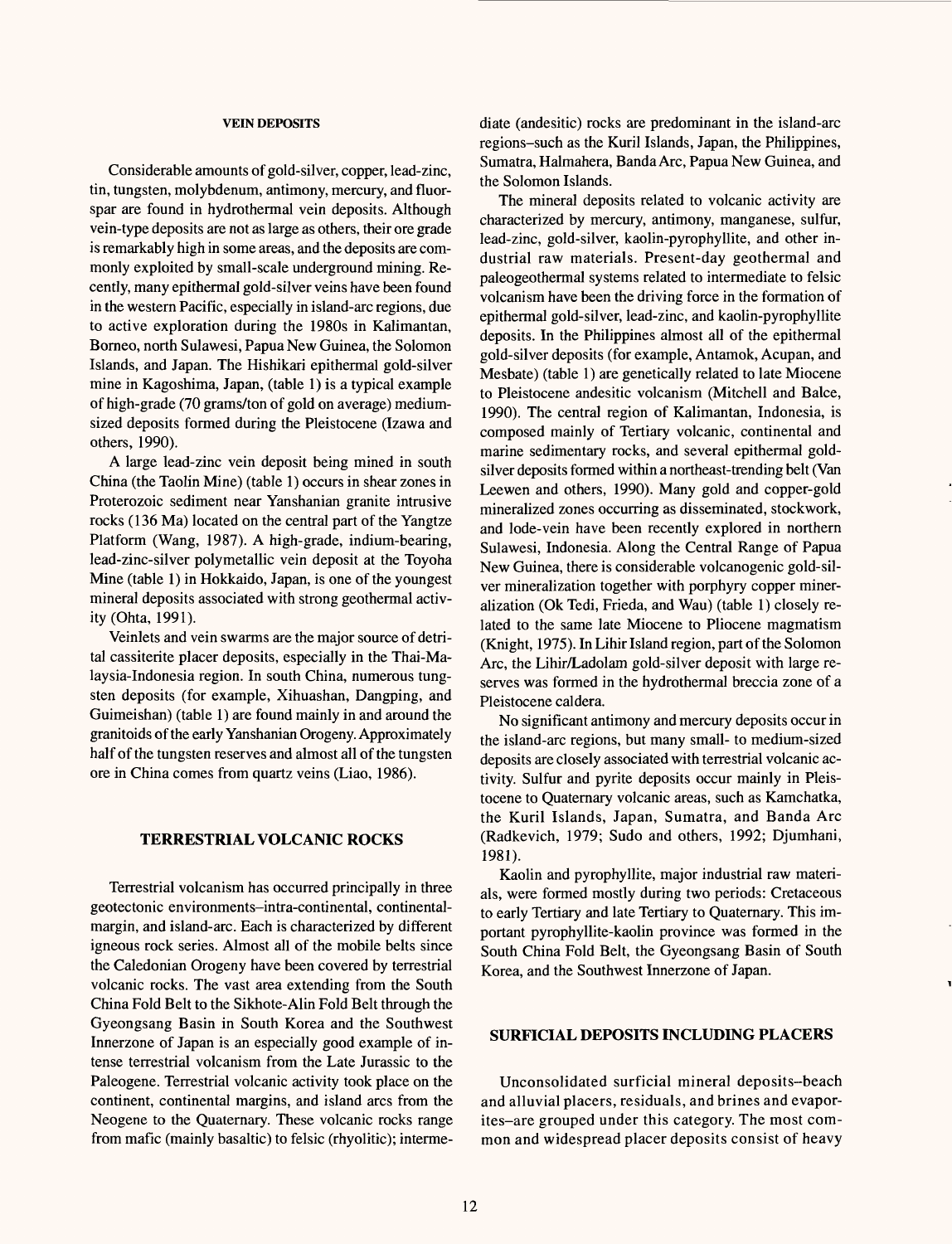and chemically stable minerals such as gold, chromite, cassiterite, magnetite, ilmenite, rutile, monazite, xenotime, zircon, and diamond.

The most important residual mineral resource of this quadrant is cassiterite, occurring in submerged beach and alluvial placers. Tin production from the Tin Belt-Thailand, Malaysia, and Indonesia-has supplied nearly half of the western world's demand, although production has been decreasing during the last decade (Carlin, 1992). The major tin sources are in braided streams, piedmont fans, and residual alluvial placers. The largest placer tin field, Kinta Valley, Malaysia, is located on late Paleozoic carbonate rocks and the Main Range granites of Triassic age (Hutchison, 1983). In the Kinta Valley, old alluvium (Stauffer, 1973) overlying basement rock contains a considerable amount of cassiterite and other heavy minerals, and is unconformably overlain by alluvium of Holocene age (Batchelor, 1979). Tantalum-bearing minerals-ilmenite, monazite, xenotime, and zircon-are found in this type of sediment. Some 50 percent of the world supply of tantalum comes from tin slag (Cunningham, 1991). The highest tantalum content is found in the tin slag of Thailand, probably derived from the western granite belt.

Considerable amounts of ilmenite and zircon are found as principal heavy minerals in beach placers in south China, southern Java, Indonesia, Malaysia, Thailand, Korea, and Japan. On the Malay Peninsula, mainly in Malaysia, monazite and xenotime, as well as ilmenite and zircon, are recovered from "amang", the heavy-mineral sand concentrate remaining after cassiterite is removed (Hedrick, 1992).

Sapphire and ruby occur mainly in Quaternary gravel beds distributed in central to eastern Thailand and west Kampuchea (Cambodia). The gemstones are derived from corundum-bearing basalt erupted during the Pleistocene on and around the Kontum Platform (fig.l) (Veeraburus and others, 1981).

Placer diamond deposits have been exploited so far by small-scale mining methods, except in the Siberian region. The northeastern margin of the Siberian Platform, the southeastern Liaodong Peninsula of the North China Platform, and the west and central areas of Kalimantan, Borneo, are placer diamond-producing areas. In southwest Kalimantan, almost all diamonds have been produced from Quaternary river terraces and gravel (Sigit and others, 1969).

Numerous placer-gold deposits of varying size occur in this quadrant. Comparatively large deposits are located at Stanovoy and northeast of Lake Baykal, on the southern margin of the Siberian Platform, and at the southern flank of the Kolyma Massif (Committee on Geology and Mineral Resources Utilization, Government of Russian Federation (CGMRUG), 1991).

# **SEAFLOOR RESOURCES**

Seafloor deposits shown on the map include ferromanganese nodules, hydrothermal sulfide deposits, phosphorites, and heavy-mineral sand deposits. The information available on sulfide deposits, phosphorites, and heavy-mineral sands is so limited as to preclude estimating abundance; we have merely denoted their locations. Greatest attention has been devoted to the abundance and metal content of nodules.

Nodule abundance (seafloor coverage) at discrete locations has been ascertained from seafloor photographs and sediment cores. The nickel, copper, cobalt, and manganese contents of nodules in many of the core samples and in dredge samples have also been shown, rather than their iron content or other minor element composition. The aim of this section is to explain the procedures used to display these data.

Ferromanganese crust, recovered by dredging, is also shown on the map. No attempt is made to show all dredge sites. They are divided into four groups, based on their elemental contents (Lane and others, 1986; Manheim and Lane-Bostwick, 1989).

#### **SEAFLOOR SEDIMENT**

#### *By Floyd W. McCoy, University of Hawaii*

Seafloor sediment is classified in four categories by its dominant component: (1) calcareous debris (calcareous ooze/clay or marl), (2) biosiliceous material (biosiliceous ooze/mud/clay), (3) terrigenous elastics (gravel/sand/silt), and (4) clays (including pelagic clay). These 4 sediment types are generalized from the 13-category classification scheme used to depict surficial deposits on the various circum-Pacific geologic quadrant maps, a scheme defining 30-60 percent boundaries for sediment nomenclature following that devised by Murray and Renard (1891). On the Northwest Quadrant Mineral-Resources Map, a stippled pattern is superimposed where coarse-grained particles (gravel, sand, or coarse-silt sizes) form greater than 15 percent of the sediment (for example, silty or sandy clay, volcanic gravel/sand/silt; calcareous gravel/sand/silt, or biosiliceous silt).

Sedimentary components were identified and abundances estimated via smear-slide analyses of core-top deposits in piston and gravity cores archived at the Lamont-Doherty Earth Observatory. Quantitative control came from analyses of CaCO<sub>3</sub> on selected samples. Additional smear-slide and CaCO<sub>3</sub> data came from published and unpublished sources. These data formed a primary data base for plotting sediment distributions. A secondary data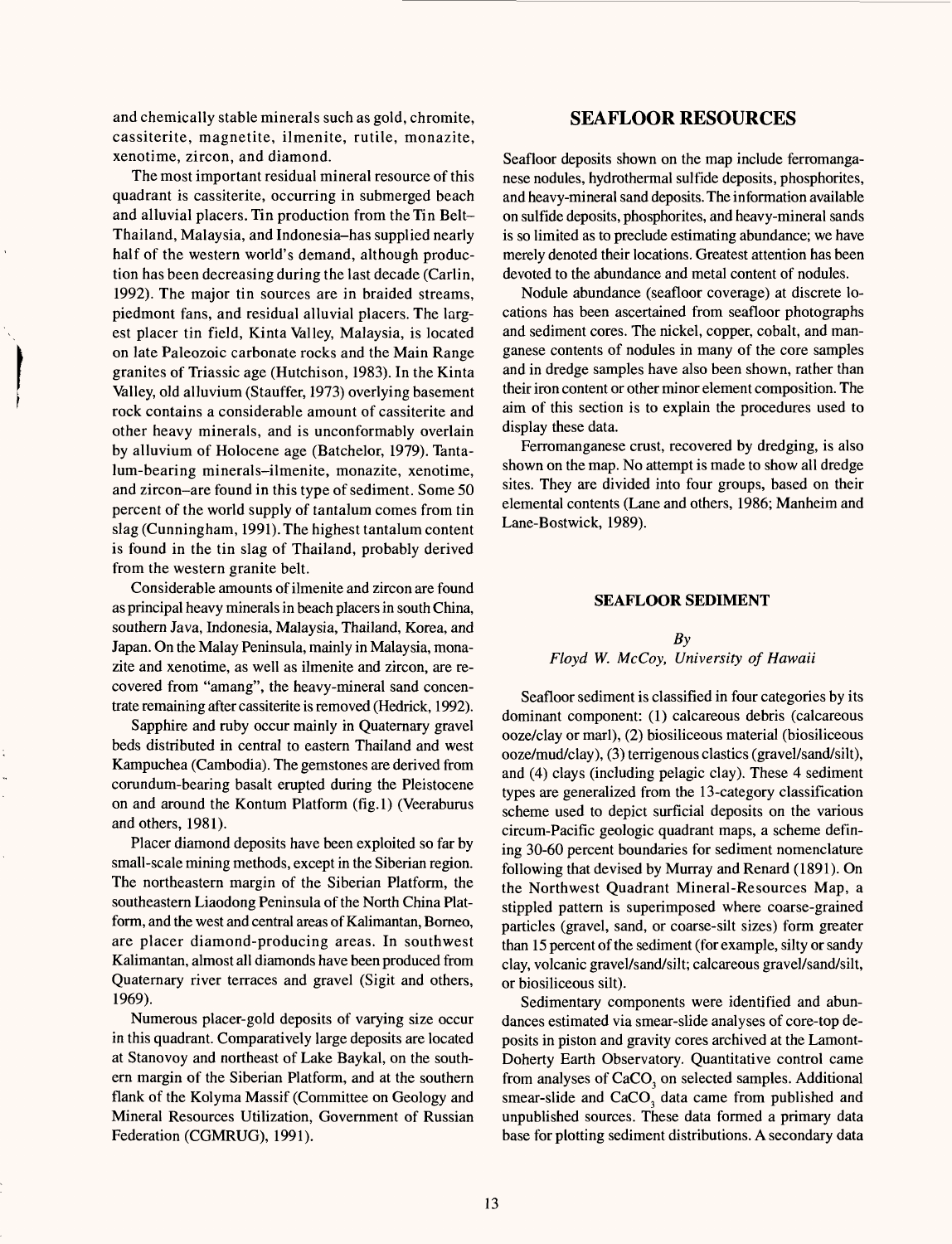base was constructed from general sediment descriptions in the literature that lacked quantitative component and CaCO<sub>2</sub> information; this information was used to estimate the geographic extent of distribution patterns. Information from Deep Sea Drilling Project (DSDP) samples were not incorporated because rotary drilling techniques do not recover undisturbed seafloor sediment. Data available at the time of map compilation from Ocean Drilling Program (OOP) sampling by hydraulic piston corers were incorporated. For clastic debris, the Wentworth grade scale was used. Constraints, problems, and assumptions in establishing these data bases and using them for mapping are discussed in greater detail in the various Explanatory Notes pamphlets that accompany each quadrant map of the Geologic Map series.

For simplification on the Northwest Quadrant Mineral-Resources Map, stations where surficial sediment was sampled or identification of sediment criteria derived from primary/secondary data bases are not shown; refer to the Northwest Geologic Map for this information (Inoue, 1988).

Mapping boundaries of sediment types were controlled by bathymetry, regional water depth of the calcite compensation depth, proximity to land (including knowledge of local geology), documented seafloor sedimentation processes, and the deposits left by this activity, as well as oceanographic/biologic phenomena.

This map depicts unconsolidated sediment recovered primarily by coring and presumably exposed on the ocean floor at the sediment/water interface. This sediment is not necessarily of Holocene age, nor is it necessarily the result of Holocene sedimentary processes.

#### **FERROMANGANESE NODULES**

#### *By*

# *David Z. Piper and Theresa R. Swint-Iki, U.S. Geological Survey*

Nodules, consisting mainly of manganese and iron oxides, were first recovered from the Pacific Ocean by HMS *Challenger during* its voyage from 1872 to 1876 (Murray and Renard, 1891). They were most frequently recovered from abyssal depths where the bottom sediment is composed of red clay. Analyses of samples collected during that cruise, as well as of many samples collected subsequently, showed contents of nickel, copper, and cobalt in the range of a few tenths of one percent to about three percent. Interest in mining these deposits developed following a series of papers by Mero (1959,1965) who called attention to the feasibility of their commercial recovery. McKelvey and others (1983) suggested that molybdenum, vanadium, and several of the rare earth elements might also be recoverable as by-products of possible future extractions of nickel, copper, and cobalt. These elements, as well as titanium, zinc, barium, lead, strontium, and yttrium, are present in the nodules in the range of  $\leq 0.01$  to nearly 0.1 percent (McKelvey and others, 1983).

Mero (1965) outlined the features of the geographic distribution of nodules in the Pacific Ocean and the regional variations in their composition. More recent studies include those by Cronan and Tooms (1969), Piper and Williamson (1977), and Calvert (1978), and still others are reported in the compendia of Glasby (1976), Bischoff and Piper (1979), and Sorem and Fewkes (1979). Other efforts to delineate the distribution of nodules on maps include those of Ewing and others (1971), Frazer and others (1972), Cronan (1977; 1980), Rawson and Ryan (1978), and McKelvey and others (1979, 1983).

These maps suggest that nodule occurrence and composition in the Pacific Ocean exhibit a rather uniform distribution over areas as great as several thousand square kilometers. Both parameters, however, show uneven variations on the scale of a few tens of square meters. For example, nodule coverage at individual stations, in the area of Hohnhaus Seamount at lat 14° N and long 179° W, ranges from 0 to greater than 50 percent. Furthermore, coverage at several of these stations ranges from 0 to 75 percent. Such variability (patchiness) makes it extremely difficult to estimate seafloor coverage on any scale, and particularly at the scale of this map. All maps showing the distribution of abundance and metal content at such scales have, therefore, a significant degree of uncertainty. Individual data points of nodule abundance and metal content are shown on the map by sets of symbols in order to permit evaluation of the procedures used in the contouring, which are explained below.

Ideally, nodule abundance should be expressed in mass per unit area; for example, kilograms per square meter. Such data, however, are sparse and the abundance is therefore shown in terms of percentage of the sea floor covered. No attempt is made to convert seafloor coverage to mass per unit area for three reasons. (1) Photographs may underestimate the seafloor coverage by as much as 25 percent, because nodules often are partially covered by a layer of "fluffy" sediment 5 to 15 mm thick (Felix, 1980). The degree to which they are covered is likely to vary between areas with different seafloor environments and with different nodule morphologies; it varies considerably even between box cores from a single relatively small area. (2) No simple relation exists between nodule cross-sectional area and nodule volume; nodule shapes vary from roughly spherical to strongly discoidal (Sorem and Fewkes, 1979). (3) Photographs are taken with the camera nearly on the bottom to as much as several meters above the bottom, thus making it impossible to ascertain nodule size accurately from the photographs.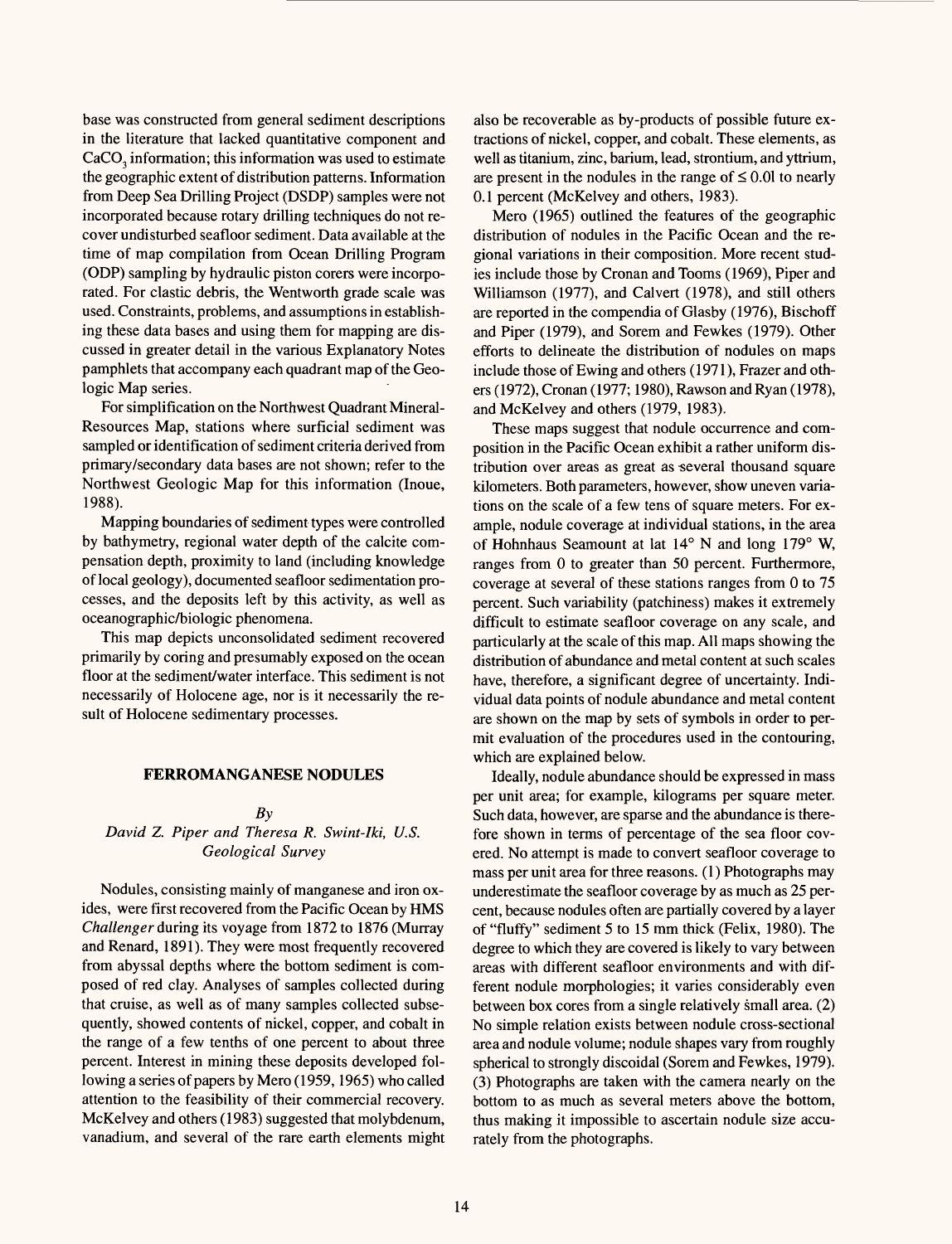Nodules are identified on the bottom photographs as dark and roughly equidimensional objects, with the entire population having a distribution strongly peaked in the size range of 1 to 12 cm in diameter. Angular objects and subrounded objects, often several tens of centimeters across, are identified as rock debris. In most cases, the difference between nodules and rocks is clear. Three people examined all photographs; still some errors in identification may have occurred.

Seafloor coverage of nodules was determined by comparing each photograph with templates showing a light background covered to varying degrees by black objects. The upper limit of 100 percent represents an arrangement of closest packing. The average coverage for all photographs at any one station was plotted as a single point. The number of photographs at most stations ranges from 1 to 850, although for most stations it is between 5 and 15.

Data from sediment cores (including box, gravity, and piston cores) supplement the photographic data. Core stations are plotted merely as recovering or not recovering nodules. Although the core sizes vary from a half meter on a side (box cores) to a 2.5-cm diameter (gravity cores), integrating these measurements with the photographic data was achieved in the following way.

Areas of varying seafloor coverage of nodules were delineated initially by using only the data obtained from the seafloor photography. In areas for which abundant cores were available, seafloor coverage was further refined using the core data. A contour of one percent was drawn to exclude areas in which photo stations recorded zero coverage. Several sediment cores recovered nodules in these areas, but the coverage outside this contour is certainly less than 1 percent and probably less than 0.1 percent. The position of the 1-percent contour was further defined by using the core data in two ways: (1) a nodule-bearing core was allowed in the <1-percent area only when its five nearest neighboring cores did not recover nodules, and (2) the contour was drawn to exclude all areas having at least 20 cores, of which 10 percent or fewer recovered nodules. In most areas as large as 12,000 km<sup>2</sup>, cores recovering nodules average less than 1 percent of the total number of cores.

The second step was to draw the 50-percent contours to include both photographic stations of greater than 50 percent coverage and areas where recovery of nodules was greater than 75 percent.

The 10-percent contours were then drawn. This contour enclosed photographic stations that showed the complete range of coverage. Emphasis was placed, however, on photographic stations that showed greater than 25 percent coverage. Some photographic stations that recorded greater than 25 percent coverage lie outside the 10-percent contour line if their nearest neighbor recorded zero percent coverage or if 4 of 5 nearest cores failed to recover a nodule.

The 25-percent contours were drawn lastly to enclose areas of high coverage, as supported by either core or photographic data.

The percentage of cores recovering nodules between the 1-percent and 10-percent contours is surprisingly high: within all quadrant maps of the Pacific Ocean, nodule recovery varied from 8 to 70 percent and averaged 40 percent in areas containing more than 10 cores. In the areas where contours define nodule coverage at 10-25 percent, nodule recovery by cores averaged 55 percent and ranged from 25 to 62 percent. For the area of 25-50 percent coverage, nodule recovery by cores averaged 64 percent and ranged from 30 to 92 percent. In the area where coverage exceeded 50 percent, nodule recovery by cores averaged 83 percent. High nodule recovery rates, however, are less strongly suggested by the data from this quadrant. One possible explanation for high recoveries by cores in the other quadrants is that we have not distinguished between box cores, which sample a relatively large surface area of the sea floor, and gravity and piston cores. Alternatively, seafloor coverage based on bottom photographs may be biased on the low side owing to sediment cover.

Dredge hauls were not used as a supplement to the photographic and core data because the area sampled by dredging generally is not accurately known.

Nodules were divided according to their chemical composition into four partly overlapping categories: (1) greater than 1.8 percent nickel plus copper, (2) 1.0 to 1.79 percent nickel plus copper, (3) greater than 35 percent manganese, and (4) less than 1.0 percent nickel plus copper (McKelvey and others, 1983). These categories are shown on the map for stations for which data were available in the Scripps Sediment Data Bank. Only one contour, that of 1.8 percent nickel plus copper, in the Central Pacific Basin, is shown and it is based largely on the data collected and published by McKelvey and others (1979). The problem of contouring the chemical data is similar to that encountered in contouring the coverage data. Small-scale variability precluded exclusion of all conflicting data from the area enclosed by the contour.

A single area of greater than 50 percent seafloor coverage is delineated by the contour in the Central Pacific Basin. This large area corresponds to the area in which the nodules frequently contain more than 1.8 percent nickel plus copper.

Nodules and crusts with high cobalt content (these include dredge material) occur in areas of elevated relief, such as the seamounts and ridges. In many areas where cobalt-rich nodules are present, encrustations of the same composition can exceed 2 cm in thickness (Manheim and Halbach, 1982). Nodules with high manganese content (>35 percent Mn) tend to be restricted to hemipelagic sediment, for example, the eastern margin of the Pacific as shown on the Northeast Quadrant map. The few analyses of nodules from this environment of the Northwest Quadrant suggest a similar chemical trend.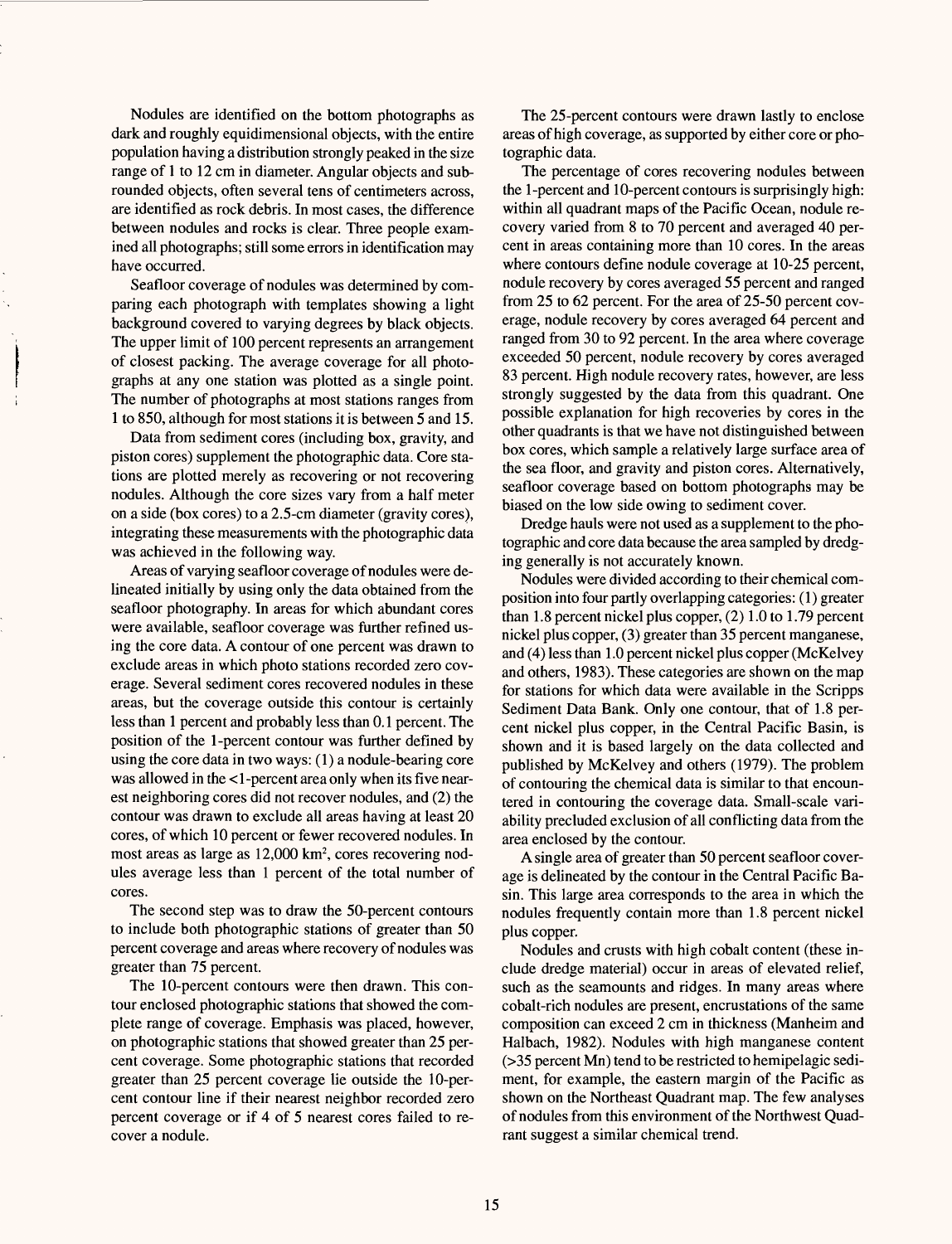The distribution of nodules is strongly related to sediment lithology, shown on the map as a background to the nodule distribution, and to sediment accumulation rates, not shown on this map but included on a 1:17,000,000 scale map of the Pacific Basin (Piper and others, 1985). The distribution of nodules shows a strong preference for siliceous sediment and pelagic clay. They tend not to occur on calcareous sediment. Nodules are apparently further restricted to areas exhibiting sediment accumulation rates of less than approximately 5 mm per thousand years (Piper and Swint, 1984; Piper and others, 1987).

Many factors influence the rather complex pattern of sea-bottom sediment lithology. These include the supply of material to the sea floor and the secondary processes in the deep ocean that alter or redistribute that supply. The supply is controlled largely by (1) proximity to a source of alumino-silicate material and (2) primary productivity in the photic zone of the ocean. The source of silicates (clay minerals as well as coarse debris) may be local (marine volcanic activity) or terrigenous (continents contribute material via both rivers and the atmosphere). Primary productivity, on the other hand, controls the "rain" of biogenie detritus to the sea floor. This fraction consists mostly of siliceous and calcareous tests of planktonic organisms, but contains lesser amounts of phosphatic material and organic matter from the soft parts of organisms.

Secondary processes include the dissolution of organic matter at depth in the ocean and the redistribution of sediment by deep-ocean currents. The occurrence of calcareous sediment and the depth of the seafloor show a strong relation, owing to the dissolution of  $CaCO<sub>3</sub>$  in the deep ocean. This relation can be seen at several locations along the equator (McCoy, 1988). Calcareous mud predominates to a depth of approximately 4000 m, where it gives way to pelagic clay or siliceous sediment. The exclusion of calcareous debris in the deeper sediment is controlled by the balance between the rate of supply of  $CaCO<sub>3</sub>$  to the seafloor and its rate of dissolution. The latter increases with water depth, owing to the increase in the solubility of CaCO<sub>2</sub> with decreasing water temperature and increasing pressure.

Many measurements of deep-ocean bottom currents have been made, but their usually weak intensity and the complex seafloor bathymetry have combined to thwart attempts to evaluate quantitatively their importance as a control on sediment accumulation rates and thus indirectly on nodule distribution, except for several rather careful studies of a few small areas (Lonsdale, 1981).

The origin of nodules is still uncertain after more than 100 years of research. Their distribution in the Pacific Ocean as shown on this map and the other quadrant maps of the Pacific, however, exhibits rather strong relations to the lithology of surface sediment and to seafloor bathymetry, relations which may help to elucidate the question of nodule genesis.

Bottom photographs used in this study are from the Bundesanstalt fur Geowissenshaften und Rohstoffe, Committee for Coordination of Joint Prospecting for Mineral Resources in South Pacific Offshore Areas (CCOP), Geological Survey of Japan, Hawaii Institute of Geophysics, Institut Francais de Recherches pour 1'Exploitation de la Mer, Lamont-Doherty Earth Observatory, Kennecott Exploration, Inc., National Oceanic and Atmospheric Administration, Scripps Institution of Oceanography, Smithsonian Institution, U.S. Navy Electronics Laboratory, and from published literature (Zenkevich, 1970; Andrews and Meylan, 1972; Greenslate and others, 1978). The chemical data on the nodules are from the Scripps Institution of Oceanography Sediment Data Bank.

## **FERROMANGANESE CRUST**

#### *By Frank T. Manheim and Candice M. Lane-Bostwick, U.S. Geological Survey*

The cobalt values indicated in the map represent data normalized to a hygroscopic moisture and substrate- (detrital matter) free basis. The algorithm to obtain these values is given by  $\text{Co}^* = \text{Co} \times 51.23 / (\text{Fe} + \text{Mn})$ , as determined in Manheim and Lane-Bostwick (1987). Samples designated as being of possible hydrothermal origin are identified by Mn/Fe  $> 5$  and Co  $< 0.2$  percent. Some classes of samples are excluded; the data of Barnes (1967) in the Scripps Institution Nodule Data Bank, samples lacking Mn and/or Fe data (which do not permit normalization), and samples having  $Mn < 5$  percent. Multiple samples at one location have been averaged.

The geographical distribution of samples has been largely published in Lane and others (1986). Discussion of the significance of cobalt distributions and of the development of the U.S. Geological Survey Ferromanganese Crust Database is given in Manheim (1986) and Manheim and Lane-Bostwick (1987). The majority of the ferromanganese crust analyses are from two sources; the U.S. Geological Survey World Ocean Ferromanganese Crust Database and the Scripps Institution Nodule Data Bank. These and other sources are described in Manheim and Lane-Bostwick (1987).

#### **POLYMETALLIC SULFIDES**

#### $Bv$ *Theresa R. Swint-Iki, U.S.Geological Survey*

The initial discovery of warm-water springs rising from mounds of hydrothermal sediment at the Galapagos spread-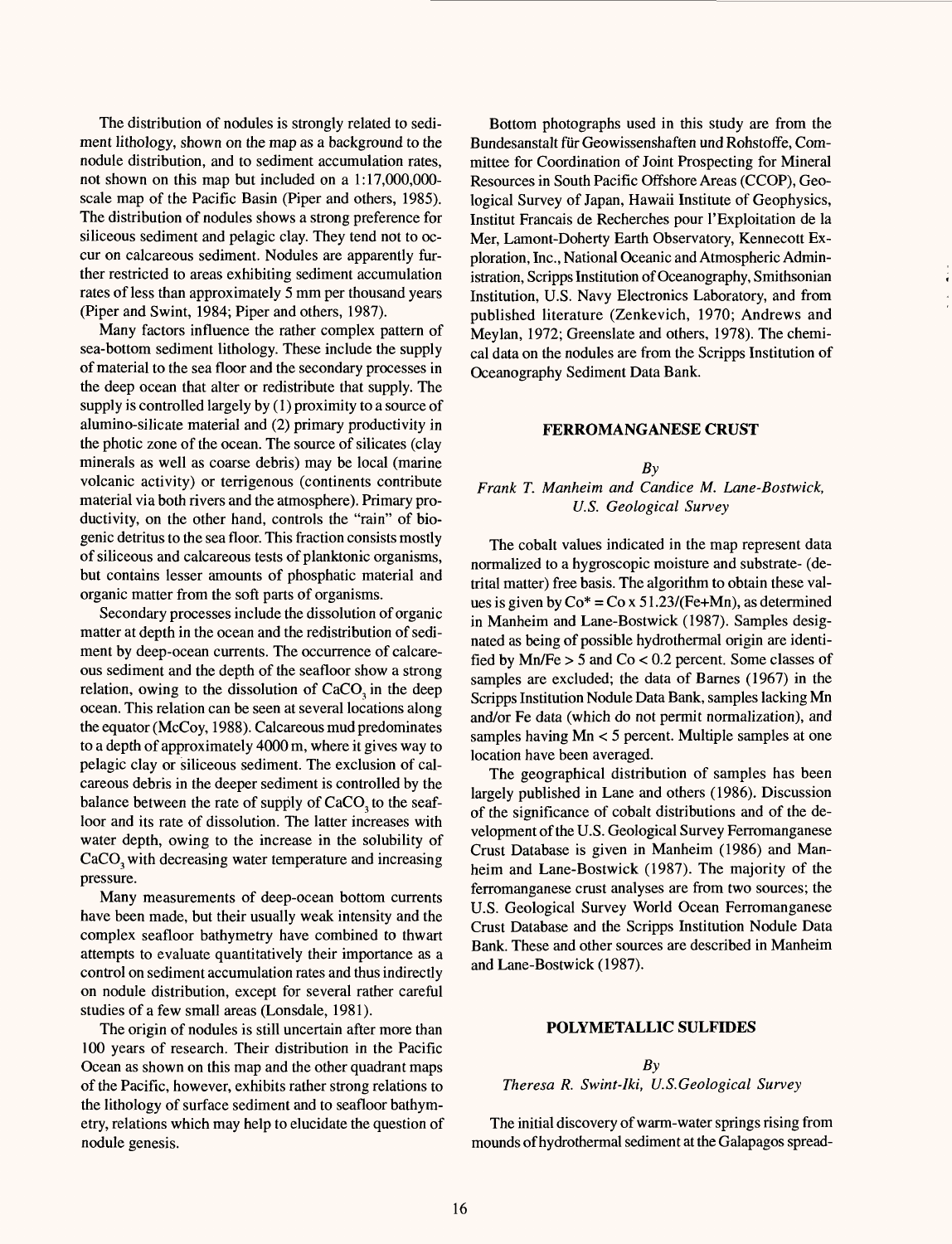ing center (Corliss, 1971; Weiss and others, 1977) and sulfide deposits forming at active high-temperature discharge sites at lat 21° N on the East Pacific Rise (Spiess and others, 1980) confirmed that hydrothermal circulation at seafloor-spreading axes leads to the precipitation of metal sulfides from hydrothermal fluids strongly enriched in sulfide and metals (Von Damm and others, 1985a, 1985b). Several types of deposits (metal oxides and sulfides) form directly or indirectly from this hydrothermal activity at divergent plate boundaries. Locations of seafloor hydrothermal mineral occurrences discovered through 1993 are from Rona and Scott (1993) and Hannington and others (1994).

The thermal balance in oceanic crust along spreading axes is considered to be dominated by hydrothermal circulation and advective cooling because conductive heatflow measurements taken along ridge crests consistently show lower than expected values (Lister, 1972; Sleep and Wolery, 1978). Models of hydrothermal processes in oceanic crust developed by Lister (1977, 1982), Sleep and Wolery (1978), Edmond and others (1979), Fehn and Cathles (1979), Bischoff (1980), and Fehn and others (1983) are largely based on investigations of seafloorspreading axes in the northeast quadrant of the Pacific. Since the initial observations of hydrothermal activity along the Galapagos spreading center and segments along the East Pacific Rise, polymetallic sulfides have been found in backarc basins where seafloor spreading occurs above subduction zones along convergent plate boundaries. The occurrence of metal-enriched sediment (Fe, Mn, Cu, Zn, As, Ag, and Au) is also indicative of hydrothermal activity in regions of backarc basins (Cronan, 1989). West of Papua New Guinea, in a spreading zone of the western Woodlark Basin, an active hydrothermal field was recently discovered within the caldera of Franklin Seamount at approximately lat 10°S., long 152°E., during a 1990 cruise of R/V *Akademik Mstislav Keldysh* to explore for hydrothermal mineralization in the region (Lisitsyn and others, 1991).

Metalliferous sediments occur in the Manus Basin, a backarc basin northeast of Papua New Guinea (Von Stackelberg and Von Rad, 1990; Hannington and others, 1991). The Manus Basin, Mariana Trough, and Okinawa Trough regions have been examined to study hydrothermal processes in backarc basins; locations and bibliography of sites of seafloor hydrothermal mineral occurrences for the entire Pacific basin are listed in Rona and Scott (1993).

Inside the rift zone of the Manus Basin hydrothermal chimneys were observed at lat  $3^{\circ}09.7^{\prime}$ S., long $150^{\circ}16.8^{\prime}$ E., at a depth of 2500 m (Both and others, 1986). During a later investigation in 1990 by the R/V *Akademik Mstislav Keldysh,* five hydrothermal fields, three active and two extinct, were also discovered (Lisitsyn and others, 1993).

Dredging in the region has recovered manganese-rich crusts of hydrothermal origin, indicating that this region may contain reserves of polymetallic sulfide deposits (Bolton and others, 1988).

Four locations within the Mariana Trough are shown on the map where hydrothermal minerals occur. At lat 14°N., long 145°E., fumarolic activity was reported at Esmeralda Bank, along the flanks of the submarine volcano in the Mariana Trough (Stiiben and others, 1992). Further north, hydrothermal vents have been reported at lat 18°13'N., long 144°42.6'E., within the axial region of the Mariana Trough (Botz and Staffers, 1992); active chimneys have been located at lat 13°24'N., long 144°04'E., (Johnson and others, 1993), hydrothermal mounds at lat 14°58'N., long 145°15'E., and disseminated sulfides at Deep Sea Drilling Project (DSDP) site 456 at lat 17°56.7'N., long 145°10.8'E. (Natland and Hekinian 1982).

Three sites are shown on the map in the region of the Okinawa Trough: hydrothermal mounds at lat 27° 34.4'N., long 127°08.6'E., and lat 27°15'N., long 127°04.5'E. (Halbach and others, 1989), and active hydrothermal fields with sulfide-sulfate chimneys at lat 28°23.5'N., long 127°38.5'E.

The northernmost deposit shown on the map is located at lat 55°25'N., long 167°16.3'E., in a forearc area near the Kamchatka pensinsula (Kamchatsky Polu Ostrok) at Piyp submarine volcano where chimneys were reported.

Much further work is required to evaluate the extent and composition of known seafloor polymetallic sulfide deposits along spreading centers at divergent plate boundaries, in backarc basins, and along island arcs to evaluate possible future economic potential of polymetallic sulfide deposits and to explore for new deposits.

#### PHOSPHORITES AND PHOSPHATIZED ROCKS

## *By David Z. Piper and Theresa R. Swint-Iki, U.S. Geological Survey*

Submarine phosphate deposits consist of rock encrustations, nodules, and pellets. They occur on the continental shelves of the western Pacific Ocean, on seamounts throughout the central region of the Pacific Basin (for example, the Musicians Seamount group), and on ridges and seamounts of the continental margin. Deposits of guano altered to apatite are located on many Pacific Ocean islands along the equator in this quadrant. They represented a major resource in the early part of this century. Of particular importance were the deposits on Nauru and Ocean islands. They are still being mined on Nauru (Piper and others, 1991).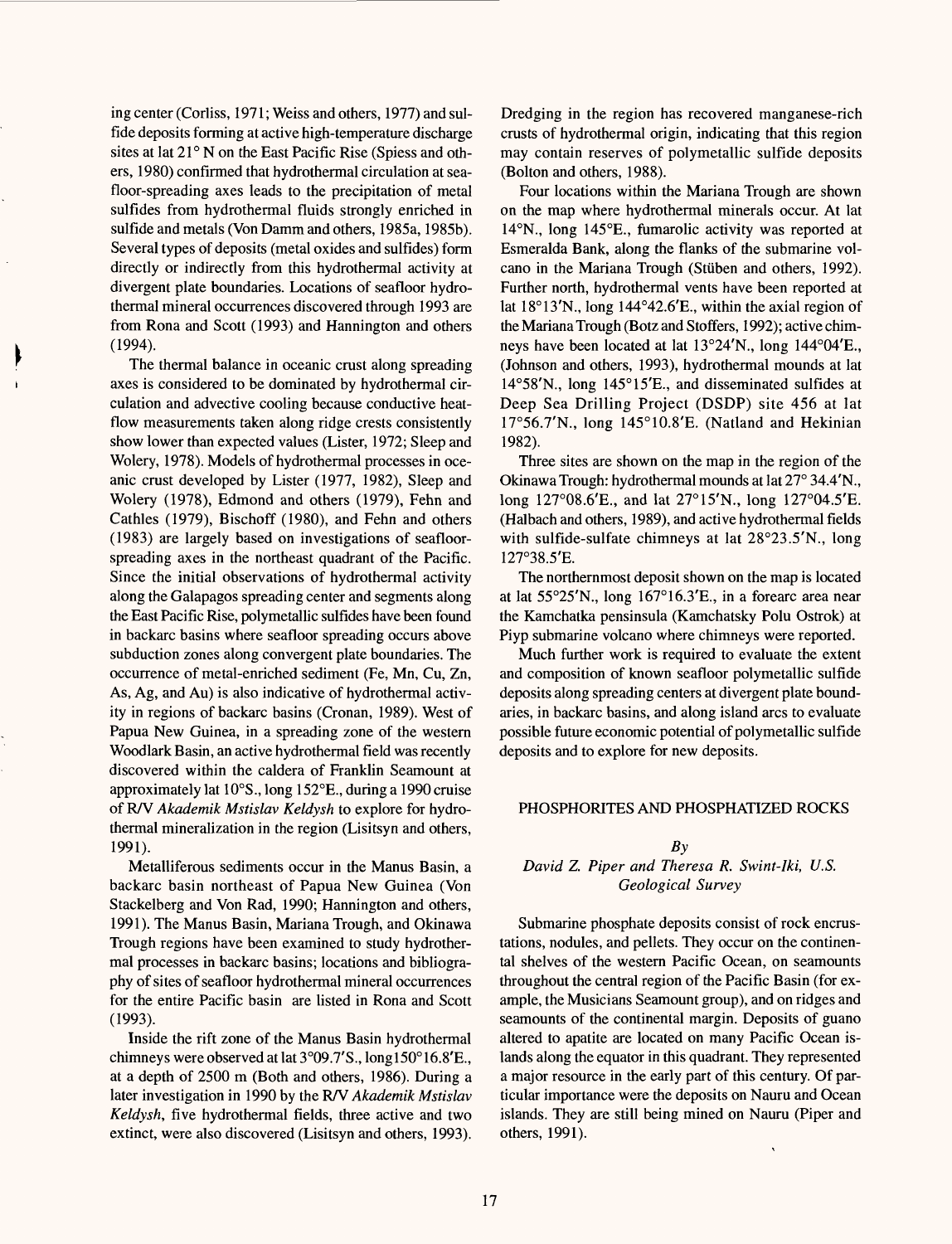#### **HEAVY-MINERAL DEPOSITS**

*By Gretchen Luepke, U.S. Geological Survey*

Submerged beaches and river channels are favorable sites in the marine environment for the occurrence of concentrations of heavy minerals (placers) such as gold, platinum, chromite, rutile (TiO<sub>2</sub>) and ilmenite (FeTiO<sub>3</sub>). Beginning with the formation of the great ice sheets during the Quaternary, sea level has repeatedly fallen and risen more than 200 meters. As a result of sea-level fluctuation, fossil beaches are found both above and below present sea level. During this period, heavy minerals in placers are either disseminated seaward or follow the landward-moving surf zone (Cronan, 1992). Placer deposits on modern beaches are also shown because they are clues to the presence off shore of additional deposits.

Heavy-mineral deposits have been exploited in the Far East for years. Placer gold derived from erosion of epithermal and porphyry gold deposits in the western Pacific and Southeast Asia may have an especially great untapped resource potential, particularly in the East China Sea (Clark and Li, 199la; Cronan, 1992). Nearshore and offshore marine placers occur within the coastal areas of south China, eastern Vietnam, northern Borneo, and the Philippines (Clark and Li, 1993).

Offshore cassiterite (tin) placers, particularly in the socalled Indonesian Tin Islands between Sumatra and Borneo, are associated with the Southeast Asian tin belt, which runs from Thailand and Malaysia to the north (Burns, 1979). In Tongah Harbor on Phujet Island, Thailand, tantalum is recovered from tin slags as a byproduct of offshore tin operations (Burns, 1979).

Vietnam has onshore placers containing ilmenite, zircon, monazite, and rutile and has great potential in its offshore areas. These placers, with such minerals as titaniferous magnetite, chromite, gold, zircon, rutile, monazite, and tin, are extensively exploited in the South China Sea (Clark and Li, 1993).

In the Philippines, a placer of chromite (44.3 percent Cr<sub>2</sub>O<sub>2</sub> grade), allanite, and monazite occurs on Palawan, and deposits of ilmenite  $(24-55$  percent TiO<sub>2</sub>), zircon, and monazite occur on Luzon (Clark and Li, 1993). One of the longest and most successful offshore mining operations produced over 500,000 oz of gold by 1992 at Paracale Bay (Cronan, 1992). In Lingayen Gulf on the northwest coast of Luzon, titanomagnetite was recovered during the 1970s in water 3-10 m in depth; reserves in 1972 were estimated at around 7 million tons (Burns, 1979).

The Liaodong (North Korea) and Shangdong (China) peninsulas, rich in epithermal gold deposits, are sources for placer gold; these sandy coasts are the best provenance for placer gold deposits (Clark and Li, 199Ib). Submarine morphological features—sand bars, shoals, sea-floor platforms, and submerged rivers within the Bo Hai Sea are also indications of placer gold. Littoral mineral placers in the Bo Hai area include gold (up to 5.2  $g/m<sup>3</sup>$ ), zircon (>1 percent), titaniferous magnetite (20-30 percent concentrate), and a garnet (20 percent grade) beach placer on South Zhon Island, China (Clark and Li, 1991b). On China's Hainan Island, a placer deposit of ilmenite, zircon, and monazite with 52 percent grade ilmenite occurs. Ilmenite/ zircon placers occur at Guangxi, Behia, and Guangdong, China (56 percent  $ZrO<sub>2</sub>$ ) (Clark and Li, 1993). Exploration for diamonds has taken place off the China coast (Cronan, 1992).

Taiwan has placer deposits of magnetite, ilmenite, zircon, and monazite; these deposits at one time contained placer gold and were mined by the Japanese during World War II (Chou, 1967). Titaniferous magnetite sand with associated monazites are concentrated in the northern beaches. Black monazite sands associated with ilmenite, rutile, and zircon occur along the beaches and streams in western Taiwan; reserves are estimated at 500,000 tons, with grades ranging from 3 to 7 percent  $TiO<sub>2</sub>$  (Clark and Li, 1991a).

Titaniferous magnetite deposits occur in many coastal areas of Japan and the northern Philippines (Clark and Li, 199la). In Japan, at Ariake and Kagoshima Bays in the southern part of Kyushu Island several million tons of ironsands (magnetite and ilmenite) were removed during the 1960s. At Ariake Bay, a 4-m thick deposit occurred at a depth of 50 m, 600 m offshore, and contained 3-5 percent titanomagnetite. At Kagoshima Bay, the deposits occurred at depths of 15 to 20 m. Offshore mining of magnetite and garnet sands in Japan has now ceased (Cronan, 1992).

In Russia, small placer gold deposits, part of the Zolotny Ridge gold-bearing district, are known along the shoreline of Anadyr Bay in modern marine sedimentary rocks (Gorodinsky, 1993). Deposits of gold occur near Kamchatka, and exploration for gold is ongoing off the Siberian coast (Cronan, 1992).

# **REFERENCES AND ADDITIONAL SOURCES OF DATA**

- Andrews, I.E., and Meylan, M.A., 1972, Results of bottom photography; *Kana Keoki* Cruise Manganese '72, *in* Investigations of ferromanganese deposits from the central Pacific: University of Hawaii Institute of Geophysics Report HIG-72-73, p. 83-111.
- Asnachinda, P., and Pitragool, S., 1978, Review of nonmetallic mineral deposits of Thailand: Regional Con-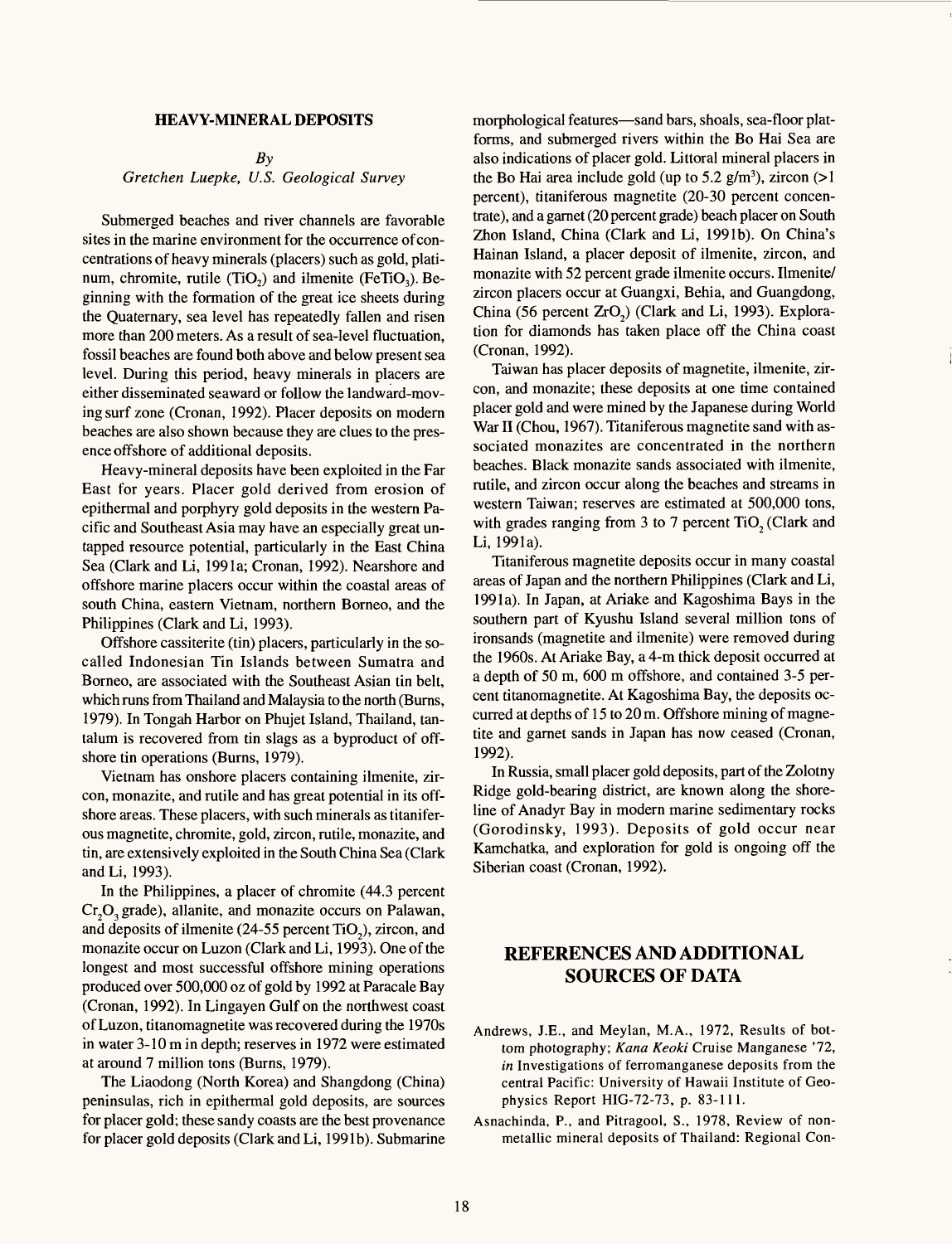ference on Geology and Mineral Resources of Southeast Asia, 3rd, Bangkok, 1978: Proceedings, p. 795- 804.

- Bai, G., and Yuan, Z., 1985, Carbonatite and related mineral resources: Beijing, Geologic Publication Company, Bulletin of Mineral Deposit 13, 192 p. [In Chinese with English abstract.]
- Barnes,S.S.,1967,Minor element composition of ferromanganese nodules: Science, v. 157, p. 63-65.
- Batchelor, B.C., 1979, Geological characteristics of certain coastal and offshore placers as essential guides for tin exploration in Sundaland, Southeast Asia: Geological Society of Malaysia Bulletin, v. 11, p. 283-313.
- Bischoff, J.L., 1980, Geothermal system at 21°N, East Pacific Rise: physical limits on geothermal fluid and role of adiabatic expansion: Science, v. 207, p. 1465-1469.
- Bischoff, J.L., and Piper, D.Z., 1979, Marine geology and oceanography of the Pacific manganese nodule province: New York, Plenum Press, 842 p.
- Bolton, B.R., and others, 1988, Geochemistry and mineralogy of seafloor hydrothermal and hydrogenetic Mn oxide deposits from the Manus Basin and Bismarck Archipelago region of the southwest Pacific Ocean: Geology, v. 95, p. 65-87.
- Borchert, H., and Muir, R. O., 1964, Salt deposits-the origin, metamorphism and deformation of evaporite: London, D. Van Nostrand Co., Ltd., 338 p.
- Both, R., and others, 1986, Hydrothermal chimneys and associated fauna in the Manus Back-Arc Basin, Papua New Guinea: EOS, v. 67, May 27, 1986, p.489-490.
- Botz, R.W., and Stoffers, P., 1992, Isotopic composition of hydrothermal precipitates from the Mariana Trough: Marine Geology, v. 108, p. 239-243.
- Burns, V.M., 1979, Marine placer minerals, *in* Burns, R.G., ed., Marine minerals: Mineralogical Society of America Reviews of Mineralogy (Short Course Notes), v. 6, p. 347-380.
- Calvert, S.E., 1978, Geochemistry of oceanic ferromanganese deposits: Philosophical Transactions of the Royal Society of London, v. 290A, p. 43-73.
- Carlin, J.F., Jr., 1992, Annual report, Tin 1990: U.S. Bureau of Mines, 36p.
- Chancharoonpong, K., 1978, Antimony deposits of Thailand: Special issue for 3d Conference of Geology and Resources of Southeast Asia, Journal of the Geological Society of Thailand, v. 3, p. E3—1-11.
- Chappell, B.W., and White, A.J.R., 1974, Two contrasting granite types: Pacific Geology, no. 8, p. 173-174.
- Chappell, B.W., and White, A.J.R., 1992, I- and S- type granites in the Lachlan Fold Belt: Royal Soc. Edinburgh, Earth Sci., v. 83, p. 1-26.
- Chou, J.T., 1967, Heavy minerals in Taiwan: Taipei, Chinese Petroleum Corporation, 44 p.
- Chu, L.H., Chand, F., and Singh, D.S., 1988, Primary tin mineralization in Malaysia; Aspects of geological setting and exploration strategy *in* Hutchison, C.S., ed., Ge-

ology and tin deposits in Asia and the Pacific: Berlin, Springer-Verlag, p. 593-613.

- Chun, Q.S., and others, 1986, Early crusts and mineral deposits of Liaodong peninsula, China: Beijing, Geologic Publication Company, 575 p. [In Chinese with English abstract.]
- Clark, A.L., and Li, C., 1991a, Marine mineral resources of the East China Sea—scientific and economic opportunities: Marine Mining, v. 10, no. 2, p. 117-144.
- Clark, A.L., and Li, C., 1991b, Gold placer deposits in the Bo Hai Sea: Marine Mining, v. 10, no. 3, p. 195- 214.
- Clark, A.L., and Li, C., 1993, Marine mineral resources of the South China Sea: Marine Georesources and Geotechnology, v. 11, no. 1, p. 101-126.
- Commission for the Geological Map of the World (CGMW), Ray, D.K., ed., 1984, Tectonic map of south and east Asia: Paris, scale 1:5,000,000, with explanatory text.
- Committee for Coordination of Joint Prospecting for Mineral Resources in Asian Offshore Areas (CCOP), 1981, Studies in east Asian tectonics and resources: Bangkok, CCOP, 250 p.
- Committee on Geology and Mineral Resources Utilization, Government of Russian Federation (CGMRUG), 1991, Ilyin, K.B., Poluektov, V.N., Terentiev, V.M., and Shcheglov, A.D., eds., Map of mineral resources of Russia and adjacent countries: 4 sheets, scale 1:5,000,000.
- Corliss, J.B., 1971, The origin of metal-bearing submarine hydrothermal solutions: Journal of Geophysical Research, v. 76, p. 8128-8138.
- Corvalán, José D., Guild, P.W., Piper, D.Z., Swint-Iki, T.R., McCoy, F.W., and others, 1996, Mineral-resources map of the circum-Pacific region, southeast quadrant: U.S. Geological Survey, Circum-Pacific Map Series CP-44, scale 1:10,000,000, 30 p.
- Cronan, D.S., 1977, Deep-sea nodules: distribution and geochemistry, *in* Glasby, G.P., ed., Marine manganese deposits: Amsterdam, Elsevier Publishing Company, p. 11-44.
- Cronan, D.S., 1980, Underwater minerals: London, Academy Press, 362 p.
- Cronan, D.S., 1989, Hydrothermal metalliferous sediments in the southwest Pacific, *in* Ayala-Castañares, A., and others, eds., Oceanography 1988: Universidad Nacional Autonoma de Mexico Press, Mexico D.F., p. 149-166.
- Cronan, D.S., 1992, Marine minerals in exclusive economic zones: London, Chapman&Hall, 209p.
- Cronan, D.S., and Tooms, J.S., 1969, The geochemistry of manganese nodules and associated pelagic deposits from the Pacific and Indian Oceans: Deep-Sea Research, v. 16, p. 335-349.
- Cunningham, L.D., 1991, Annual report, Columbium (niobium) and tantalum 1990: U.S. Bureau of Mines, 19 P-
- Diehl, P. and Kern, H., 1981, Geology, mineralogy, and geochemistry of some carbonate-hosted lead-zinc deposits in Kanchanaburi Province, west Thailand: Eco-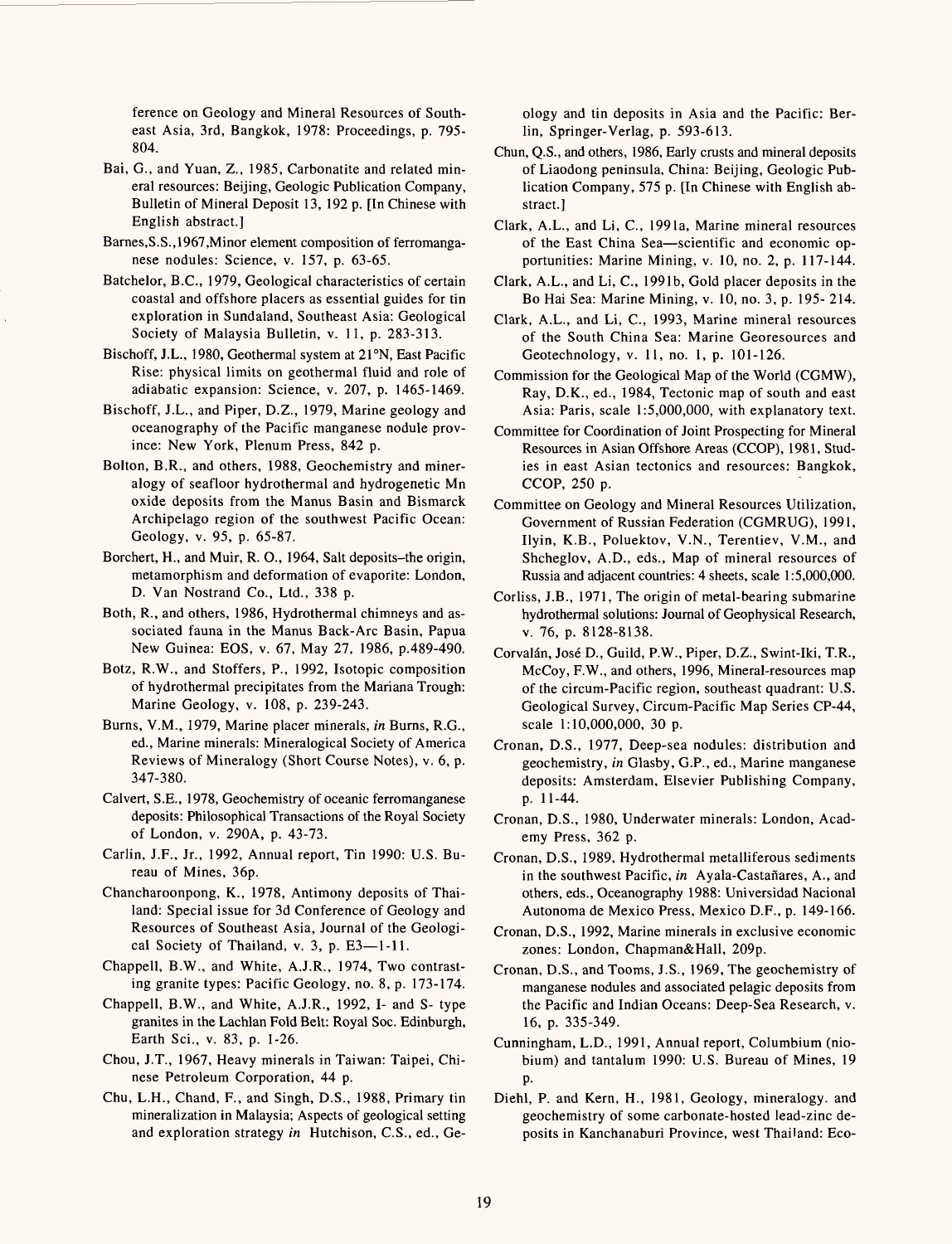nomic Geology, v. 76, p. 2128-2146.

- Division of Regional Geology and Mineral Resources, eds., 1985, Monograph of manganese deposits in China: Beijing, Ministry of Geology and Mineral Resources, Geological Publishing House, 386 p. (in Chinese).
- Djumhani, 1981, Metallic mineral deposits of Indonesia: A metallogenic approach, *in* Ishihara, S., and Sasaki, A., eds, Metallogeny of Asia: Geological Survey of Japan, Report no. 261, p. 107-124.
- Drew, L.J., Meng, Q., and Sun, W., 1990, The Bayan Obo iron-rare-earth-niobium deposits, Inner Mongolia, China: Lithos, v. 26, p. 43-65.
- Drummond, K.J., 1985, Mineral-resources map of the circum-Pacific region, northeast quadrant: Tulsa, Okla., American Association of Petroleum Geologists, scale 1:10,000,000, 48 p.
- Duan, R., and Lu, Y., 1984, The temporal distribution of gold deposits in China: Bulletin of the Shenyang Institute of Geology and Mineral Resources, Chinese Academy of Geological Science, no. 9, p. 1-9.
- Edmond, J.M., and others, 1979, On the formation of metalrich deposits at ridge crests: Earth and Planetary Science Letters, v. 46, p. 19-30.
- Ewing, M., Horn, D., Sullivan, L., Aiken, T., and Thorndike, E., 1971, Photographing manganese nodules on the ocean floor: Oceanology International, v. 6, no. 12, p. 26- 32.
- Fehn, U., and Cathles, L.M., 1979, Hydrothermal convection at slow spreading mid-ocean ridges: Tectonophysics, v. 55, no. 12, p. 239-260.
- Fehn, U., and others, 1983, Numerical models for the hydrothermal field at the Galapagos Spreading Center: Journal of Geophysical Research, v. 88, p. 1033-1048.
- Felix, D., 1980, Some problems in making nodule abundance estimates from sea floor photographs: Marine Mining, v. 2, p. 293-302.
- Field, C.W., Wetherell, D.G., and Dasch, E.J., 1981, Economic appraisal of Nazca plate metalliferous sediments, *in* Kulm, L.D., and others, eds., Nazca plate-crustal formation and Andean convergence: Geological Society of America Memoir 154, p. 315-320.
- Frazer, J.Z., and Fisk, M.B., 1980, Availability of copper, nickel, cobalt, and manganese from ocean ferromanganese nodules (III): Scripps Institution of Oceanography Report SIO 80-16, 31 August 1980, 117 p.
- Frazer, J.Z., Hawkins, D.L., and Arrhenius, G., 1972, Surface sediments and topography of the north Pacific: Scripps Institute of Oceanography, Geologic Data Center, scale 1:3,630,000.
- Glasby,G.P.,ed.,1976,Marine manganese deposits: Amsterdam, Elsevier Publishing Company, 523 p.
- Golightly, J.P., 1981, Nickeliferous laterite deposits: Economic Geology, 75th Anniversary vol., p. 1905-1980.
- Goossens, P.J., 1978, The metallogenic provinces of Burma; their definitions and geological extension into China, India, and Thailand: Regional Conference on Geology

and Mineral Resources of Southeast Asia, Third, Bangkok, 1978: Proceedings, p. 431-492.

- Gorodinsky, M.E., 1993, Significant placer districts of the Russian Northeast: Table 4, *in* Nokleberg, W., Jr., Bundtzen, T.K., Grybeck, Donald, Koch, R.D., Eremin, R.A., Rozenblum, I.S., Sidorov, A.A., Byalobzhesky S.G., Sosunov, G.M., Shpikerman, V.I., and Gorodinsky, M.E., eds., Metallogenesis of mainland Alaska and the Russian northeast: U.S. Geological Survey Open-File Report 93-339, p. 178-188.
- Greenslate, J., Krutein, M., and Pasho, D., 1978, Initial report of the 1972 Sea Scope Expedition: Spokane, Wash., U.S. Bureau of Mines (Minerals Availability System), 3 vols.
- Guild, P.W., 1981, Preliminary metallogenic map of North America; a numerical listing of deposits: U.S. Geological Survey Circular, 858-A, 93 p.
- Guild, P.W., Piper, D.Z. and others, 1998, Mineral-resources map of the circum-Pacific region, Antarctic sheet: U.S. Geological Survey Circum-Pacific Map Series, Map CP-47, scale 1:10,000,000, 19p.
- Guo, W., Liu, M., Wang, Y., Liu, L., Xu, G., Zhang, J., and Ku, J., 1987, The metallogenic map of endogenic ore deposits of China: Beijing, Cartographic Publishing House, scale 1:4,000,000, with explanatory text, 72 p. [In Chinese.]
- Halbach, P., and others, 1989, Probable modern analoque of Kuroko -type massive sulfide deposits in the Okinawa trough back-arc basin: Nature, v. 338, p. 496-499.
- Hannington, M.D., Herzig, P.M and Scott, S.D., 1991, Auriferous hydrothermal precipitates on the modern seaflooor *in* Foster, R.P., ed, Gold metallogeny and exploration: Glasgow and London, Blackie and Son Ltd., p. 250-282.
- He, S., 1985, Geology and manganese mineralization in Zunyi area, Guizhou Province, Div. Regional Geology and Mineral Resources, Ministry of Geology and Mineral Resources, China, ed., Monograph of manganese deposits in China: Geol. Publ. House, Beijing, p. 106-119 [In Chinese.]
- He, Yuejiao, and Zhu, Luxi, 1986, Mineral resources of China: Shanghai, Education Publishing House, 227 p. (in Chinese).
- Hedrich, J.B., 1992, Annual report, Rare earths 1990: U.S. Bureau of Mines, 34 p.
- Hutchison, C.S., 1983, Economic deposits and their tectonic setting: London, Macmillan Press, 365 p.
- Hutchison, C.S., and Taylor, D., 1978, Metallogenesis in southeast Asia: Journal of the Geological Society of London, v. 135, p. 407-428.
- Inoue, E., chair, 1987, Plate-tectonic map of the circum-Pacific region, northwest quadrant (revised from Nishiwaki, C., 1981): Houston, Circum-Pacific Council for Energy and Mineral Resources, scale 1:10,000,000, 14 p.
- Inoue, E., chair, 1988, Geologic map of the circum-Pacific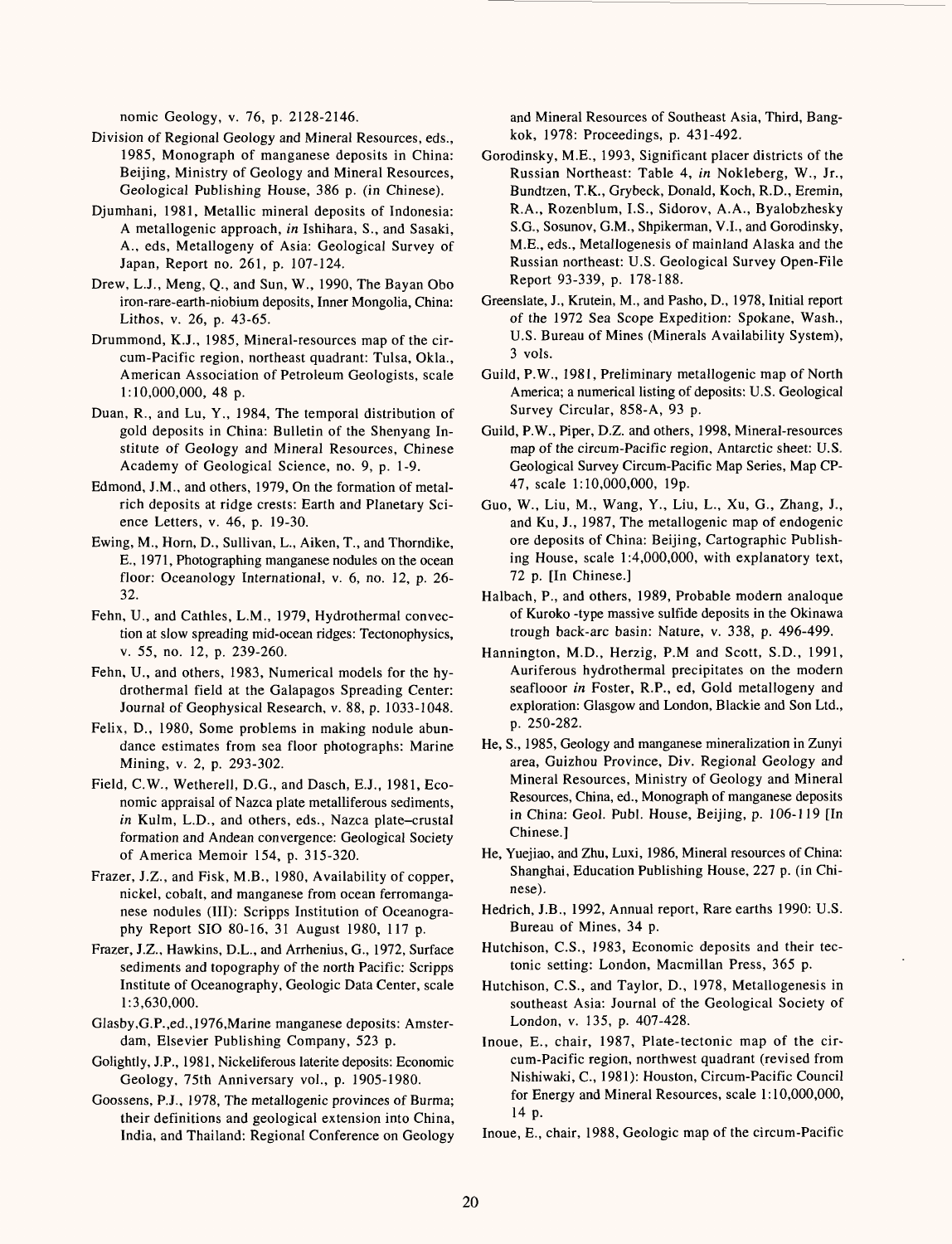region, northwest quadrant: Houston, Circum-Pacific Council for Energy and Mineral Resources, scale 1:10,000,000, 30 p.

- Ishihara, S., 1977, The magnetite-series and ilmenite-series granitic rocks: Mining and Geology of Japan, v. 27, p. 293-305.
- Ishihara, S., 1984, Granitoid series and Mo/W-Sn mineralization in East Asia, *in* Shimazaki, Y., ed., Geologic evolution, resources, and geologic hazards: Geological Survey of Japan, Report no. 263, p. 173-208.
- Izawa, E., Urashima, Y., Ibaraki, K., Suzuki, R., Yokoyama, T., Kawasaki, K., Koga, A., and Taguchi, S., 1990, The Hishikari gold deposit; high-grade epithermal veins in Quaternary volcanics of southern Kyushu: Journal of Geochemical Exploration, v. 36, p. 1-56.
- Jia, E., 1986, Geological characteristics of the Jinchuan Cu-Ni sulfide deposit in Gansu Province: Mineral deposits, China:Beijing, Geological Publishing House, v. 5, p. 35-38. [In Chinese with English abstract.]
- Johnson, H.R., and others, 1993, Hydrothermal vent deposits and two magma sources for volcanoes near 13°20'N in the Mariana back arc: a view from SHINKAI 6500: EOS, American Geophysical Union Transactions, v. 74, p. 681.
- Kamitani, M., 1987, Bauxite deposits in China, on highaluminous shale: Journal of Clay Science, Japan, v. 27, p. 62-71. [In Japanese with English abstract.]
- Kanehira, K., 1970, Bedded cupriferous iron sulfide deposits in Japan, a review, *in* T. Tatsumi, ed., Volcanism and ore genesis: Tokyo, University of Tokyo Press, p. SI-76.
- Kesler, S.E., Jones, L.M., and Walker, R.L., 1975, Intrusive rocks associated with porphyry copper mineralizations in island arc areas: Economic Geology, v. 70, p. 515-526.
- Kim, S.E., and Hwang, D.H., 1983, Metallogenic map of Korea : Korea Institute of Energy and Resources, scale 1:1,000,000, with explanatory text 52 p.
- Knight, C.L., 1975, Geology of Papua New Guinea, *in* Knight, C.L., ed., Economic geology of Australia and Papua New Guinea-1, Metals: Economic Geology, Monograph 5, p. 823-833.
- Lane, C.M., Manheim, F.T., Hathaway, J.C., and Ling, T.H., 1986, Station map of the world ocean ferromanganese crust database: U.S. Geological Survey, Miscellaneous Field Studies Map MF-1869, 2 sheets and pamphlet, scales 1:30,000,000 and 1:5,000,000.
- Li, C.Y., Wang, Q., Liu, X., and Tang, Y., 1982, Tectonic map of Asia: Beijing, Cartographic Publishing House, with explanatory note, scale 1:8,000,000.
- Li, Y., 1986, Proterozoic and Cambrian phosphorites-regional reviews: China, *in* Cook, P.J., and Shergold, J.H., eds., Phosphate deposits of the world-Proterozoic and Cambrian phosphorites: London, Cambridge University Press, v. 1, p. 43-62.
- Liao, J., 1986, Tungsten ore in China; the general situa-

tion of development and the classification of commercial deposits: Geology and Prospection, v. 21, no. 9, p. 11- 16. [In Chinese.]

- Lisitsyn, A.P., and others, 1991, Active hydrothermal activity at Franklin Seamount, western Woodlark Sea (Papua New Guinea): International Geology Review, v. 33, p. 914-929.
- Lisitsyn, A.P. and others, 1993, A hydrothermal field in the rift zone of the Manus Basin, Bismarck Sea: International Geology Review, v. 35, no. 2, p. 105-126.
- Lister, C.R.B., 1972, On the thermal balance of a mid-ocean ridge: Royal Astronomical Society Geophysical Journal, v. 26, p. 515-535.
- Lister, C.R.B., 1977, Qualitative models of spreadingcenter processes, including hydrothermal penetration: Tectonophysics, v. 37, p.203-218.
- Lister, C.R.B., 1982, "Active" and "passive" hydrothermal systems in the oceanic crust: predicted physical conditions, in K.A. Fanning and F.T. Manheim, eds., The dynamic environment of the ocean floor: Lexington, Mass., Lexington Books, p. 441-470.
- Liu, C, 1988, The genetic types of bauxite deposits in China: Scientia Sinica, series B, v. 21, p. 1010-1024.
- Liu, Jiayuan, and Shen, Jili, 1982, Metallogenic-magmatic systems of tungsten in Jiangxi Province, *in* Hepworth, J.V., ed., Symposium on tungsten geology, Kiangsi, China, 1981: Bandung, Indonesia, Economic and Social Commission for Asia and the Pacific/Regional Mineral Resources Development Center, p. 313-326.
- Liu, L., 1986a, The geological setting of metallogenesis of main types of endogenic copper deposits in China and their regional distribution regularity, *in* Principal base metal deposits and their metallogeny in China: Chinese Environmental Sci. Publ. Co., p. 109-130. [In Chinese with English abstract.]
- Liu, L., 1986b, The distribution regularity of endogenic Mo deposits in China and their metallogenic characteristics in China: *in* Principal base metal deposits and their metallogeny in China: Chinese Environmental Sci. Publ. Co., p. 44-64. [In Chinese with English abstract].
- Liu, W., 1984, Regional tectonic setting of the stratabound lead-zinc deposits in carbonate rocks of east China: Bulletin of Mineral Deposits, 3, p. 38-46. [In Chinese with English abstract.]
- Lonsdale, P., 1981, Drifts and ponds of reworked pelagic sediment in part of the southwest Pacific: Marine Geology, v. 43, p. 153.
- Lowder, G.G., and Dow, J.A.S., 1978, Geology and exploration of porphyry copper deposits in north Sulawesi, Indonesia: Economic Geology, v. 73, p. 628-644.
- Manheim, F.T., 1986, Marine cobalt resources: Science, v. 232, 2 May 1986, p. 600-608.
- Manheim, F.T., and Halbach, P., 1982, Economic significance of ferromanganese crusts on seamounts of the mid-Pacific area: Geological Society of America, Abstracts with Programs, v. 14, p. 555.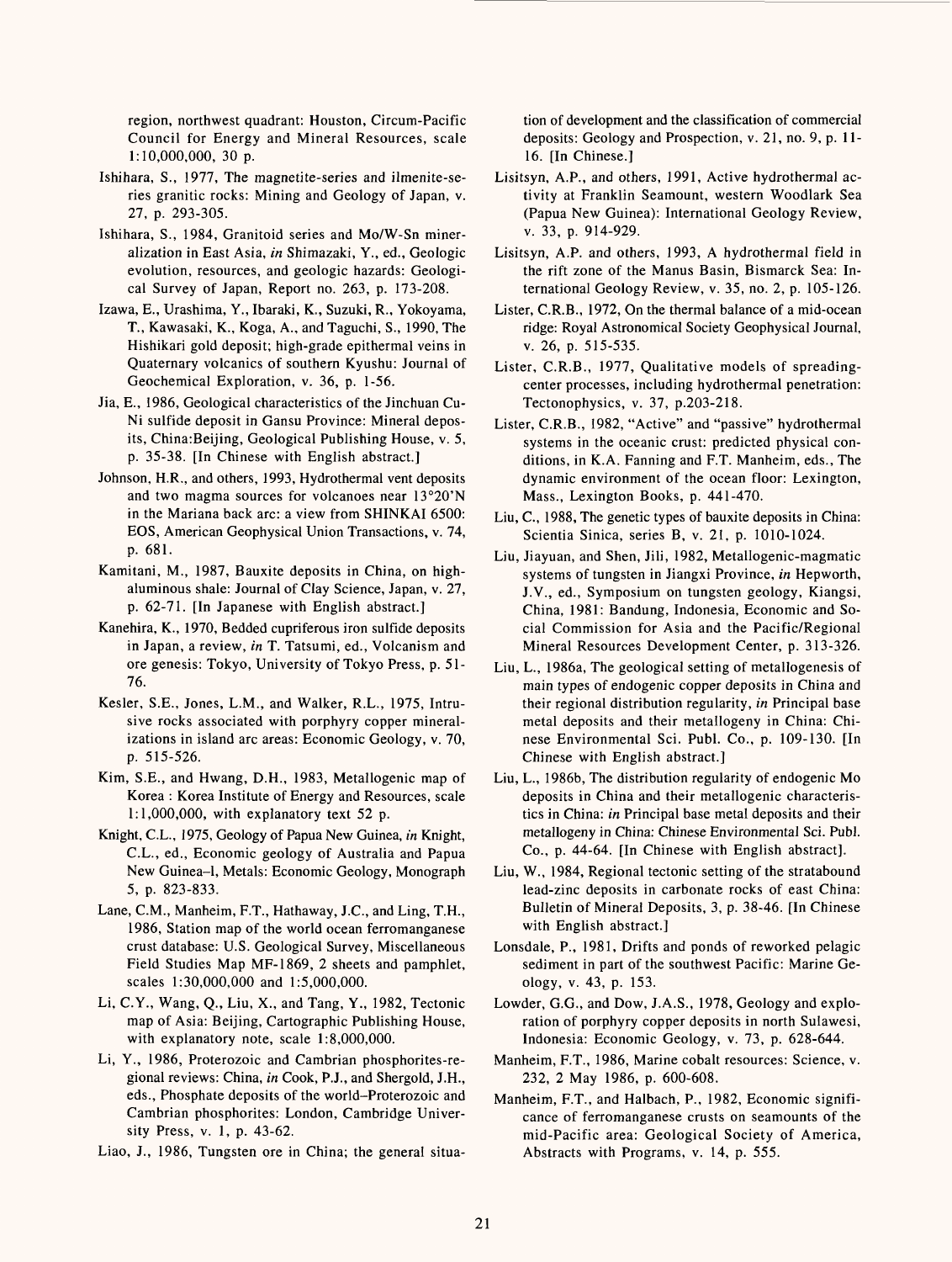- Manheim, F.T., and Lane-Bostwick, C.M., 1987, World ocean ferromanganese crust database: Final Report to Minerals Management Service.
- Manheim, F.T., and Lane-Bostwick, C.M., 1989, Chemical composition of ferromanganese crusts in the world ocean: a review and comprehensive database: U.S. Geological Survey Open-File Report 89-020, 450 p.
- McCoy, F.W., 1988, Seafloor sediment, *in* Inoue, E., chair, Geologic map of the circum-Pacific region, northwest quadrant: Houston, Circum-Pacific Council for Energy and Mineral Resources, scale 1:10,000,000, 30 p.
- McKelvey, V.E., Wright, N.A., and Rowland, R.W., 1979, Manganese nodule resources in the northeastern equatorial Pacific, *in* Bischoff, J.L., and Piper, D.Z., eds., Marine geology and oceanography of the Pacific manganese nodule province: New York, Plenum"Press, p. 747-762.
- McKelvey, V.E., and others, 1983, Analysis of the world distribution of metal-rich manganese nodules: U.S. Geological Survey Circular 886, 55p.
- Mero, J.L., 1959, A preliminary report on the economics of mining and processing deep-sea manganese nodules: Berkeley, University of California Mineral Technology Institute of Marine Research, 96 p.
- Mero, J.L., 1965, The mineral resources of the sea: Amsterdam, Elsevier Publishing Company, 312 p.
- Metal Mining Agency of Japan (MMAJ), 1992, Geology and mineral resources of Southeast Asia and Oceania: Report of Committee for Geological Analysis, MMAJ, Tokyo, 456 p. [In Japanese.]
- Mitchell, A.H.G., and Balce, G.R., 1990, Geological features of some epithermal gold systems, Philippines: Journal of Geochemical Exploration, v. 35, p. 241-296.
- Mo, R., and others, 1989, Geology and graphite deposits in China: Beijing, Chinese Construction Industry Publ., 290 p. [In Chinese.]
- Moore, G.W., 1986, Plate boundaries, *in* Inoue, E., chair, Plate-tectonic map of the circum-Pacific region, northwest quadrant: Tulsa, Okla., American Association of Petroleum Geologists, scale 1:10,000,000, 20 p.
- Murray, J., and Renard, A.F., 1891, Report on deep-sea deposits based on the specimens collected during the voyage of H.M.S. *Challenger* in the years 1872 to 1876, *in*  Thomson, C.W., and Murray, J., eds., Report on the scientific results of the voyage of H.M.S. *Challenger*  during the years 1872-1876: New York, Johnson Reprint Corporation, p. 8-147.
- Natland, J.H., and Hekinian, R., 1982, Hydrothermal alteration of basalts and sediments at Deep Sea Drilling Project site 456, Mariana trough: Deep Sea Drilling Project Initial Reports, v. 60, p. 759-768.
- Nishiwaki, C., chair, 1981, Plate-tectonic map of the circum-Pacific region, northwest quadrant: Tulsa, Okla., American Association of Petroleum Geologists, scale 1:10,000,000, 14 p.

Nishiwaki, C., chair, 1985, Geodynamic map of the circum-

Pacific region, northwest quadrant: Houston, Circum-Pacific Council for Energy and Mineral Resources, scale 1:10,000,000, 12 p.

- Nishiwaki, C., and Uyeda, S., 1980, Tectonic control of porphyry copper genesis-stress regime at the time of ore emplacement: Mining and Metallurgical Institute of Japan (MMIJ)-American Institute of Mining, Metallurgical and Petroleum Engineers (AIME), Joint Meeting, Fourth, Tokyo, 1980: Proceedings, 2 vols.
- North American Metallogenic Map Committee, 1981, Preliminary metallogenic map of North America: U.S. Geological Survey, 4 sheets, scale 1:5,000.
- Notholt, A.J.G., and Sheldon, R.P., 1986, Proterozoic and Cambrian phosphorites-regional review: world resources, *in* Cook, P.J., and Shergold, J.H., eds., Phosphate deposits of the world-Proterozoic and Cambrian phosphorites: London, Cambridge University Press, v. 1, p. 9-19.
- Nozawa, T., Sato, T., Teraoka, Y., and Yoshida, T., 1988, Explanatory notes for the geologic map of the circum-Pacific region, northwest quadrant, *in* Inoue, E., chair, Geologic map of the circum-Pacific region, northwest quadrant: Houston, Circum-Pacific Council for Energy and Mineral Resources, scale 1:10,000,000, 30 p.
- Ohta, E., 1991, Polymetallic mineralization at the Toyoha mine, Hokkaido, Japan: Mining Geology, v. 41, p. 279- 295.
- Palfreyman, W.D., chair, 1988, Geologic map of the circum-Pacific region, southwest quadrant: Houston, Circum-Pacific Council for Energy and Mineral Resources, scale 1:10,000,000, 37 p.
- Palfreyman, W.D., and others, 1996, Mineral-resources map of the circum-Pacific region, southwest quadrant: U.S. Geological Survey Circum-Pacific Map Series, Map CP-42, scale 1:10,000,000, 40 p.
- Park, N.Y., 1981, Geology and mineral deposits of Korea, *in* Ishihara, S., and Shimazaki, Y., eds., Metallogeny of Asia: Geological Survey of Japan, Report no. 261, p. 93-106.
- Philippine Bureau of Mines and Geosciences, 1986, Geology and mineral resources of the Philippines: Manila, Bureau of Mines and Geosciences, Ministry of Natural Resources, v. 1, 446 p.
- Piper, D.Z., Aharon, P., and Loebner, B.J., 1991, Physical and chemical properties of the phosphate deposit on Nauru, the equatorial Pacific, *in* Riggs, S., and Burnett, W., eds., Phosphate deposits of the world: London, Cambridge Press, v. 3, p. 178-194.
- Piper, D.Z., and Swint, T.R., 1984, Distribution of ferromanganese nodules in the Pacific Ocean [abs.]: International Geological Congress, 27th, Moscow, 1984: Proceedings, v. 3, p. 64.
- Piper, D.Z., Swint-Iki, T.R., and McCoy, F.W., 1987, Distribution of ferromanganese nodules in the Pacific Ocean: Chemica Erde, v. 46, p. 171-184.
- Piper, D.Z., and Williamson, M.E., 1977, Composition of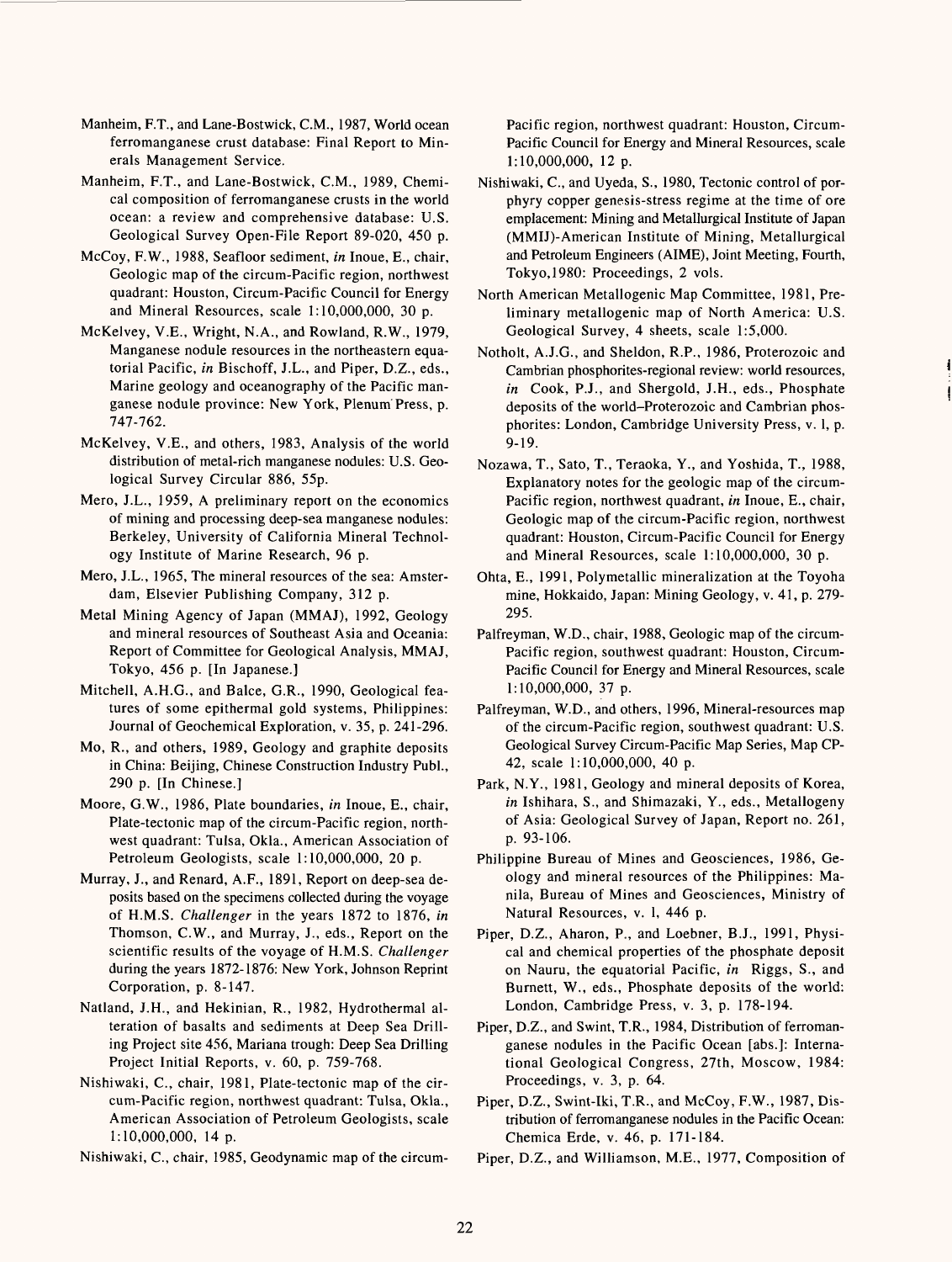Pacific Ocean ferromanganese nodules: Marine Geology, v. 23, p. 285-303.

- Piper, D.Z., and others, 1985, Manganese nodules, seafloor sediment, and sedimentation rates map of the Circum-Pacific region, Pacific Basin: Tulsa, Okla., American Association of Petroleum Geologists, scale 1:17,000,000.
- Radkevich, E.A., 1979, Metallogenic map of the Pacific ore belt: Vladivostok, Academy of Sciences of the USSR, Far East Geological Institute, 10 sheets, scale 1:10,000,000.
- Rawson, M.C., and Ryan, W.B.F., 1978, Ocean floor sediment and polymetallic nodules: Palisades, New York, Lamont-Doherty Geological Observatory, Columbia University, scale 1:23,230,300.
- Rona, P.A., and Scott, S.D., 1993, A special issue on seafloor hydrothermal mineralization: new perspectives: Economic Geology, v. 88, no. 8 (December 1993), p. 1933-1976.
- Rui, Z., Huang, C., Qi, G., Xu, J., and Zhang, H., 1984, Porphyry copper(-molybdenum) deposits of China: Beijing, Geologic Publication Company, 350 p. [In Chinese with English abstract.]
- Sato, T., 1981, Geology of Southeast Asia, a review, *in*  Ishihara, S., and Sasaki, A., eds., Metallogeny of Asia: Geological Survey of Japan, Report no. 261, p. 7-19.
- Schellmann, W., 1989, Composition and origin of laterite nickel ore at Tagaung Tagung, Burma: Minera Deposita, v. 24, p. 161-168.
- Senathi, S., Lum, H.K., Lau, J.W.E., and Leong, K.M., 1975, Metallogenic map of Malaysia: Malaya Geological Survey Report, no. MX(G) 14, 37 p.
- Shenyang Institute of Geology and Mineral Resources, 1986, Collected papers on geology of gold deposits in China: Beijing, Chinese Academy of Geological Sciences, Geological Publishing House, 356 p. (in Chinese).
- Sigit, S., Purbo-Hadiwidjojo, M.M., Sulasumoro, B., and Wirjosudjono, S., 1969, Minerals and mining in Indonesia: Djakarta, Ministry of Mines, 123 p.
- Sleep, N.H., and Wolery, T.J., 1978, Egress of hot water from mid-ocean ridge hydrothermal systems: some thermal constraints: Journal of Geophysical Research, v. 83, p. 5913-5922.
- Sokolov, G.A., and Grigor'ev, V.M., 1977, Deposits of iron, *in* Smirnov, V.I., ed., Ore deposits of the USSR: London, Pitman Publishing, v. 1, p. 7-113.
- Sorem, R.K., and Fewkes, R.H., 1979, Manganese nodules; research data and methods of investigation: New York, Plenum Press, 723 p.
- Spiess, F. N., and others, 1980, East Pacific Rise: hot springs and geophysical experiments: Science, v. 207, p. 1421- 1432.
- Stauffer, P.H., 1973, Cenozoic, *in* Gobbett, D.J., and Hutchison, C.S., eds., Geology of the Malay Peninsula: west Malaysia and Singapore: New York, Wiley Interscience, p. 143-176.
- Stiiben, D., and others, 1992, First results of study of sulphur-rich hydrothermal activity from an island-arc environment: Esmeralda Bank in the Mariana Arc: Marine Geology, v. 103, p. 521-528.
- Sudo, S., Yoshii, M., Kamitani, M., and Kouda, R., 1992, Mineral resources of Japan and adjoining areas, *in*  Geological Atlas of Japan, 2nd edition: Geological Survey of Japan.
- Sumii, T., and others, 1992, Energy-resources map of the circum-Pacific region, northwest quadrant: U.S. Geological Survey Circum-Pacific Map Series, Map CP-40, scale 1:10,000,000, 34 p.
- Sun, H., 1983, A brief introduction of the mineral resources and production of less common minerals in China: Rare Metals, v. 2, p. 4-9.
- Taira, A., and Tashiro, M.M., 1987, Late Paleozoic and Mesozoic accretion tectonics in Japan and Eastern Asia, *in* Taira, A., and Tashiro, M., eds., Historical biogeography and plate tectonic evolution of Japan and eastern Asia: Tokyo, Terra Scientific Publ. Co., p. 1-44.
- Takenouchi, S., Shimazaki, H., Mariko, T., and Kamitani, M., 1987, Rare metals in China: Committee report of the Metal Mining Agency of Japan, 144 p. (in Japanese).
- Tang, Z., and Ren, D., 1987, Types and metallogenic models of nickel sulphide deposits in China: Acta Geologia Sinica, China, no. 4, p. 350-361.
- Titly, S.R., 1975, Geological characteristics and environment of some porphyry copper occurrences in the southwestern Pacific: Econ. Geol., v. 70, p. 499-514.
- Tran, Q. and Nguyen, D.K., 1986, Proterozoic and Cambrian phosphorite-deposits; Lao Cai, Vietnam, *in* Cook, P.J., and Shergold, J.H., eds., Phosphate deposits of the world-Proterozoic and Cambrian phosphorites: London, Cambridge University Press, v. 1, p. 155-161.
- United Nations Economic and Social Commission for Asia and the Pacific, 1985, Atlas of mineral resources of the Economic and Social Commission for Asia and the Pacific region—Malaysia: Economic and Social Commission for Asia and the Pacific, v. 1, scale 1:2,500,000 with explanatory text.
- Van Leewen, T.M., Leach, T., Hawke, A.A., and Hawke, M.M., 1990, The Kelian disseminated gold deposit, East Kalimantan, Indonesia: Journal of Geochemical Exploration, v. 35, p. 1-16.
- Veeraburus, M., Mantjit, N., and Suensilpong, S., 1981, Outline of geology and ore deposits of Thailand, *in*  Ishihara, S., and Sasaki, A., eds., Metallogeny of Asia: Geological Survey of Japan, Report no. 261, p. 81-92.
- Von Damm, K.L., Edmond, J.M., Grant, B., Measures, C.I., Walden, B. and Weiss, R.F., 1985a, Chemistry of submarine hydrothermal solutions at 21°N, East Pacific Rise: Geochimica et Cosmochimica Acta, v. 49, p. 2197- 2220.
- Von Damm, K.L., Edmond, J.M. and Grant, B., 1985b, Chemistry of submarine hydrothermal solutions at Guaymas Basin, Gulf of California: Geochimica et Cosmochimica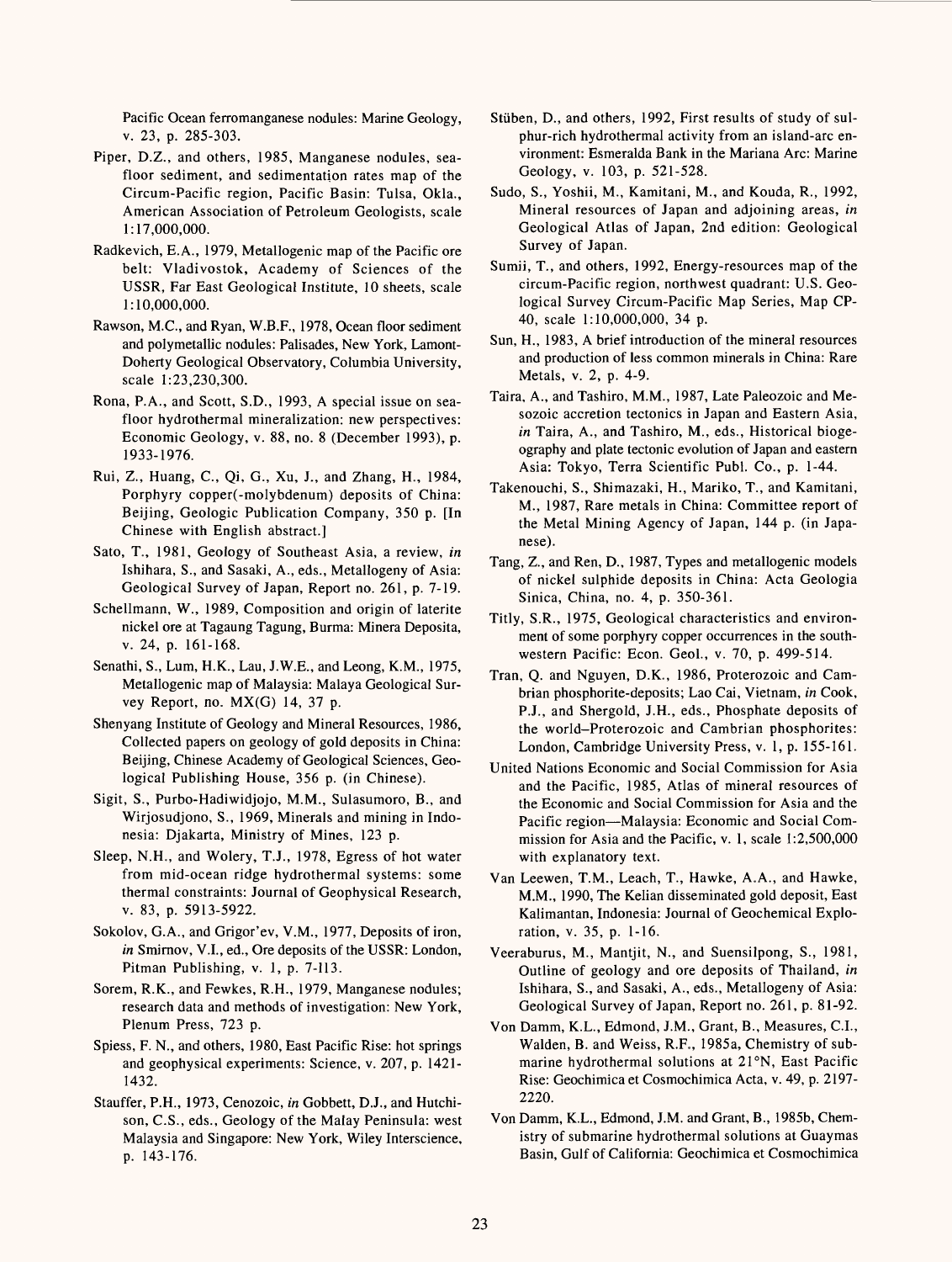Acta, v. 49, p. 2221-2237.

- Von Stackelberg, Ulrich, and von Rad, Ulrich, eds., 1990, Geological evolution and hydrothermal activity in the Lau and North Fiji Basins, Southwest Pacific Ocean: results of *Sonne* cruise SO-35: Geologisches Jahrbuch, Ad Heft 92, 660 p.
- Wakita, K., and Sumii, T., 1992, Geologic background, *in*  Explanatory notes for the energy-resources map of the circum-Pacific region, northwest quadrant: U.S. Geological Survey Circum-Pacific Map Series Map CP-40, p.2-3.
- Wang, X., 1985, Geochemistry and genesis of postmigmatization reformed gold deposits in China: Scientia Sinica, series B, v. 27, p. 837-851.
- Wang, Y., 1986, Characteristics of lead-zinc ore deposits in China and their metallogenic provinces, *in* Principal base metal deposits and their metallogeny in China, Chinese Environmental Sci. Publ. Co., p. 1-48.
- Watanabe, T., Yui, S., and Xato, A., 1970, Bedded manganese deposits in Japan, a review, *in* Tatsumi, T., ed., Volcanism and ore genesis: Tokyo, University of Tokyo Press, p. 119-142.
- Weiss, R.F., and others, 1977, Hydrothermal plumes in the Galapagos Rift: Nature, v. 267, p. 600-603.
- Yan, Xingzhou, 1982, Geology and mineral resources of Yunnan Province: Yunnan People's Publishing House, 204 p. (in Chinese).
- Yang, S., and Miao, Y., 1986, Geological characteristics of the Chengba-Lijiagou lead-zinc deposits in Gansu Province: Mineral Deposits, China, v. 5, no. 2, p. 14- 23 [In Chinese with English abstract.]
- Yao, J., 1988, Ore magmatism in the ore-formation of a magmatic Cu-Ni sulfide deposits and the determination of ore magmatic periods: Chengdu Institute of Geologic and Mineral Resources, Chinese Academy of Sciences, Bulletin, no. 9, p. 53-68. [In Chinese with English abstract.]
- Ye, L., Sun, S., and Chen, Q., 1984, Facies characteristics of the Chinese phosphorite deposits, *in* International Field Workshop and Seminar on Phosphorites, International Geological Correlation Programme (IGCP) sym-

posium, Fifth, 1982: Beijing, Geology Publishing Company, p. 3-4.

- Yue, X., 1985, Geology of manganese deposits in China, *in* Division of Regional Geology and Mineral Resources, Ministry of Geology and Mineral Resources, ed., Monograph of geology and manganese ore deposits in China: Geol. Publ. House, p. 1-11 [In Chinese.]
- Zanin, Y.N., 1984, Phosphatic weathering crusts and associated phosphate deposits of Siberia, *in* International Field Workshop and Seminar on Phosphorites, International Geological Correlation Programme (IGCP) Symposium, Fifth, 1982: Beijing, Geology Publishing Company, p. 419-434.
- Zanoria, A.S., Domingo, E.G., Bacuta, G.C., and Almeda, R.L., 1984, Geology and tectonic setting of copper and chromite deposits of the Philippines, *in* Shimazaki, Y., Geologic evolution, resources and geologic hazards: International Symposium in the Geological Survey of Japan, Report no. 263, p. 419-434.
- Zenkevich, N.L., 1970, Atlas fotografii dna Tikhogo Okeana: Moskva, Izd-vo Nauka, 134 p.
- Zhamsran, M., Sotonikov, V.I., Berzina, A.P., Garamzhav, D., and Saryanov, Y.A., 1986, Elements determining the geological-structural model of the Erdenetuin-Obo copper-molybdenum ore field, Mongolia, *in* Friedrich, G.H., and others, eds., Geology and metallogeny of copper deposits: Berlin, Springer-Verlag, p. 271-279.
- Zhang, P., 1987, Industrial minerals and rocks in China: Beijing, Geology Publishing Company, v. 2, 415 p. [In Chinese.]
- Zhang, Z.M., Liou, J.G., and Coleman, R.G., 1984, An outline of the plate tectonics of China: Geol. Soc. Am. Bull., v. 95, p. 295-312.
- Zhao, Y., Lin, W., Bi, C., Li, D., and Jiang, C., 1990, Skarn deposits of China: Beijing, Geology Publishing Company, 364 p. [In Chinese with English abstract.]
- Zhu, G. and Li, X., 1986, Early Proterozoic stratiform magnesite-talc-jadeite deposits, *in* Zhang, Q., Early crust and mineral deposits of Liaodong Peninsula: Beijing, Geology Publishing Company, p. 424-450. [In Chinese with English abstract.]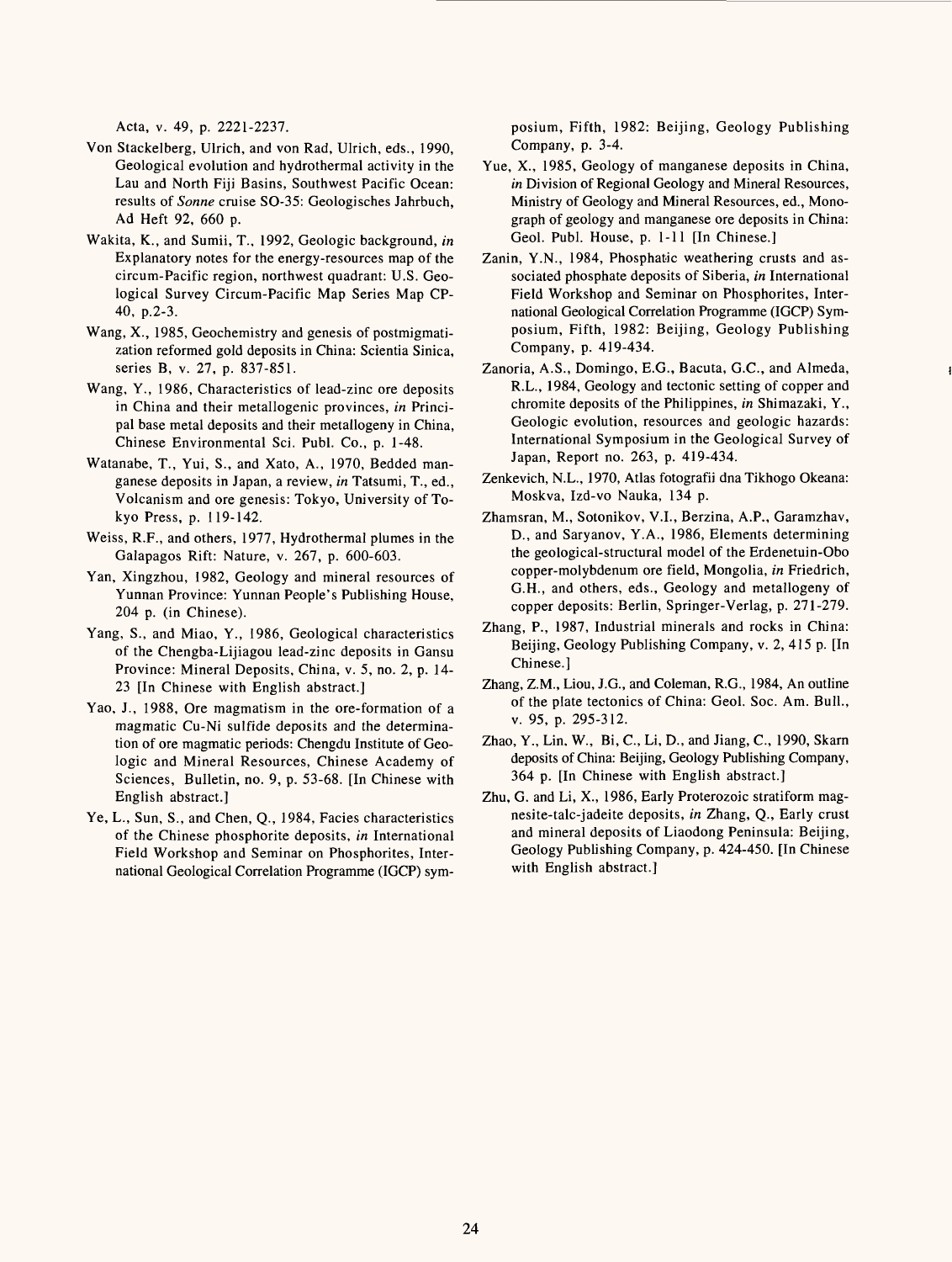| <b>Name</b>          | <b>Latitude</b>          | <b>Longitude</b>  | <b>Type</b>  | Age of                 | <b>Commodity</b> |
|----------------------|--------------------------|-------------------|--------------|------------------------|------------------|
|                      |                          |                   |              | <b>Mineralization</b>  |                  |
| <b>RUSSIA</b>        |                          |                   |              |                        |                  |
|                      |                          |                   |              |                        |                  |
| Agyndja              | 65°15'N                  | 148°05'E          |              |                        | Cu               |
| Aikhal, Yubileinaya  | 66°00'N                  | 110°45'E          | Magmatic     |                        | Diamond          |
| Balei                | 51°25'N                  | 116°25'E          | Vein         | Cretaceous             | Au               |
| Darasum              | 52°00'N                  | 115°00'E          | Vein         |                        | Au               |
| Deputatskoe          | 69°25'N                  | 140°05'E          | Vein         |                        | Sn               |
| Dukat                | 62°35'N                  | 155°10'E          | Vein         | Late Cretaceous        | AgAu             |
| Ebelyakhskoe         | 71°05'N                  | 115°00'E          | Placer       |                        | Diamond          |
| Istakhskoe           | 69°45'N                  | 141°40'E          | Vein         |                        | Sn               |
| <b>Iultin</b>        | 67°50'N                  | 178°45'E          | Vein         |                        | SnW              |
| Kholodnimskoe        | 56°15'N                  | 109°50'E          | Vein         |                        | ZnPb             |
| Korushnova           | 56°35'N                  | 104°30'E          | Skarn        | Early Paleozoic        | Fe               |
| Krasnoyarova         | 56°25'N                  | 102°30'E          | Skarn        | Early Paleozoic        | Fe               |
| Kukenei              | 69°10'N                  | $174^{\circ}05'E$ | Vein         | Late Cretaceous        | SnAg             |
| Kunarev              | 63°25'N                  | 150°55'E          | <b>Skarn</b> |                        | PbZn             |
| Maiskoe              | 69°00'N                  | 173°45'E          | Vein         |                        | Au               |
| Mir-Sputnik          | 62°30'N                  | 113°50'E          | Magmatic     |                        | Diamond          |
| Natalka              | $61^{\circ}40^{\prime}N$ | 147°40'E          | Vein         |                        | Au               |
| Nepa                 | 59°25'N                  | 107°50'E          | Stratabound  | Early Paleozoic        | KCI              |
| Neryunda             | 58°45'N                  | 104°00'E          | <b>Skarn</b> | Triassic               | Fe               |
| Nikolayevsk          | 44°20'N                  | 135°35'E          | Skarn/Vein   | Neogene                | PbZn             |
| Olyutor              | 60°35'N                  | 167°50'E          | Vein         |                        | HgSb             |
| Peshanka             | 66°35'N                  | 164°30'E          | Porphyry     | Jurassic               | CuMo             |
| Pyrkakai             | 69°35'N                  | 171°50'E          | Porphyry     | Late Cretaceous        | SnW              |
| Sherlovogorskoe      | 50°35'N                  | 116°30'E          | Vein         | Triassic               | $S_{n}$          |
| Shkolnoe             | 61°30'N                  | 148°50'E          | Vein         |                        | Au               |
| Skarn                | 63°30'N                  | 158°30'E          | <b>Skarn</b> | Late Paleozoic         | Fe               |
| <b>Starskii</b>      | 49°05'N                  | 131°15'E          | Sedimentary  |                        | Fe               |
| Svetloe              | 62°50'N                  | 148°00'E          | Placer       | Quaternary             | Au               |
| Tamvatney            | 63°30'N                  | $174^{\circ}15'E$ | Vein         |                        | HgW              |
| Udachanaya           | 66°25'N                  | 111°50'E          | Magmatic     |                        | Diamond          |
| Udarnyi              | 71°55'N                  | 112°10'E          | Magmatic     |                        | Diamond          |
| Udokan               | 56°40'N                  | 118°15'E          | Sedimentary  | Precambrian            | Cu               |
| Urultun              | 63°40'N                  | 148°40'E          | Stratabound  |                        | PbZn             |
| Valkumei             | 69°40'N                  | 170°10'E          | Vein         | <b>Late Cretaceous</b> | S <sub>n</sub>   |
| Vechernee            | 63°30'N                  | 158°50'E          | Porphyry     | Late Paleozoic         | MoCu             |
| <b>Vostok</b>        | 46°40'N                  | 136°00'E          | Vein         | Cretaceous             | W                |
|                      |                          |                   |              |                        |                  |
| <b>MONGOLIA</b>      |                          |                   |              |                        |                  |
| Erdenet              | 49°10'N                  | 104°15'E          | Porphyry     | Triassic               | CuMo             |
| Khubusgul            | 50°35'N                  | 101°00'E          | Sedimentary  | Early Paleozoic        | P                |
| Tsagaan-Suvrag       | 43°45'N                  | 108°40'E          | Porphyry     | Late Paleozoic         | CuMo             |
| <b>Tumurtin Ovoo</b> | 47°00'N                  | 113°15'E          | <b>Skarn</b> | Triassic               | Zn               |
|                      |                          |                   |              |                        |                  |
| <b>CHINA</b>         |                          |                   |              |                        |                  |
| Anshan               | 41°30'N                  | 122°50'E          | Sedimentary  | Precambrian            | Fe               |
| Badaguan             | 49°40'N                  | 119°05'E          | Porphyry     | Late Paleozoic         | CuMo             |
| Baiyinchang          | 37°00'N                  | 104°15'E          | Stratabound  | Early Paleozoic        | CuPbZn           |
| Baiyun Obo           | 41°50'N                  | 110°00'E          | Magmatic     | Precambrian            | <b>REE</b>       |
| Baiyun Obo           | 41°50'N                  | 110°00'E          | Magmatic     | Precambrian            | Fe               |
| Benxi                | 41°30'N                  | 123°40'E          | Sedimentary  | Late Paleozoic         | Al               |
|                      |                          |                   |              |                        |                  |

 $\bar{z}$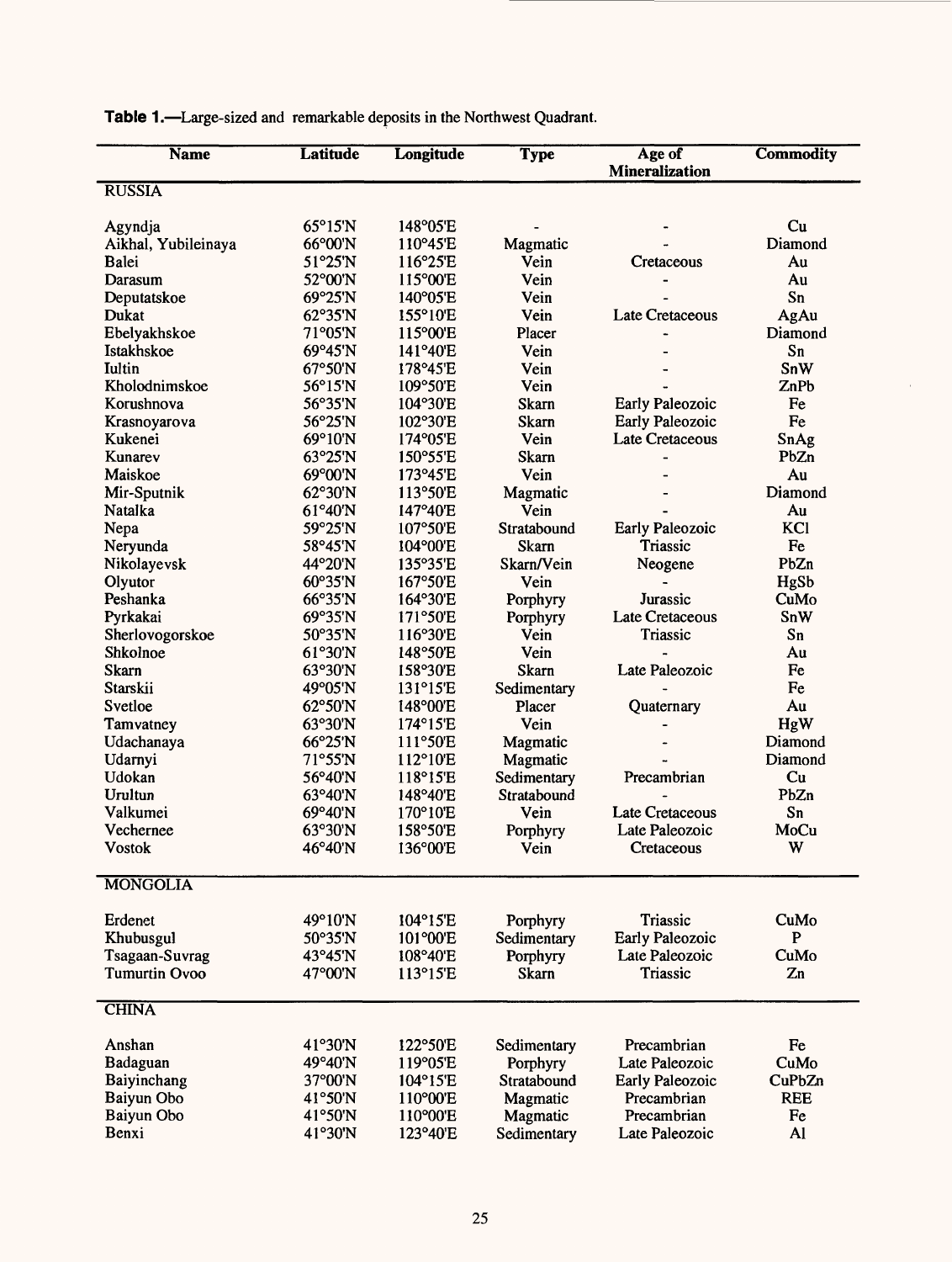| <b>Name</b>             | Latitude                 | Longitude | <b>Type</b>    | Age of                  | <b>Commodity</b> |
|-------------------------|--------------------------|-----------|----------------|-------------------------|------------------|
|                         |                          |           |                | <b>Mineralization</b>   |                  |
| <b>CHINA</b> -continued |                          |           |                |                         |                  |
| Benyifu                 | 41°30'N                  | 123°10'E  | Sedimentary    | Precambrian             | Fe               |
| Changba                 | 34°05'N                  | 105°20'E  | Stratabound    | Late Paleozoic          | PbZn             |
| Chengmenshan            | 29°45'N                  | 115°45'E  | Porphyry/Skarn | <b>Early Cretaceous</b> | CuMo             |
| Dachang                 | 25°00'N                  | 107°25'E  | Vein           | Cretaceous              | SnZnPb           |
| Dachishan               | 24°45'N                  | 114°30'E  | Vein           | <b>Early Cretaceous</b> | W                |
| Damingshan              | 23°36'N                  | 108°22'E  | Vein           | Jurassic-Cretaceous     | W                |
| Dangping                | 25°30'N                  | 114°30'E  | Vein           | Jurassic-Cretaceous     | W                |
| Dashiqiao               | 40°50'N                  | 122°20'E  | Sedimentary    | Precambrian             | Mg               |
| Daye                    | 30°00'N                  | 114°50'E  | <b>Skarn</b>   | <b>Early Cretaceous</b> | CuFe             |
| Dexing                  | 29°20'N                  | 117°40'E  | Porphyry       | <b>Early Cretaceous</b> | CuMo             |
| Dianzhong area          | 24°45'N                  | 102°00'E  | Stratabound    | Precambrian             | Cu               |
| Duobaoshan              | $50^{\circ}15'$ N        | 125°40'E  | Porphyry       | Late Paleozoic          | CuMo             |
| Fankou                  | 25°00'N                  | 113°40'E  | Stratabound    | Late Paleozoic          | PbZn             |
| Gejiu                   | 23°15'N                  | 103°10'E  | <b>Skarn</b>   | Cretaceous              | SnW              |
| Guimeishan              | 24°55'N                  | 115°00'E  | Vein           | Jurassic-Cretaceous     | W                |
| Haicheng                | 41°00'N                  | 122°40'E  | Sedimentary    | Precambrian             | $_{\rm Mg}$      |
| Hongge                  | 26°30'N                  | 101°45'E  | Magmatic       | Precambrian             | FeTiV            |
| Hongqiling              | 43°00'N                  | 126°35'E  | Magmatic       | Late Paleozoic          | NiCu             |
| Hongtoushan             | 42°15'N                  | 124°30'E  | Magmatic       | Late Paleozoic          | CuPbZn           |
| Huangshaping            | 25°30'N                  | 112°40'E  | <b>Skarn</b>   | Cretaceous              | ZnPb             |
| Huize                   | 26°40'N                  | 103°40'E  | Stratabound    | Late Paleozoic          | PbZn             |
| Jiaozuo                 | 35°30'N                  | 113°25'E  | Sedimentary    | Late Paleozoic          | A1               |
| Jinchuan                | 38°40'N                  | 102°20'E  | Magmatic       | Early Paleozoic         | NiCu             |
| Jinduicheng             | 34°20'N                  | 109°55'E  | Porphyry       | <b>Early Cretaceous</b> | Mo               |
| Jinguashi               | 25°00'N                  | 121°45'E  | Vein           | Neogene                 | AuAg             |
| Laiyuan                 | 39°30'N                  | 114°35'E  | <b>Skarn</b>   | Cretaceous              | CuMo             |
| Lijiagou                | 33°45'N                  | 105°40'E  | Stratabound    | Late Paleozoic          | PbZn             |
| Melasongduo             | 31°10'N                  | 98°09'E   | Porphyry       | Paleogene               | CuMo             |
| Nannihu                 | 33°55'N                  | 111°35'E  | Porphyry       | <b>Early Cretaceous</b> | Mo               |
| Niuxintal               | 41°20'N                  | 124°20'E  | Sedimentary    | Late Paleozoic          | Al               |
| Panzhihua               | 26°30'N                  | 101°30'E  | Magmatic       | Precambrian             | FeTiV            |
| Pinggui                 | 24°45'N                  | 110°40'E  | Vein           | Cretaceous              | SnWZn            |
| Pingguo-Taiping         | 23°45'N                  | 107°30'E  | Sedimentary    |                         | Al               |
| Shinang                 | 34°50'N                  | 112°10'E  | Sedimentary    | Late Paleozoic          | Al               |
| Shizhuyuan              | 25°40'N                  | 113°00'E  | Skarn          | <b>Early Cretaceous</b> | WSnMo            |
| Shuikoushan             | 27°00'N                  | 112°15'E  | <b>Skarn</b>   | Cretaceous              | PbZn             |
| Taolin                  | 29°15'N                  | 113°20'E  | <b>Skarn</b>   | <b>Early Cretaceous</b> | PbZn             |
| Tongchuan area          | 26°15'N                  | 103°00'E  | Stratabound    | Precambrian             | Cu               |
| Tonglian                | 30°55'N                  | 118°00'E  | <b>Skarn</b>   | <b>Early Cretaceous</b> | Cu               |
| Tongshankou             | 29°55'N                  | 114°40'E  | <b>Skarn</b>   | <b>Early Cretaceous</b> | Cu               |
| Wanshan                 | 27°45'N                  | 109°10'E  | Stratabound    | Cretaceous              | Hg               |
| Xianghualing            | $25^{\circ}15^{\prime}N$ | 112°45'E  | Skarn          | Cretaceous              | SnWZnPb          |
| Xiaoyi                  | 37°25'N                  | 112°00'E  | Sedimentary    | Late Paleozoic          | Al               |
| Xihuashan               | 25°50'N                  | 114°20'E  | Vein           | <b>Early Cretaceous</b> | W                |
| Xikuangshan             | 28°00'N                  | 111°30'E  | Stratabound    | <b>Early Cretaceous</b> | Sb               |
| Xitieshan               | 37°25'N                  | 95°55'E   | Stratabound    | Early Paleozoic         | PbZn             |
| Yangjiazhangzi          | $40^{\circ}50^{\prime}N$ | 120°30'E  | Skarn          | Cretaceous              | Mo               |
| Yuanquan                | 37°50'N                  | 113°40'E  | Sedimentary    | Late Paleozoic          | Al               |
| Yulong                  | 31°30'N                  | 97°59'E   | Porphyry       | Paleogene               | CuMo             |
| Zhongtiaoshan           | 35°25'N                  | 111°40'E  | Porphyry       | Precambrian             | Cu               |
| Zibo                    | 36°40'N                  | 118°25'E  | Sedimentary    | Late Paleozoic          | Al               |
| Zunyi area              | 27°25'N                  | 106°55'E  | Sedimentary    | Late Paleozoic          | Mn               |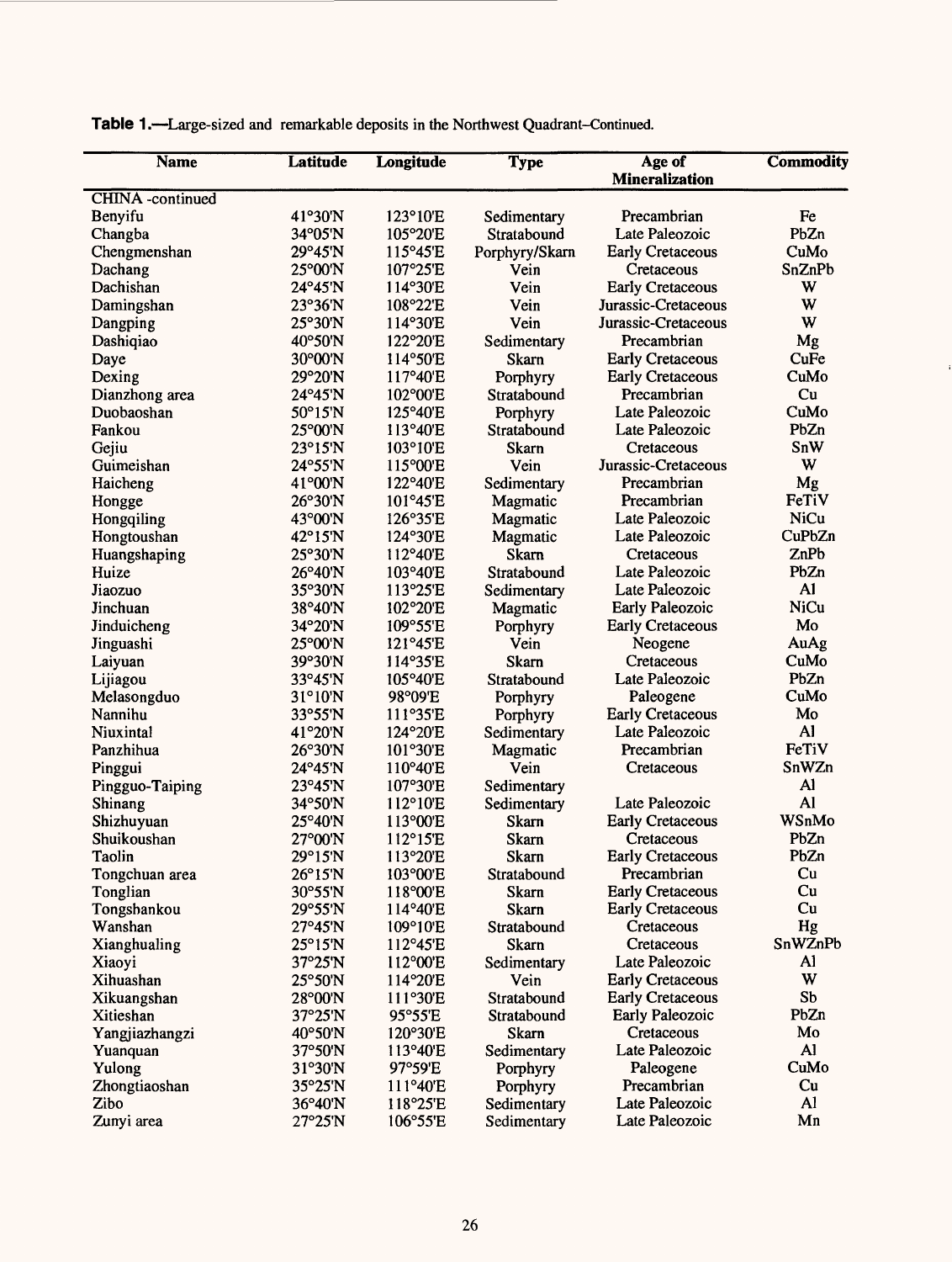| <b>Name</b>        | <b>Latitude</b>          | Longitude         | <b>Type</b>  | Age of<br><b>Mineralization</b> | <b>Commodity</b> |
|--------------------|--------------------------|-------------------|--------------|---------------------------------|------------------|
| <b>NORTH KOREA</b> |                          |                   |              |                                 |                  |
| <b>Buyeon</b>      | 41°10'N                  | 129°10'E          | Stratabound  | Cretaceous                      | Mg               |
| Geomdeog           | 40°55'N                  | 128°50'E          | Stratabound  | Jurassic                        | Mg               |
| Hagnam             | 40°40'N                  | 129°05'E          | Stratabound  | Cretaceous                      | Mg               |
| Iweon              | 40°15'E                  | 128°00'E          | Stratabound  | Late Paleozoic                  | Fe               |
| Musan              | 42°10'N                  | 129°10E           | Skarn        | Precambrian                     | Fe               |
|                    |                          |                   |              |                                 |                  |
| <b>SOUTH KOREA</b> |                          |                   |              |                                 |                  |
| Sangdong           | 37°10'N                  | 128°55'E          | <b>Skarn</b> | Cretaceous                      | W                |
| Geumseong          | 37°00'N                  | 128°30'E          | <b>Skarn</b> | Jurassic                        | Mo               |
| Yeonhwa            | 37°05'N                  | 129°00'E          | <b>Skarn</b> | Cretaceous                      | PbZn             |
| <b>JAPAN</b>       |                          |                   |              |                                 |                  |
| Akenobe            | 35°15'N                  | 134°45'E          | Vein         | Cretaceous                      | CuPbZn           |
| Besshi             | 33°30'N                  | 132°50'E          | Stratabound  | Late Paleozoic                  | CuFeS            |
| Chichibu           | 36°00'N                  | 138°50'E          | <b>Skarn</b> | Neogene                         | CuZnPb           |
| Hanaoka            | 40°20'N                  | 140°30'E          | Stratabound  | Neogene                         | PbZnCu           |
| Hishikari          | 32°45'N                  | 130°00'E          | Vein         | Quaternary                      | Au               |
| Ikuno              | $35^{\circ}05^{\prime}N$ | 134°55'E          | Vein         | Cretaceous                      | <b>CuPbZn</b>    |
| Kamaishi           | 39°25'N                  | 141°50'E          | <b>Skarn</b> | Cretaceous                      | FeCu             |
| Kamioka            | 36°20'N                  | 137°30'E          | Skarn        | Cretaceous                      | ZnPb             |
| Kosaka             | 40°20'N                  | 140°35'E          | Stratabound  | Neogene                         | ZnPbCu           |
| Matsuo             | 39°45'N                  | 141°00'E          | Exhalite     | Quaternary                      | <b>SFeS</b>      |
| Nakatatsu          | 35°50'N                  | 136°35'E          | <b>Skarn</b> | Jurassic                        | ZnPb             |
| Shakanai           | $40^{\circ}18'$ N        | 140°25'E          | Stratabound  | Neogene                         | ZnPbAg           |
| Toyoha             | 42°50'N                  | 141°10'E          | Vein         | Quaternary                      | PbZnAg           |
| Wanibuchi          | 35°15'N                  | 132°45'E          | Stratabound  | Neogene                         | Gypsum           |
| Yanahara           | 34°50'N                  | 134°15'E          | Stratabound  | Late Paleozoic                  | FeS              |
|                    |                          |                   |              |                                 |                  |
| <b>PHILIPPINES</b> |                          |                   |              |                                 |                  |
| Acoje              | $15^{\circ}55^{\prime}N$ | 120°00'E          | Magmatic     | Paleogene                       | Cr               |
| Acupan             | 16°20'N                  | 120°40'E          | Vein         | Neogene                         | Au               |
| Antamok            | 16°25'N                  | 120°40'E          | Vein         | Neogene                         | Au               |
| <b>Atlas</b>       | 10°15'N                  | 123°40'E          | Porphyry     | Paleogene                       | CuAu             |
| Bagakai            | 11°55'N                  | 125°05'E          | Stratabound  | Neogene                         | CuZn             |
| Barlo              | $16^{\circ}10^{\prime}N$ | 120°15'E          | Stratabound  | Cretaceous                      | Cu               |
| Coto               | $15^{\circ}45'$ N        | 120°00'E          | Magmatic     | Paleogene                       | Cr               |
| Dizon              | $15^{\circ}00^{\prime}N$ | $120^{\circ}15'E$ | Porphyry     | Neogene                         | CuAu             |
| Lepanto            | $16^{\circ}45'$ N        | 120°50'E          | Vein         | Neogene                         | CuAu             |
| Marcopper          | 13°25'N                  | 122°00'E          | Porphyry     | Neogene                         | CuAu             |
| Mesbate            | 12°20'N                  | 123°25'E          | Vein         | Neogene                         | Au               |
| Nonoc              | $10^{\circ}05'$ N        | 125°30E'          | Laterite     | Quaternary                      | Ni               |
| Rio Tuba           | 8°40'N                   | 118°00'E          | Laterite     | Quaternary                      | Ni               |
| St. Thomas         | 16°30'N                  | 120°35'E          | Porphyry     | Neogene                         | CuAu             |
| Sipalay            | 9°45'N                   | 122°30'E          | Porphyry     | Paleogene                       | CuAu             |
| Thanksgiving       | $16^{\circ}20'$ N        | 120°35'E          | Vein         | Neogene                         | CuZnAu           |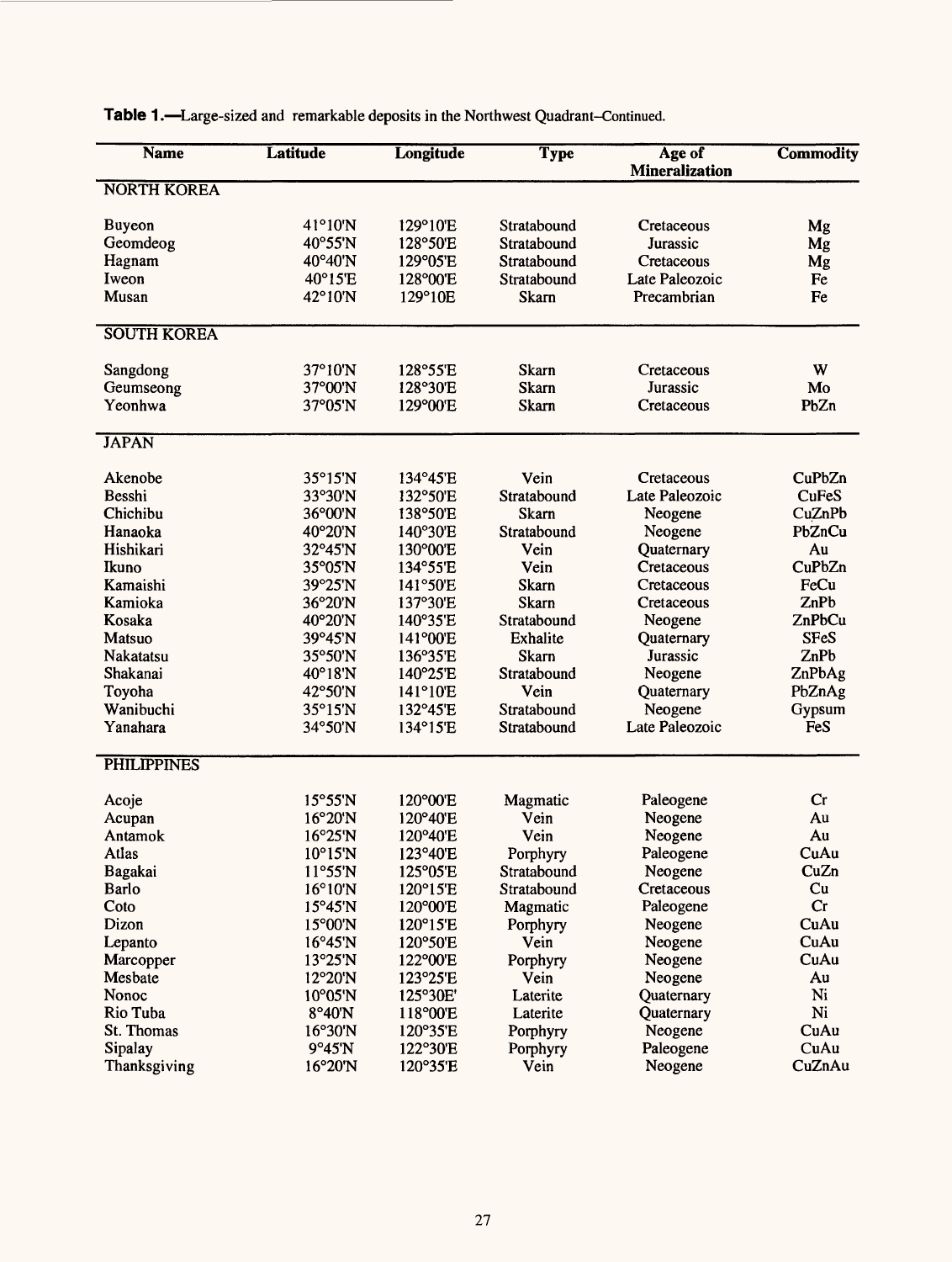| <b>BURMA (MYANMAR)</b><br>23°45'N<br>97°25'E<br>Early Paleozoic<br>Bawdwin<br>Stratabound<br>PbZnAg<br>22°10'N<br>94°55'E<br>Neogene<br>Monywa<br>Porphyry<br>Cu<br>W<br>19°35'N<br>96°25'E<br>Late Paleozoic<br>Myinmati<br>Vein<br>$17^{\circ}00'$ N<br>97°50'E<br>Vein<br>Sb<br>Pa-an<br>Neogene<br>23°40'N<br>96°15'E<br>Ni<br><b>Tagaung Taung</b><br>Laterite<br>Quaternary<br><b>THAILAND</b><br>$14^{\circ}40^{\prime}N$<br>98°40'E<br>Kanchanaburi area<br>Placer<br>Sn<br>Quaternary<br>W<br>97°55'E<br>Vein<br>Jurassic<br>Mae Lama<br>$17^{\circ}40^{\prime}N$<br>16°30'N<br>98°45'E<br>Paleozoic<br>Mae Sod<br>Stratabound<br>Zn<br>7°50'N<br>98°25'E<br>Phuket area<br>Placer<br>Sn | <b>Commodity</b> |
|---------------------------------------------------------------------------------------------------------------------------------------------------------------------------------------------------------------------------------------------------------------------------------------------------------------------------------------------------------------------------------------------------------------------------------------------------------------------------------------------------------------------------------------------------------------------------------------------------------------------------------------------------------------------------------------------------|------------------|
|                                                                                                                                                                                                                                                                                                                                                                                                                                                                                                                                                                                                                                                                                                   |                  |
|                                                                                                                                                                                                                                                                                                                                                                                                                                                                                                                                                                                                                                                                                                   |                  |
|                                                                                                                                                                                                                                                                                                                                                                                                                                                                                                                                                                                                                                                                                                   |                  |
|                                                                                                                                                                                                                                                                                                                                                                                                                                                                                                                                                                                                                                                                                                   |                  |
|                                                                                                                                                                                                                                                                                                                                                                                                                                                                                                                                                                                                                                                                                                   |                  |
|                                                                                                                                                                                                                                                                                                                                                                                                                                                                                                                                                                                                                                                                                                   |                  |
|                                                                                                                                                                                                                                                                                                                                                                                                                                                                                                                                                                                                                                                                                                   |                  |
|                                                                                                                                                                                                                                                                                                                                                                                                                                                                                                                                                                                                                                                                                                   |                  |
|                                                                                                                                                                                                                                                                                                                                                                                                                                                                                                                                                                                                                                                                                                   |                  |
|                                                                                                                                                                                                                                                                                                                                                                                                                                                                                                                                                                                                                                                                                                   |                  |
| Quaternary                                                                                                                                                                                                                                                                                                                                                                                                                                                                                                                                                                                                                                                                                        |                  |
| 9°55'N<br>Sn<br>98°00'E<br>Placer<br>Quaternary<br>Ranong area                                                                                                                                                                                                                                                                                                                                                                                                                                                                                                                                                                                                                                    |                  |
| Late Paleozoic<br>PbZn<br>$14^{\circ}45'$ N<br>99°00'E<br>Stratabound<br>Song Toh                                                                                                                                                                                                                                                                                                                                                                                                                                                                                                                                                                                                                 |                  |
| 8°30'N<br>98°30'E<br>Takua Pa area I<br>Placer<br>Sn<br>Quaternary                                                                                                                                                                                                                                                                                                                                                                                                                                                                                                                                                                                                                                |                  |
| Takua Pa area II<br>98°25'E<br>Sn<br>8°25'N<br>Placer<br>Quaternary                                                                                                                                                                                                                                                                                                                                                                                                                                                                                                                                                                                                                               |                  |
| <b>VIETNAM</b>                                                                                                                                                                                                                                                                                                                                                                                                                                                                                                                                                                                                                                                                                    |                  |
| ${\bf P}$<br>Lao Cai<br>23°45'N<br>Early Paleozoic<br>103°55'E<br>Sedimentary                                                                                                                                                                                                                                                                                                                                                                                                                                                                                                                                                                                                                     |                  |
| 22°30'N<br>103°45'E<br>Vein<br>CuAu<br>Sin Quyen<br>Cretaceous                                                                                                                                                                                                                                                                                                                                                                                                                                                                                                                                                                                                                                    |                  |
| Thach Khe<br>18°20'N<br>105°55'E<br><b>Skarn</b><br>Triassic<br>Fe                                                                                                                                                                                                                                                                                                                                                                                                                                                                                                                                                                                                                                |                  |
| <b>MALAYSIA</b>                                                                                                                                                                                                                                                                                                                                                                                                                                                                                                                                                                                                                                                                                   |                  |
| 101°05'E<br>Skarn<br>Triassic<br><b>SnAs</b><br><b>Beatrice</b><br>4°35'N                                                                                                                                                                                                                                                                                                                                                                                                                                                                                                                                                                                                                         |                  |
| 103°08'E<br>Skarn<br>Late Paleozoic<br>FeSn<br><b>Bukit Besi</b><br>$4^{\circ}43'$ N                                                                                                                                                                                                                                                                                                                                                                                                                                                                                                                                                                                                              |                  |
| Sn<br>4°45'N<br>101°05'E<br>Placer<br>Kinta Valley N<br>Quaternary                                                                                                                                                                                                                                                                                                                                                                                                                                                                                                                                                                                                                                |                  |
| 100°50'E<br>Sn<br>Kinta Valley W<br>$4°30'$ N<br>Placer<br>Quaternary                                                                                                                                                                                                                                                                                                                                                                                                                                                                                                                                                                                                                             |                  |
| Kinta Valley S<br>4°25'N<br>101°05'E<br>Placer<br>Sn<br>Quaternary                                                                                                                                                                                                                                                                                                                                                                                                                                                                                                                                                                                                                                |                  |
| $4°10'$ N<br>101°45'E<br>Sn<br>Placer<br>Kuala Lumpur area<br>Quaternary                                                                                                                                                                                                                                                                                                                                                                                                                                                                                                                                                                                                                          |                  |
| 5°55'N<br>Mamut<br>116°40'E<br>Neogene<br>CuAu<br>Porphyry                                                                                                                                                                                                                                                                                                                                                                                                                                                                                                                                                                                                                                        |                  |
| 103°46'E<br>Triassic<br>FeSn<br>Pelapah Kanan<br>$1^{\circ}47'$ N<br>Skarn                                                                                                                                                                                                                                                                                                                                                                                                                                                                                                                                                                                                                        |                  |
| <b>INDONESIA</b>                                                                                                                                                                                                                                                                                                                                                                                                                                                                                                                                                                                                                                                                                  |                  |
| 1°50'S<br>105°25'E<br>Bangka, Jebus<br>Sn<br>Placer<br>Quaternary                                                                                                                                                                                                                                                                                                                                                                                                                                                                                                                                                                                                                                 |                  |
| 2°05'S<br>106°05'E<br>Sn<br>Placer<br>Bangka, Sungailiat<br>Quaternary                                                                                                                                                                                                                                                                                                                                                                                                                                                                                                                                                                                                                            |                  |
| 8°50'S<br>Neogene<br>CuAu<br>Batu Hijau<br>$116^{\circ}45'E$<br>Porphyry                                                                                                                                                                                                                                                                                                                                                                                                                                                                                                                                                                                                                          |                  |
| Sn<br>Belitung, Manggar<br>2°55'S<br>108°10'E<br>Placer<br>Quaternary                                                                                                                                                                                                                                                                                                                                                                                                                                                                                                                                                                                                                             |                  |
| 4°10'S<br>137°55'E<br>Neogene<br>CuAu<br>Ertsburg<br>Porphyry/Skarn                                                                                                                                                                                                                                                                                                                                                                                                                                                                                                                                                                                                                               |                  |
| Ni<br>Gebe<br>0°05'S<br>129°30'E<br>Laterite<br>Quaternary                                                                                                                                                                                                                                                                                                                                                                                                                                                                                                                                                                                                                                        |                  |
| 4°10'S<br>137°55'E<br>Neogene<br>CuAu<br>Grasberg<br>Porphyry                                                                                                                                                                                                                                                                                                                                                                                                                                                                                                                                                                                                                                     |                  |
| Cu<br>North Sulawesi<br>A group of<br>approx. lat<br>0°45'N<br>porphyry copper                                                                                                                                                                                                                                                                                                                                                                                                                                                                                                                                                                                                                    |                  |
| deposits<br>Ni<br>Soroako<br>2°15'S<br>121°20'E<br>Laterite                                                                                                                                                                                                                                                                                                                                                                                                                                                                                                                                                                                                                                       |                  |
| Quaternary<br>Tombulilato<br>0°45'N<br>123°00'E<br>CuAu<br>Porphyry<br>Neogene                                                                                                                                                                                                                                                                                                                                                                                                                                                                                                                                                                                                                    |                  |